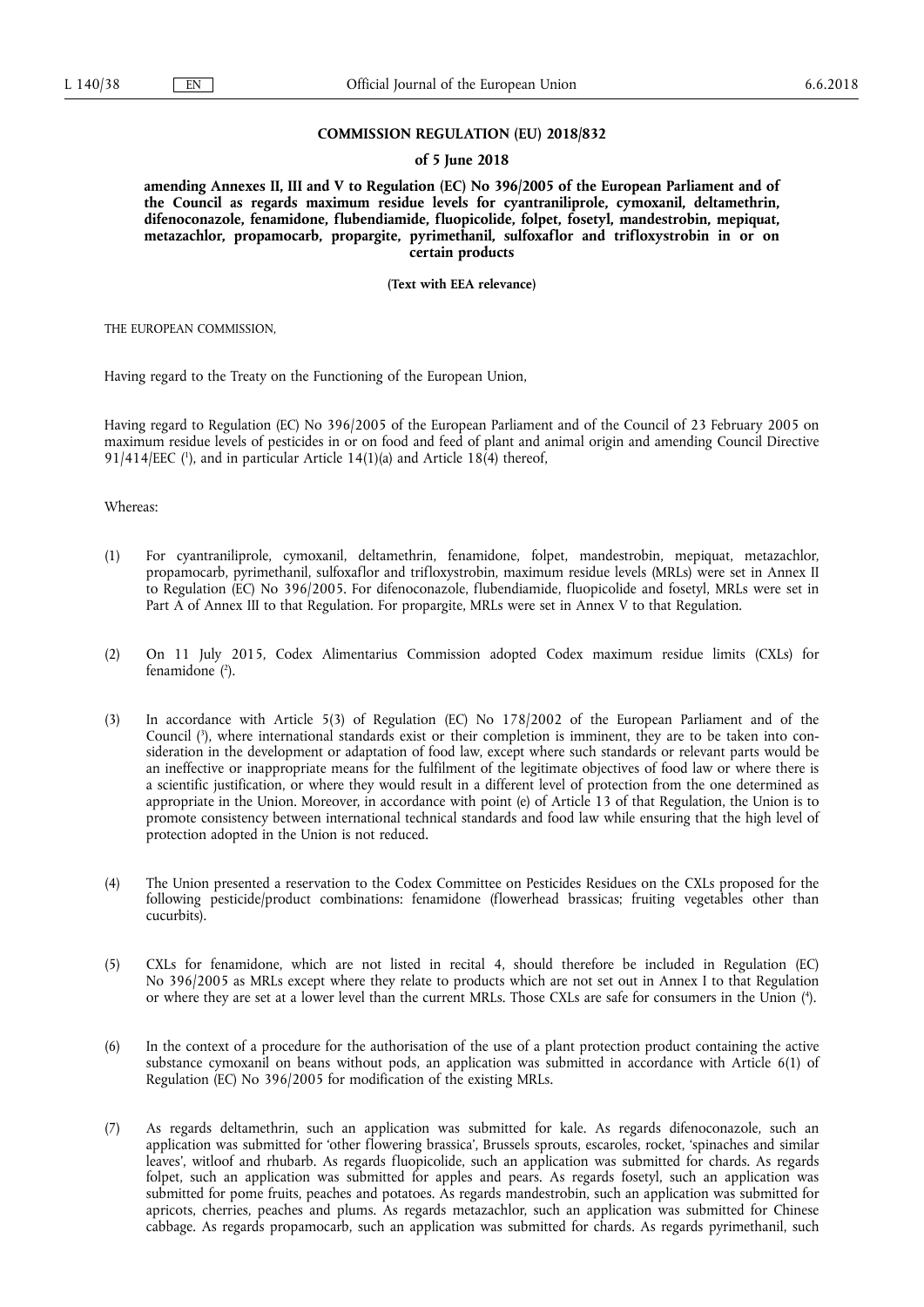an application was submitted for cucurbits with edible peel. As regards sulfoxaflor, such an application was submitted for grape leaves and globe artichokes. As regards trifloxystrobin, such an application was submitted for 'other small fruits and berries', 'lettuces and salad plants', purslanes, beans without pods, peas and pulses.

- (8) In accordance with Article 6(2) and (4) of Regulation (EC) No 396/2005 applications were submitted for flubendiamide used in the United States on apricots, peaches, plums and soyabeans, for disodium phosphonate used in the United States on tree nuts (except coconuts) and for propargite used in Brazil on oranges and India on tea. The applicants claim that the authorised uses of those substances on such crops in the respective exporting countries lead to residues exceeding the MRLs contained in Regulation (EC) No 396/2005 and that higher MRLs are necessary to avoid trade barriers for the importation of those crops.
- (9) In accordance with Article 53 of Regulation (EC) No 1107/2009 of the European Parliament and of the Council ( 5 ), on 8 August 2017 the United Kingdom informed the Commission that it has authorised the placing on the market of a plant protection product containing the active substance cyantraniliprole to be used on blackberries and raspberries, due to an unexpected outbreak of *Drosophila suzukii*. On 13 September 2017, in accordance with Article 53 the United Kingdom informed the Commission of an authorisation of a plant protection product containing the active substance cyantraniliprole for the use on leeks due to an unexpected outbreak of *Thrips tabaci, Frankliniella occidentalis, Delia antiqua* and *Phytomyza gymnostoma*. Such authorisations appeared a necessary measure, because the outbreak of those pests constituted a danger that could not be contained by any other reasonable means. The United Kingdom has notified the authorisations to the other Member States, the Commission and the European Food Safety Authority ('the Authority') in accordance with Article 18(4) of Regulation (EC) No 396/2005 and submitted applications with a view to setting temporary MRLs for those crops.
- (10) In accordance with Article 53 of Regulation (EC) No 1107/2009, on 19 September 2017 Greece informed the Commission that it has authorised the placing on the market of a plant protection product containing the active substance mepiquat to be used on cotton as a plant growth regulator. Such authorisation appeared a necessary measure to avoid losses in yield. Greece has notified the authorisation to the other Member States, the Commission and the Authority in accordance with Article 18(4) of Regulation (EC) No 396/2005 and submitted an application with a view to setting a temporary MRL for cotton seeds.
- (11) In accordance with Article 8 of Regulation (EC) No 396/2005 those applications were evaluated by the Member States concerned and the evaluation reports were forwarded to the Commission.
- (12) The Authority assessed the applications and the evaluation reports, examining in particular the risks to the consumer and, where relevant, to animals and gave reasoned opinions on the proposed MRLs (°). The Authority forwarded those opinions to the applicants, the Commission and the Member States and made them available to the public.
- (13) The Authority concluded in its reasoned opinion that, as regards the use of deltamethrin on kale, the risk assessment is affected by non-standard uncertainties. However, considering the low contribution of kale to the overall dietary exposure, it is appropriate to set the MRL at 0,15 mg/kg.
- (14) As regards trifloxystrobin, the applicant submitted the missing information on analytical methods for products of animal origin and made the reference standard for CGA321113 commercially available.
- (15) As regards the use of flubendiamide on soyabeans, the current MRL is set at 0,25 mg/kg in the exporting country. Considering that the highest residue measured in supervised field trials is slightly above that value, it is appropriate to set the MRL at a rounded value of 0,3 mg/kg.
- (16) As regards the use of cyantraniliprole on blackberries, raspberries and leeks, MRLs should be set as temporary valid until 30 June 2021.
- (17) As regards the use of mepiquat on cotton, the MRL should be set for cotton seeds as temporary valid until 30 June 2021.
- (18) As regards all other applications, the Authority concluded that all requirements with respect to data were met and that the modifications to the MRLs requested by the applicants were acceptable with regard to consumer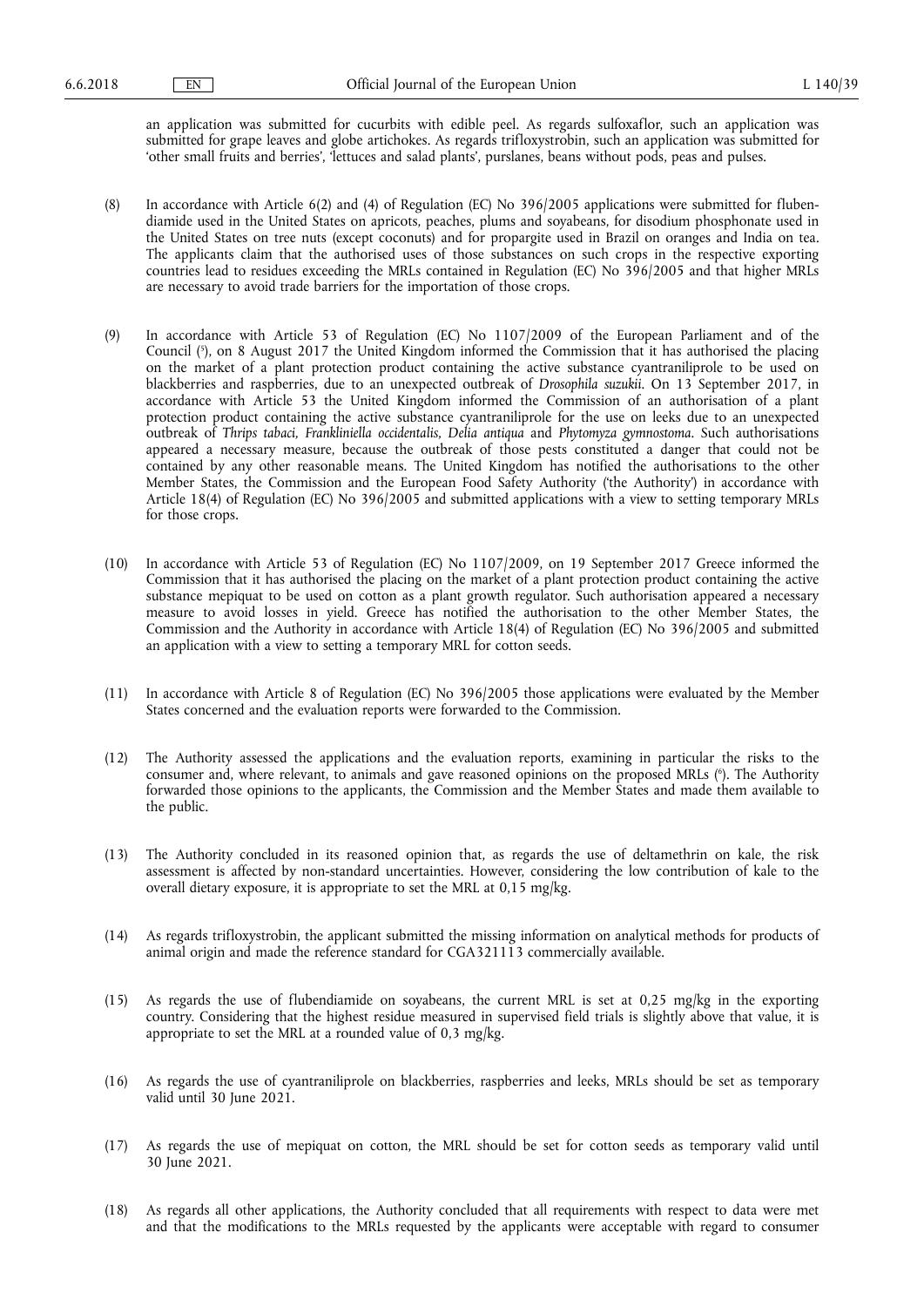safety on the basis of a consumer exposure assessment for 27 specific European consumer groups. The Authority took into account the most recent information on the toxicological properties of the substances. Neither the lifetime exposure to these substances via consumption of all food products that may contain them, nor the shortterm exposure due to high consumption of the relevant products showed that there is a risk that the acceptable daily intake or the acute reference dose is exceeded.

- (19) Based on the reasoned opinions of the Authority and taking into account the factors relevant to the matter under consideration, the appropriate modifications to the MRLs fulfil the requirements of Article 14(2) of Regulation (EC) No 396/2005.
- (20) Regulation (EC) No 396/2005 should therefore be amended accordingly.
- (21) The measures provided for in this Regulation are in accordance with the opinion of the Standing Committee on Plants, Animals, Food and Feed,

HAS ADOPTED THIS REGULATION:

### *Article 1*

Annexes II, III and V to Regulation (EC) No 396/2005 are amended in accordance with the Annex to this Regulation.

## *Article 2*

This Regulation shall enter into force on the twentieth day following that of its publication in the *Official Journal of the European Union*.

This Regulation shall be binding in its entirety and directly applicable in all Member States.

Done at Brussels, 5 June 2018.

*For the Commission The President*  Jean-Claude JUNCKER

<sup>(</sup> 1 ) OJ L 70, 16.3.2005, p. 1.

<sup>(</sup> 2 ) ftp://ftp.fao.org/codex/reports/reports\_2015/REP15\_PRe.pdf

Joint FAO/WHO food standards programme Codex Alimentarius Commission. Appendices III and IV. Thirty-Eight Session. Geneva, Switzerland, 6-11 July 2015.

<sup>(</sup> 3 ) Regulation (EC) No 178/2002 of the European Parliament and of the Council of 28 January 2002 laying down the general principles and requirements of food law, establishing the European Food Safety Authority and laying down procedures in matters of food safety (OJ L 31, 1.2.2002, p. 1).

<sup>(</sup> 4 ) Scientific support for preparing an EU position for the 46th Session of the Codex Committee on Pesticide Residues (CCPR). *EFSA Journal* 2014;12(7):3737 [182 pp.].

<sup>(</sup> 5 ) Regulation (EC) No 1107/2009 of the European Parliament and of the Council of 21 October 2009 concerning the placing of plant protection products on the market and repealing Council Directives 79/117/EEC and 91/414/EEC (OJ L 309, 24.11.2009, p. 1).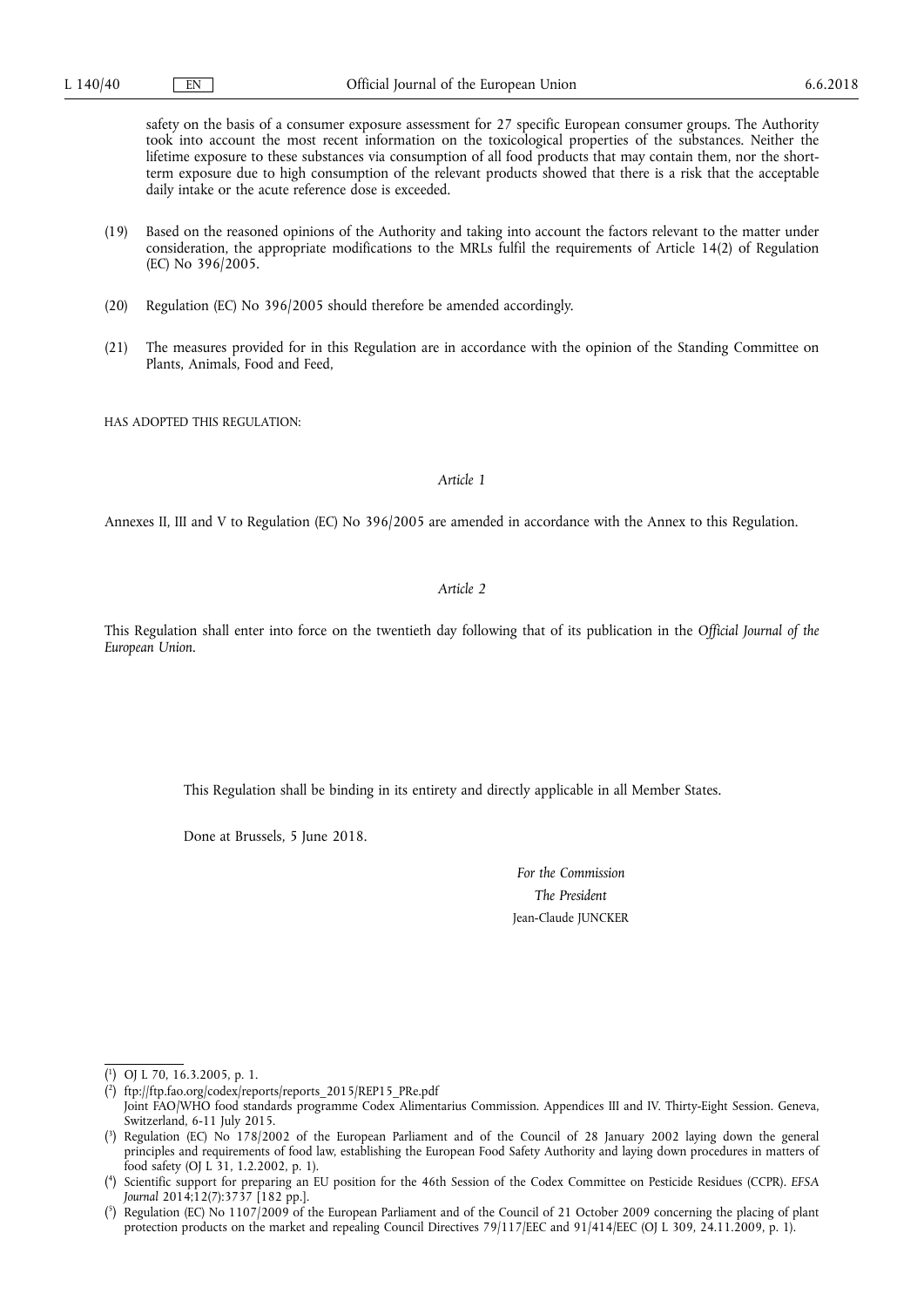( 6 ) EFSA scientific reports available online: http://www.efsa.europa.eu:

Reasoned opinion on the setting of maximum residue levels for cyantraniliprole in raspberries and blackberries. *EFSA Journal*  2017;15(11):5061 [24 pp.].

Reasoned opinion on the setting of maximum residue levels for cyantraniliprole in leeks. *EFSA Journal* 2018;16(1):5124 [24 pp.]. Reasoned opinion on the modification of the existing maximum residue level for cymoxanil in beans without pods. *EFSA Journal* 

2017;15(11):5066 [19 pp.].

Reasoned opinion on the modification of the existing maximum residue level for deltamethrin in kale. *EFSA Journal*  2018;16(1):4683 [28 pp.].

Reasoned opinion on the modification of the existing maximum residue levels for difenoconazole in various crops. *EFSA Journal*  2018;16(1):5143[28 pp.].

Reasoned opinion on the setting of import tolerances for flubendiamide in apricots, peaches, nectarines, plums and soya beans. *EFSA Journal* 2018;16(1):5128 [31 pp.].

Reasoned opinion on the modification of the existing maximum residue level for fluopicolide in chards. *EFSA Journal*  2018;16(1):5135 [21 pp.].

Reasoned opinion on the Modification of the existing maximum residue levels for folpet in apples and pears. *EFSA Journal*  2017;15(10):5041 [21 pp.].

Reasoned opinion on the modification of the existing maximum residue levels for fosetyl-Al in tree nuts, pome fruit, peach and potato. *EFSA Journal* 2018;16(2):5161 [36 pp.].

Reasoned opinion on the modification of the existing maximum residue levels for mandestrobin in apricots, cherries, peaches/nectarines and plums. *EFSA Journal* 2018;16(1):5148 [22 pp.].

Reasoned opinion on the setting of maximum residue levels for mepiquat chloride in cotton. *EFSA Journal* 2018;16(2):5162 [25 pp.].

Reasoned opinion on the modification of the existing maximum residue level for metazachlor in Chinese cabbage. *EFSA Journal*  2018;16(1):5127 [20 pp.].

Reasoned opinion on the modification of the existing maximum residue level for propamocarb in chards/beet leaves. *EFSA Journal*  2017;15(11):5055 [22 pp.].

Reasoned opinion on the setting of import tolerances for propargite in citrus fruits and tea. *EFSA Journal* 2018;16(2):5193 [25 pp.]. Reasoned opinion on the modification of the existing maximum residue level for pyrimethanil in cucurbits with edible peel. *EFSA Journal* 2018;16(2):5145 [20 pp.].

Reasoned opinion on the modification of the existing maximum residue levels for sulfoxaflor in grape leaves and similar species, and globe artichokes. *EFSA Journal* 2017;15(11):5070 [23 pp.].

Reasoned opinion on the modification of the existing maximum residue levels for trifloxystrobin in various crops. *EFSA Journal*  2018;16(1):5154 [33 pp.].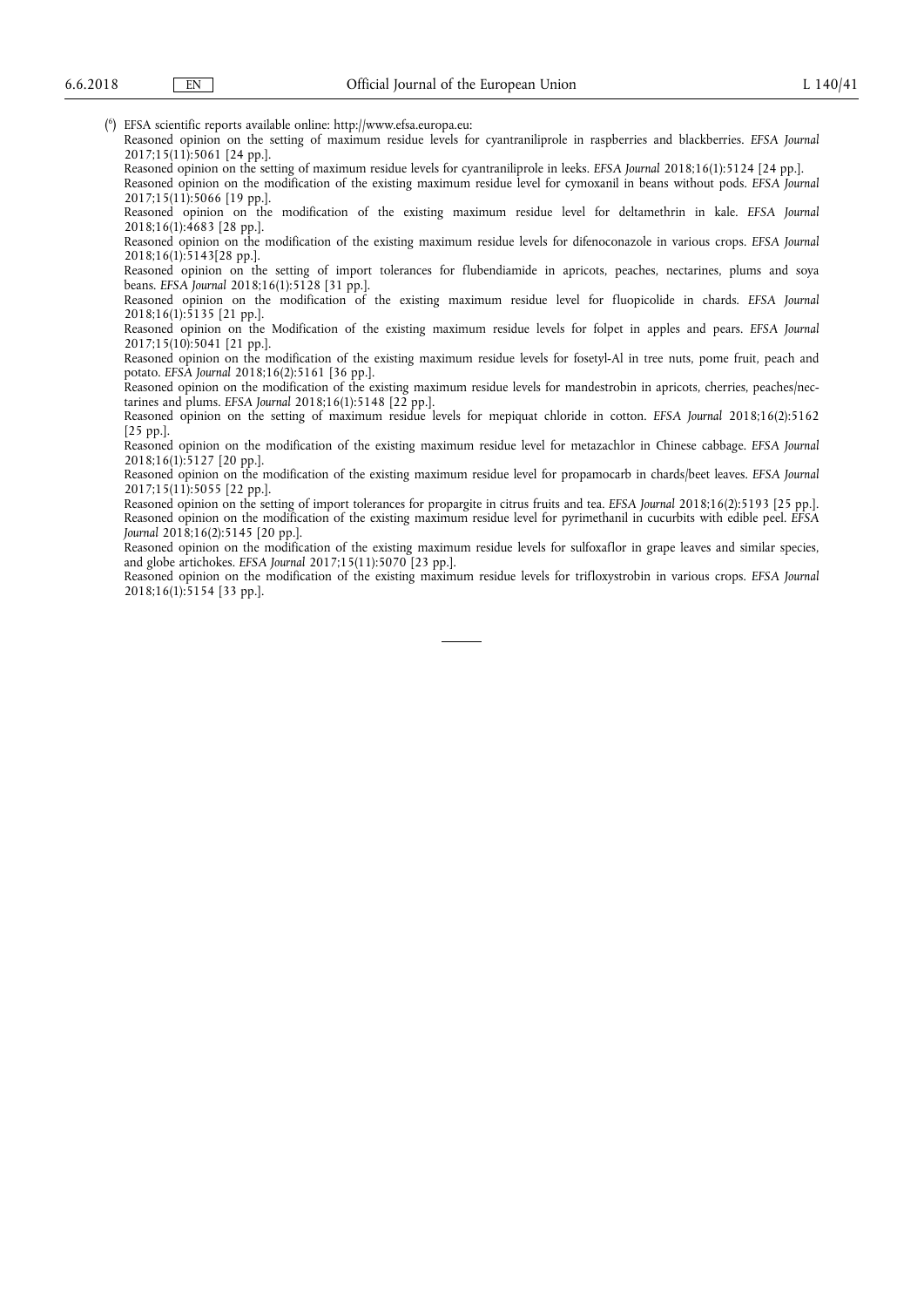$L140/42$ 

 $\boxed{\text{NE}}$ 

6.6.2018

*ANNEX* 

Annexes II, III and V to Regulation (EC) No 396/2005 are amended as follows:

(1) Annex II is amended as follows:

(a) The columns for cyantraniliprole, cymoxanil, deltamethrin, fenamidone, folpet, mandestrobin, mepiquat, metazachlor, propamocarb, pyrimethanil, sulfoxaflor and trifloxystrobin are replaced by the following:

# '**Pesticide residues and maximum residue levels (mg/kg)**

| Code<br>number | Groups and examples of individual products<br>to which the MRLs apply (a) | Cyantraniliprole | Cymoxanil  | (cis-deltamethrin) (F)<br>Deltamethrin | Fenamidone | $expressed$ as folpet) $(R)$<br>Folpet (sum of folpet<br>and phtalimide, | Mandestrobin | Mepiquat (sum of mepiquat<br>and its salts, expressed<br>as mepiquat chloride) | Metazachlor (Sum of metabolites<br>479M04, 479M08 and 479M16,<br>expressed as metazachlor) (R) | expressed as propamocarb) (R)<br>propamocarb and its salts,<br>Propamocarb (Sum of | Pyrimethanil (R) | Sulfoxaflor (sum of isomers) | $\operatorname{Trifloxystrobin}\left(\mathbb{F}\right)\left(\mathbb{R}\right)$ |
|----------------|---------------------------------------------------------------------------|------------------|------------|----------------------------------------|------------|--------------------------------------------------------------------------|--------------|--------------------------------------------------------------------------------|------------------------------------------------------------------------------------------------|------------------------------------------------------------------------------------|------------------|------------------------------|--------------------------------------------------------------------------------|
| (1)            | (2)                                                                       | (3)              | (4)        | (5)                                    | (6)        | (7)                                                                      | (8)          | (9)                                                                            | (10)                                                                                           | (11)                                                                               | (12)             | (13)                         | (14)                                                                           |
| 0100000        | FRUITS, FRESH or FROZEN; TREE NUTS                                        |                  |            |                                        |            |                                                                          |              |                                                                                | $0,02$ (*)                                                                                     | $0,01$ (*)                                                                         |                  |                              |                                                                                |
| 0110000        | <b>Citrus fruits</b>                                                      | 0,9              | $0,01$ (*) | $0,04 (+)$                             | $0,01$ (*) | $0,03 (*)$                                                               | $0,01$ (*)   | $0,02$ (*)                                                                     |                                                                                                |                                                                                    | 8                |                              | 0,5                                                                            |
| 0110010        | Grapefruits                                                               |                  |            |                                        |            |                                                                          |              |                                                                                |                                                                                                |                                                                                    |                  | 0,15                         |                                                                                |
| 0110020        | Oranges                                                                   |                  |            |                                        |            |                                                                          |              |                                                                                |                                                                                                |                                                                                    |                  | 0,8                          |                                                                                |
| 0110030        | Lemons                                                                    |                  |            |                                        |            |                                                                          |              |                                                                                |                                                                                                |                                                                                    |                  | 0,4                          |                                                                                |
| 0110040        | Limes                                                                     |                  |            |                                        |            |                                                                          |              |                                                                                |                                                                                                |                                                                                    |                  | $0,01$ (*)                   |                                                                                |
| 0110050        | Mandarins                                                                 |                  |            |                                        |            |                                                                          |              |                                                                                |                                                                                                |                                                                                    |                  | 0,8                          |                                                                                |
| 0110990        | Others (2)                                                                |                  |            |                                        |            |                                                                          |              |                                                                                |                                                                                                |                                                                                    |                  | $0,01$ (*)                   |                                                                                |
| 0120000        | Tree nuts                                                                 | 0,04             | $0,01$ (*) | $0,02$ (*) (+)                         | $0,01$ (*) | $0,07$ (*)                                                               | $0,01$ (*)   | $0,05$ (*)                                                                     |                                                                                                |                                                                                    |                  | $0,02$ (*)                   | 0,02                                                                           |
| 0120010        | Almonds                                                                   |                  |            |                                        |            |                                                                          |              |                                                                                |                                                                                                |                                                                                    | 0,2              |                              |                                                                                |
| 0120020        | Brazil nuts                                                               |                  |            |                                        |            |                                                                          |              |                                                                                |                                                                                                |                                                                                    | $0,02$ (*)       |                              |                                                                                |
| 0120030        | Cashew nuts                                                               |                  |            |                                        |            |                                                                          |              |                                                                                |                                                                                                |                                                                                    | $0,02$ (*)       |                              |                                                                                |
| 0120040        | Chestnuts                                                                 |                  |            |                                        |            |                                                                          |              |                                                                                |                                                                                                |                                                                                    | $0,02$ (*)       |                              |                                                                                |
| 0120050        | Coconuts                                                                  |                  |            |                                        |            |                                                                          |              |                                                                                |                                                                                                |                                                                                    | $0,02$ (*)       |                              |                                                                                |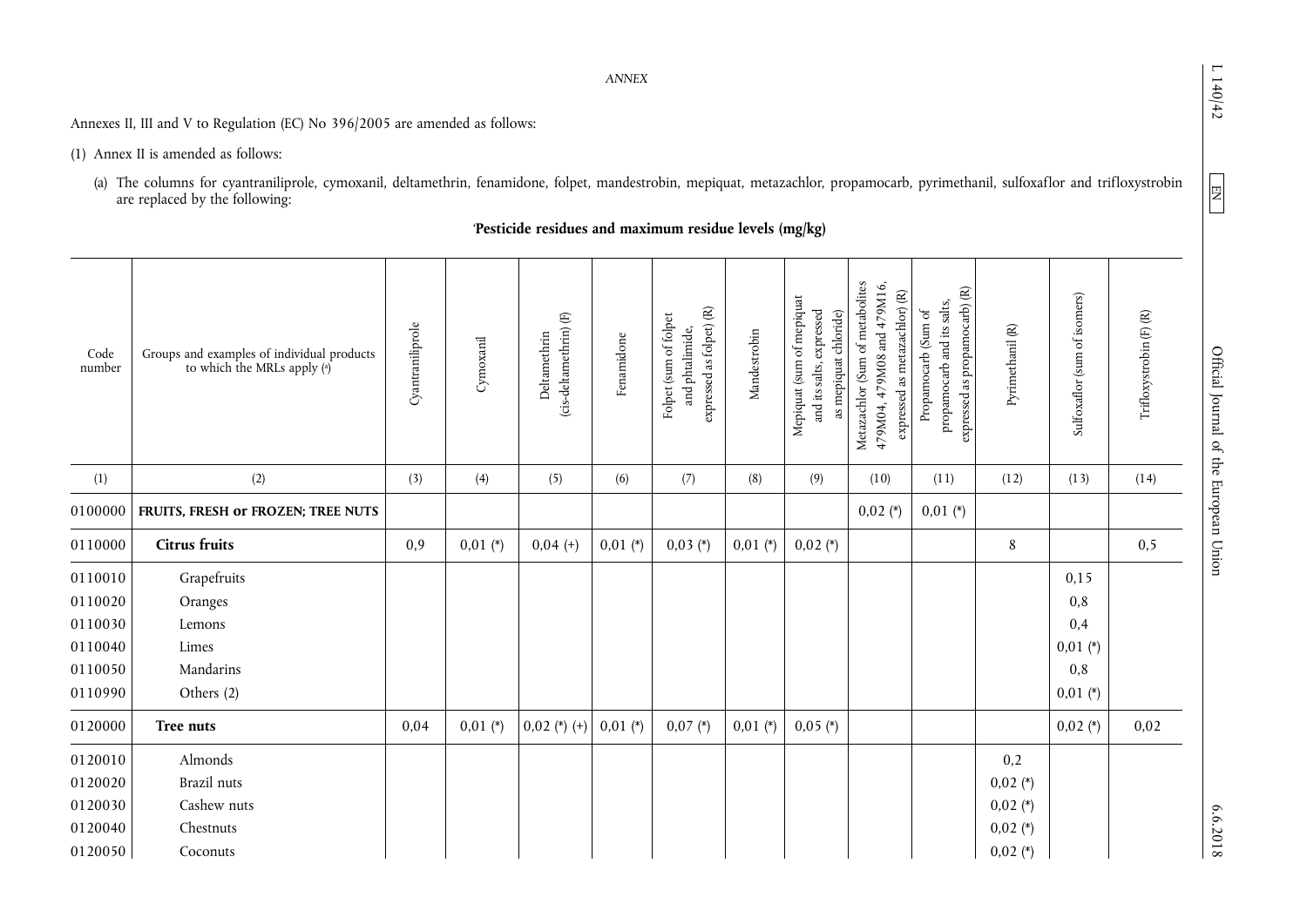| (1)     | (2)                             | (3)        | (4)        | (5)        | (6)        | (7)        | (8)          | (9)        | (10) | (11) | (12)           | (13)           | (14)                    |  |
|---------|---------------------------------|------------|------------|------------|------------|------------|--------------|------------|------|------|----------------|----------------|-------------------------|--|
| 0120060 | Hazelnuts/cobnuts               |            |            |            |            |            |              |            |      |      | $0,02$ (*)     |                |                         |  |
| 0120070 | Macadamias                      |            |            |            |            |            |              |            |      |      | $0,02$ (*)     |                |                         |  |
| 0120080 | Pecans                          |            |            |            |            |            |              |            |      |      | $0,02 (*)$     |                |                         |  |
| 0120090 | Pine nut kernels                |            |            |            |            |            |              |            |      |      | $0,02 (*)$     |                |                         |  |
| 0120100 | Pistachios                      |            |            |            |            |            |              |            |      |      | 0,2            |                |                         |  |
| 0120110 | Walnuts                         |            |            |            |            |            |              |            |      |      | $0,02$ (*)     |                |                         |  |
| 0120990 | Others (2)                      |            |            |            |            |            |              |            |      |      | $0,02$ (*)     |                |                         |  |
| 0130000 | Pome fruits                     | $\rm 0.8$  | $0,01 (*)$ | $^{(+)}$   | $0,01$ (*) |            | $0,01 (*)$   | $0,02$ (*) |      |      | 15             |                | 0,7                     |  |
| 0130010 | Apples                          |            |            | 0,2        |            | 0,3        |              |            |      |      |                | 0,4            |                         |  |
| 0130020 | Pears                           |            |            | 0,1        |            | 0,3        |              |            |      |      |                | 0,4            |                         |  |
| 0130030 | Quinces                         |            |            | 0,1        |            | $0,03 (*)$ |              |            |      |      |                | 0,3            |                         |  |
| 0130040 | Medlars                         |            |            | 0,1        |            | $0,03 (*)$ |              |            |      |      |                | 0,3            |                         |  |
| 0130050 | Loquats/Japanese medlars        |            |            | 0,1        |            | $0,03 (*)$ |              |            |      |      |                | 0,3            |                         |  |
| 0130990 | Others (2)                      |            |            | 0,1        |            | $0,03 (*)$ |              |            |      |      |                | 0,3            |                         |  |
| 0140000 | <b>Stone fruits</b>             |            | $0,01$ (*) | $^{(+)}$   | $0,01$ (*) | $0,03 (*)$ |              | $0,02$ (*) |      |      |                |                | $\overline{\mathbf{3}}$ |  |
| 0140010 | Apricots                        | $0,01$ (*) |            | 0,15       |            |            | $\mathbf{2}$ |            |      |      | 10             | 0,5            |                         |  |
| 0140020 | Cherries (sweet)                | 6          |            | 0,1        |            |            | 3            |            |      |      | $\overline{4}$ | 1,5            |                         |  |
| 0140030 | Peaches                         | 1,5        |            | 0,15       |            |            | $\mathbf{2}$ |            |      |      | 10             | 0,5            |                         |  |
| 0140040 | Plums                           | 0,7        |            | 0,07       |            |            | 0,5          |            |      |      | $\overline{2}$ | 0,5            |                         |  |
| 0140990 | Others (2)                      | $0,01$ (*) |            | $0,01$ (*) |            |            | $0,01$ (*)   |            |      |      | $0,01 (*)$     | $0,01$ (*)     |                         |  |
| 0150000 | <b>Berries and small fruits</b> |            |            | $(+)$      |            |            | $0,01$ (*)   | $0,02$ (*) |      |      |                |                |                         |  |
| 0151000 | (a) grapes                      | 1,5        | $0,3 (+)$  | 0,2        | 0,6        |            |              |            |      |      | 5 <sup>1</sup> | $\overline{2}$ | $\overline{\mathbf{3}}$ |  |
| 0151010 | Table grapes                    |            |            |            |            | 6          |              |            |      |      |                |                |                         |  |
| 0151020 | Wine grapes                     |            |            |            |            | 20         |              |            |      |      |                |                |                         |  |
| 0152000 | (b) strawberries                | 0, 5       | $0,01$ (*) | 0,2        | 0,04       | $5 (+)$    |              |            |      |      | 5              | 0,5            | $1\,$                   |  |
| 0153000 | (c) cane fruits                 |            | $0,01 (*)$ | 0,1        | $0,01$ (*) | $0,03 (*)$ |              |            |      |      |                | $0,01$ (*)     | $\overline{3}$          |  |
| 0153010 | Blackberries                    | $0,9 (+)$  |            |            |            |            |              |            |      |      | 15             |                |                         |  |
| 0153020 | Dewberries                      | $0,01$ (*) |            |            |            |            |              |            |      |      | $0,01 (*)$     |                |                         |  |

6.6.2018

 $E$ 

6.6.2018 L  $\Box$  L 140  $\Box$  Official Journal of the European Union END for  $\Box$  COMP  $\Box$  L 140  $\Box$  L 140  $\Box$ Official Journal of the European Union

 $\frac{1140}{43}$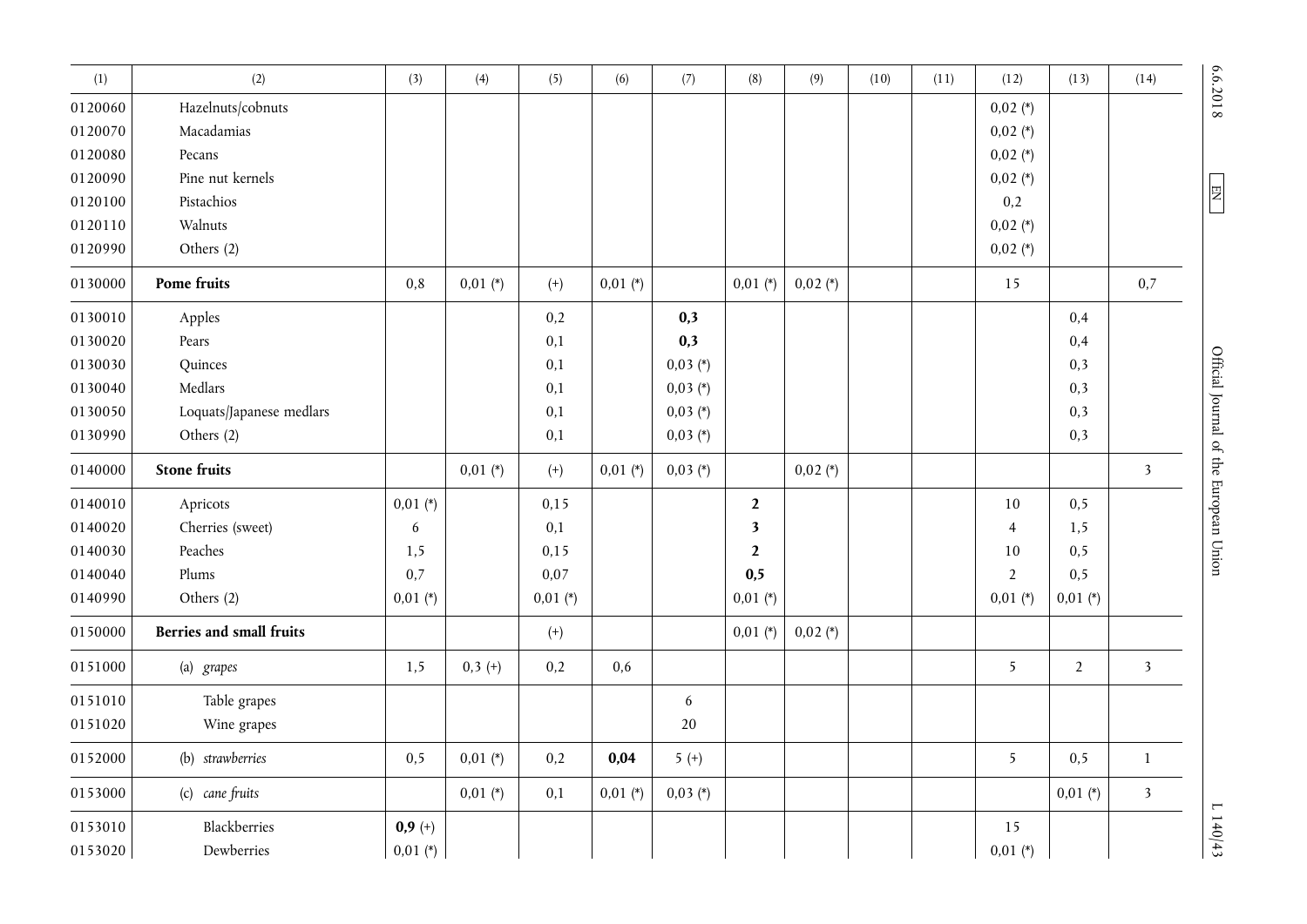| (1)     | (2)                                     | (3)            | (4)        | (5)        | (6)        | (7)            | (8)        | (9)        | (10) | (11) | (12)           | (13)       | (14)                    |
|---------|-----------------------------------------|----------------|------------|------------|------------|----------------|------------|------------|------|------|----------------|------------|-------------------------|
| 0153030 | Raspberries (red and yellow)            | $0,9 (+)$      |            |            |            |                |            |            |      |      | 15             |            |                         |
| 0153990 | Others (2)                              | $0,01$ (*)     |            |            |            |                |            |            |      |      | $0,01$ (*)     |            |                         |
| 0154000 | (d) other small fruits and berries      |                | $0,01$ (*) | 0,6        | $0,01$ (*) | $0,03 (*)$     |            |            |      |      |                |            | $\overline{\mathbf{3}}$ |
| 0154010 | Blueberries                             | $\overline{4}$ |            |            |            |                |            |            |      |      | $\,8\,$        | $0,01$ (*) |                         |
| 0154020 | Cranberries                             | $0,01$ (*)     |            |            |            |                |            |            |      |      | 5              | $0,01$ (*) |                         |
| 0154030 | (black, red and<br>Currants<br>white)   | $\overline{4}$ |            |            |            |                |            |            |      |      | 5              | $0,01$ (*) |                         |
| 0154040 | Gooseberries (green, red and<br>yellow) | $\overline{4}$ |            |            |            |                |            |            |      |      | 5              | $0,01$ (*) |                         |
| 0154050 | Rose hips                               | $\overline{4}$ |            |            |            |                |            |            |      |      | $\overline{5}$ | $0,01$ (*) |                         |
| 0154060 | Mulberries (black and white)            | $0,01$ (*)     |            |            |            |                |            |            |      |      | 5              | $0,01$ (*) |                         |
| 0154070 | Azaroles/Mediterranean med-<br>lars     | 0,8            |            |            |            |                |            |            |      |      | 15             | 0,3        |                         |
| 0154080 | Elderberries                            | $0,01$ (*)     |            |            |            |                |            |            |      |      | 5              | $0,01$ (*) |                         |
| 0154990 | Others (2)                              | $0,01$ (*)     |            |            |            |                |            |            |      |      | 5              | $0,01$ (*) |                         |
| 0160000 | Miscellaneous fruits with               |                | $0,01$ (*) |            | $0,01$ (*) |                | $0,01$ (*) | $0,02$ (*) |      |      |                |            |                         |
| 0161000 | (a) edible peel                         |                |            |            |            |                |            |            |      |      |                |            |                         |
| 0161010 | Dates                                   | $0,01$ (*)     |            | $0,01$ (*) |            | $0,03$ (*)     |            |            |      |      | $0,01 (*)$     | $0,01$ (*) | $0,01$ (*)              |
| 0161020 | Figs                                    | $0,01$ (*)     |            | $0,01$ (*) |            | $0,03$ (*)     |            |            |      |      | $0,01$ (*)     | $0,01$ (*) | $0,01$ (*)              |
| 0161030 | Table olives                            | 1,5            |            | $1 (+)$    |            | $0,15$ (*) (+) |            |            |      |      | $0,02$ (*)     | $0,01$ (*) | 0,3                     |
| 0161040 | Kumquats                                | $0,01$ (*)     |            | $0,01$ (*) |            | $0,03$ (*)     |            |            |      |      | $0,01$ (*)     | $0,01$ (*) | $0,01$ (*)              |
| 0161050 | Carambolas                              | $0,01$ (*)     |            | $0,01$ (*) |            | $0,03(*)$      |            |            |      |      | $0,01$ (*)     | $0,01$ (*) | $0,01$ (*)              |
| 0161060 | Kaki/Japanese persimmons                | 0,8            |            | $0,01$ (*) |            | $0,03$ (*)     |            |            |      |      | 15             | 0,3        | $0,01$ (*)              |
| 0161070 | Jambuls/jambolans                       | $0,01$ (*)     |            | $0,01$ (*) |            | $0,03$ (*)     |            |            |      |      | $0,01$ (*)     | $0,01$ (*) | $0,01$ (*)              |
| 0161990 | Others (2)                              | $0,01$ (*)     |            | $0,01 (*)$ |            | $0,03$ (*)     |            |            |      |      | $0,01$ (*)     | $0,01$ (*) | $0,01$ (*)              |
| 0162000 | (b) inedible peel, small                | $0,01$ (*)     |            |            |            | $0,03 (*)$     |            |            |      |      | $0,01$ (*)     | $0,01$ (*) |                         |
| 0162010 | Kiwi fruits (green, red, yel-<br>low)   |                |            | $0,15$ (+) |            |                |            |            |      |      |                |            | $0,01$ (*)              |
| 0162020 | Litchis/lychees                         |                |            | $0,01$ (*) |            |                |            |            |      |      |                |            | $0,01$ (*)              |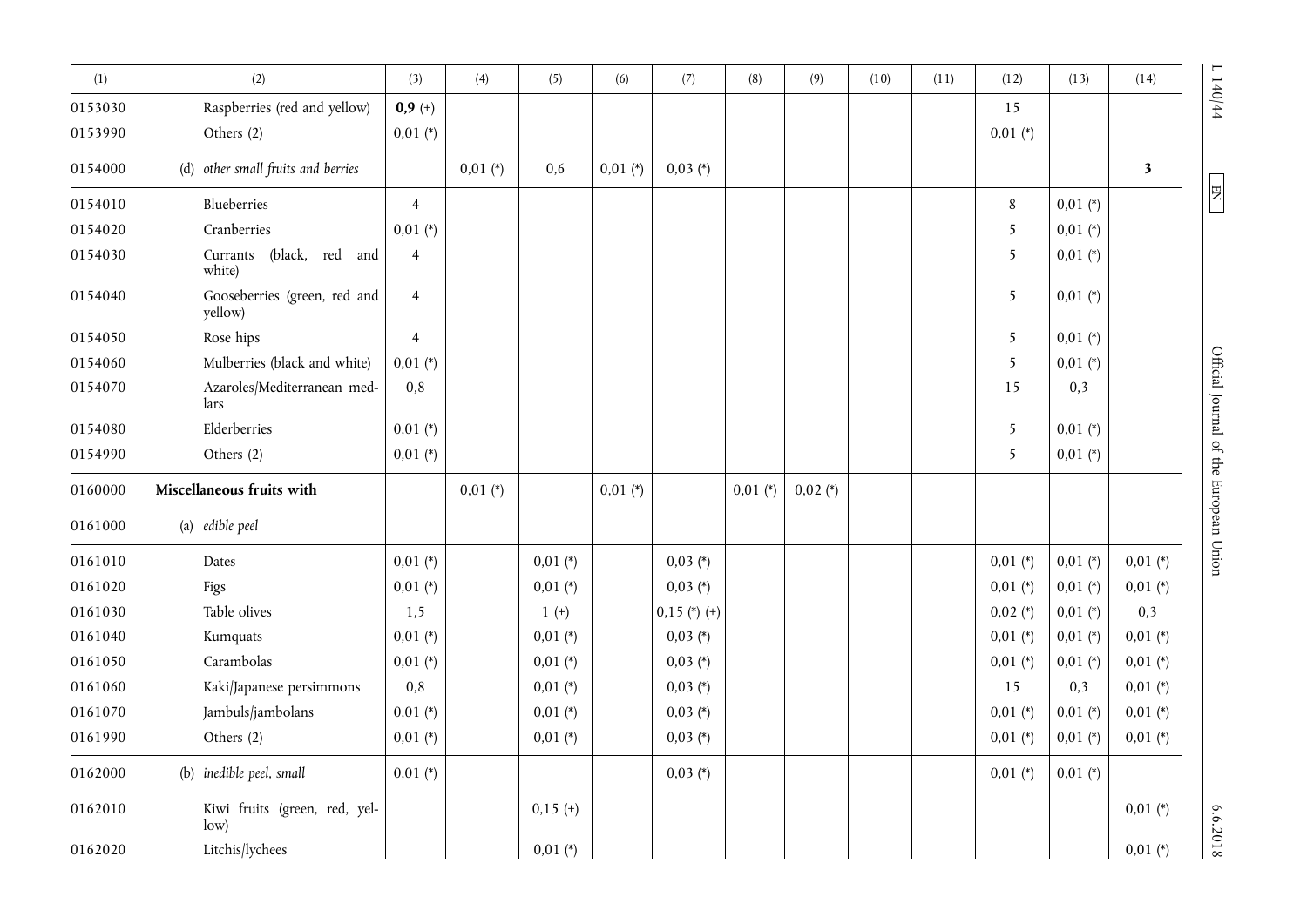| (1)     | (2)                                         | (3)        | (4)        | (5)        | (6)        | (7)            | (8)        | (9)        | (10)       | (11)       | (12)       | (13)       | (14)       | 6.6.2018                               |
|---------|---------------------------------------------|------------|------------|------------|------------|----------------|------------|------------|------------|------------|------------|------------|------------|----------------------------------------|
| 0162030 | Passionfruits/maracujas                     |            |            | $0.01$ (*) |            |                |            |            |            |            |            |            | $4 (+)$    |                                        |
| 0162040 | Prickly pears/cactus fruits                 |            |            | $0,01$ (*) |            |                |            |            |            |            |            |            | $0,01$ (*) |                                        |
| 0162050 | Star apples/cainitos                        |            |            | $0,01$ (*) |            |                |            |            |            |            |            |            | $0,01$ (*) |                                        |
| 0162060 | American persimmons/Virgi-<br>nia kaki      |            |            | $0,01$ (*) |            |                |            |            |            |            |            |            | $0,01 (*)$ | $\frac{EM}{1}$                         |
| 0162990 | Others (2)                                  |            |            | $0,01$ (*) |            |                |            |            |            |            |            |            | $0.01$ (*) |                                        |
| 0163000 | (c) inedible peel, large                    | $0,01$ (*) |            | $0,01 (*)$ |            | $0,03 (*)$     |            |            |            |            |            | $0,01$ (*) |            |                                        |
| 0163010 | Avocados                                    |            |            |            |            |                |            |            |            |            | $0,01$ (*) |            | $0,01$ (*) |                                        |
| 0163020 | Bananas                                     |            |            |            |            |                |            |            |            |            | 0,1        |            | 0,05       |                                        |
| 0163030 | Mangoes                                     |            |            |            |            |                |            |            |            |            | $0,01 (*)$ |            | $0,01$ (*) |                                        |
| 0163040 | Papayas                                     |            |            |            |            |                |            |            |            |            | $0,01$ (*) |            | 0,6        |                                        |
| 0163050 | Granate apples/pomegranates                 |            |            |            |            |                |            |            |            |            | $0,01$ (*) |            | $0,01$ (*) |                                        |
| 0163060 | Cherimoyas                                  |            |            |            |            |                |            |            |            |            | $0,01 (*)$ |            | $0,01$ (*) |                                        |
| 0163070 | Guavas                                      |            |            |            |            |                |            |            |            |            | $0,01 (*)$ |            | $0,01$ (*) |                                        |
| 0163080 | Pineapples                                  |            |            |            |            |                |            |            |            |            | $0,01$ (*) |            | $0,01$ (*) |                                        |
| 0163090 | <b>Breadfruits</b>                          |            |            |            |            |                |            |            |            |            | $0,01$ (*) |            | $0,01$ (*) |                                        |
| 0163100 | Durians                                     |            |            |            |            |                |            |            |            |            | $0,01 (*)$ |            | $0,01 (*)$ |                                        |
| 0163110 | Soursops/guanabanas                         |            |            |            |            |                |            |            |            |            | $0,01$ (*) |            | $0,01 (*)$ |                                        |
| 0163990 | Others (2)                                  |            |            |            |            |                |            |            |            |            | $0,01 (*)$ |            | $0,01$ (*) | Official Journal of the European Union |
| 0200000 | <b>VEGETABLES, FRESH or FROZEN</b>          |            |            |            |            |                | $0,01 (*)$ |            |            |            |            |            |            |                                        |
| 0210000 | Root and tuber vegetables                   | 0,05       | $0,01$ (*) |            |            |                |            | $0,02$ (*) |            |            |            |            |            |                                        |
| 0211000 | (a) potatoes                                |            |            | $0,3 (+)$  | $0,02 (*)$ | $0,06$ (*) (+) |            |            | $0,02$ (*) | 0,3        | $0,05$ (*) | 0,03       | 0,02       |                                        |
| 0212000 | (b) tropical root and tuber ve-<br>getables |            |            | $0,01$ (*) | $0,01$ (*) | $0,03 (*)$     |            |            | $0,02 (*)$ | $0,01$ (*) | $0,01$ (*) | 0,03       | $0,01$ (*) |                                        |
| 0212010 | Cassava roots/manioc                        |            |            |            |            |                |            |            |            |            |            |            |            |                                        |
| 0212020 | Sweet potatoes                              |            |            |            |            |                |            |            |            |            |            |            |            |                                        |
| 0212030 | Yams                                        |            |            |            |            |                |            |            |            |            |            |            |            |                                        |
| 0212040 | Arrowroots                                  |            |            |            |            |                |            |            |            |            |            |            |            |                                        |
| 0212990 | Others (2)                                  |            |            |            |            |                |            |            |            |            |            |            |            | 1140/45                                |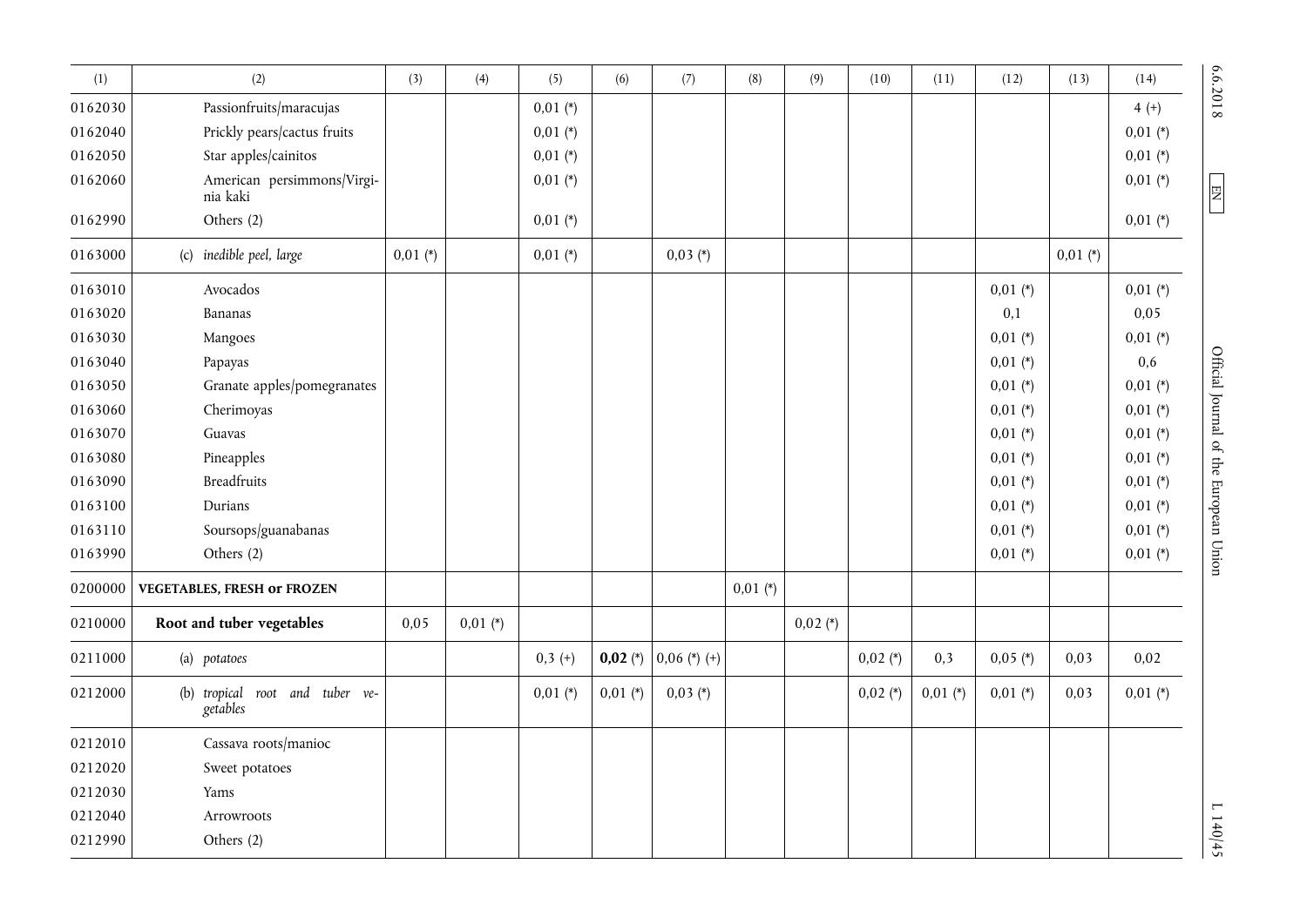| (1)     | (2)                                                          | (3)  | (4)        | (5)            | (6)          | (7)            | (8) | (9)        | (10)       | (11)                    | (12)                    | (13)       | (14)       | 1140/46                                |
|---------|--------------------------------------------------------------|------|------------|----------------|--------------|----------------|-----|------------|------------|-------------------------|-------------------------|------------|------------|----------------------------------------|
| 0213000 | other root and tuber vegetables<br>(c)<br>except sugar beets |      |            | $0,02$ (*) (+) |              |                |     |            |            |                         |                         |            |            |                                        |
| 0213010 | Beetroots                                                    |      |            |                | 0,15         | $0,03(*)$      |     |            | $0,02$ (*) | $0,01$ (*)              | $0,01$ (*)              | 0,03       | 0,02       |                                        |
| 0213020 | Carrots                                                      |      |            |                | 0,2          | $0,03(*)$      |     |            | $0,02$ (*) | $0,01$ (*)              | $\mathbf{1}$            | 0,05       | 0,1        | 四                                      |
| 0213030 | Celeriacs/turnip rooted cele-<br>ries                        |      |            |                | 0,15         | $0,03 (*)$     |     |            | $0,02$ (*) | 0,09                    | $0,01$ (*)              | 0,03       | 0,03       |                                        |
| 0213040 | Horseradishes                                                |      |            |                | 0,15         | $0,03(*)$      |     |            | $0,15(+)$  | $0,01$ (*)              | $0,01 (*)$              | 0,03       | 0,08       |                                        |
| 0213050 | Jerusalem artichokes                                         |      |            |                | 0,15         | $0,03(*)$      |     |            | $0,02$ (*) | $0,01$ (*)              | $0,01$ (*)              | 0,03       | $0,01$ (*) |                                        |
| 0213060 | Parsnips                                                     |      |            |                | 0,15         | $0,03 (*)$     |     |            | $0,02$ (*) | $0,01$ (*)              | $0,01 (*)$              | 0,03       | 0,04       |                                        |
| 0213070 | Parsley roots/Hamburg roots<br>parsley                       |      |            |                | 0,15         | $0,03 (*)$     |     |            | $0,02$ (*) | $0,01$ (*)              | $0,01 (*)$              | 0,03       | 0,08       |                                        |
| 0213080 | Radishes                                                     |      |            |                | 0,15         | $0,04$ (*) (+) |     |            | $0,4 (+)$  | $\overline{\mathbf{3}}$ | $0,01$ (*)              | 0,03       | 0,08       |                                        |
| 0213090 | Salsifies                                                    |      |            |                | 0,15         | $0,04$ (*) (+) |     |            | $0,02$ (*) | $0,01$ (*)              | $0,01 (*)$              | 0,03       | 0,04       |                                        |
| 0213100 | Swedes/rutabagas                                             |      |            |                | 0,15         | $0,03(*)$      |     |            | $0,15(+)$  | $0,01$ (*)              | $0,01$ (*)              | 0,03       | 0,04       |                                        |
| 0213110 | Turnips                                                      |      |            |                | 0,15         | $0,03(*)$      |     |            | $0,15(+)$  | $0,01$ (*)              | $0,01 (*)$              | 0,03       | 0,04       |                                        |
| 0213990 | Others (2)                                                   |      |            |                | 0,15         | $0,03 (*)$     |     |            | $0,02$ (*) | $0,01$ (*)              | $0,01$ (*)              | 0,03       | $0,01$ (*) |                                        |
| 0220000 | <b>Bulb vegetables</b>                                       |      | $0,01$ (*) | $^{(+)}$       |              | $0,03 (*)$     |     | $0,02$ (*) |            |                         |                         |            |            | Official Journal of the European Union |
| 0220010 | Garlic                                                       | 0,05 |            | 0,06           | 0,2          |                |     |            | $0,06(*)$  | $\overline{2}$          | $0,01$ (*)              | $0,01$ (*) | $0,01$ (*) |                                        |
| 0220020 | Onions                                                       | 0,05 |            | 0,06           | 0,2          |                |     |            | $0,02$ (*) | $\overline{2}$          | 0,2                     | $0,01$ (*) | $0,01$ (*) |                                        |
| 0220030 | Shallots                                                     | 0,05 |            | 0,06           | 0,2          |                |     |            | $0,02$ (*) | $\overline{2}$          | $0,01 (*)$              | $0,01$ (*) | $0,01$ (*) |                                        |
| 0220040 | Spring onions/green onions and<br>Welsh onions               | 8    |            | 0,3            | 3            |                |     |            | $0,02$ (*) | 30                      | $\overline{\mathbf{3}}$ | 0,7        | 0,1        |                                        |
| 0220990 | Others (2)                                                   | 0,05 |            | $0,01$ (*)     | $0,01$ (*)   |                |     |            | $0,02$ (*) | $0,01$ (*)              | $0,01$ (*)              | $0,01$ (*) | $0,01$ (*) |                                        |
| 0230000 | <b>Fruiting vegetables</b>                                   |      |            |                |              |                |     | $0,02$ (*) | $0,02$ (*) |                         |                         |            |            |                                        |
| 0231000 | (a) Solanaceae and Malvaceae                                 |      |            |                |              |                |     |            |            |                         |                         |            |            |                                        |
| 0231010 | Tomatoes                                                     | 1    | 0,4        | $0,07 (+)$     | $\mathbf{1}$ | $5 (+)$        |     |            |            | $\overline{4}$          | $\mathbf{1}$            | 0,3        | 0,7        |                                        |
| 0231020 | Sweet peppers/bell peppers                                   | 1,5  | $0,01$ (*) | $0,2 (+)$      | $1 (+)$      | $0,03 (*)$     |     |            |            | 3                       | $\overline{2}$          | 0,4        | $0,4 (+)$  | 6.6.2018                               |
| 0231030 | Aubergines/eggplants                                         | 1    | 0,3        | $0,4(+)$       | $\mathbf{1}$ | $0,03 (*)$     |     |            |            | $\overline{4}$          | $\mathbf{1}$            | 0,3        | 0,7        |                                        |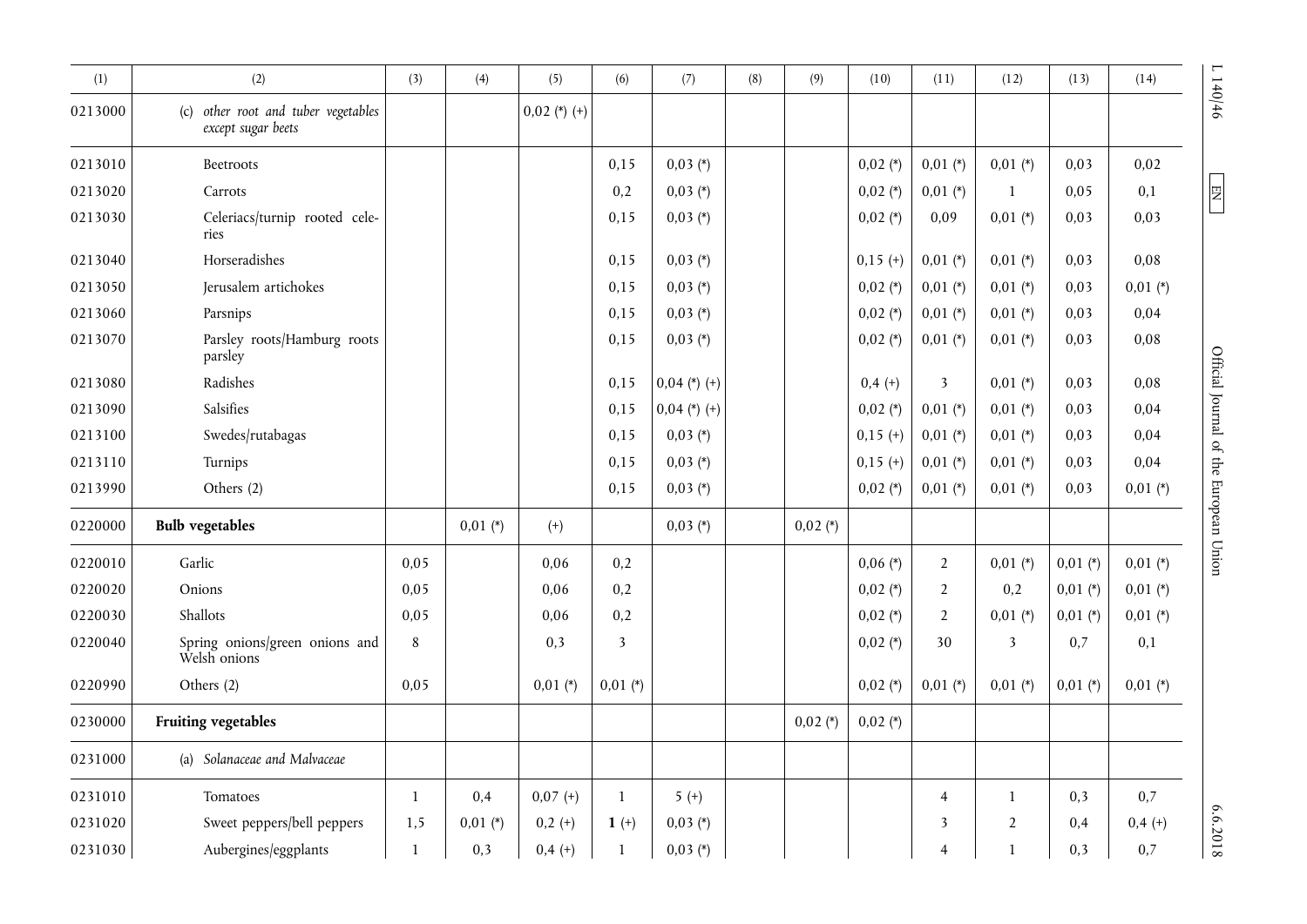| (1)     | (2)                                                                                                   | (3)            | (4)        | (5)            | (6)        | (7)        | (8) | (9)        | (10)       | (11)                    | (12)       | (13)                    | (14)       |
|---------|-------------------------------------------------------------------------------------------------------|----------------|------------|----------------|------------|------------|-----|------------|------------|-------------------------|------------|-------------------------|------------|
| 0231040 | Okra/lady's fingers                                                                                   | 1,5            | $0,01$ (*) | $0,01$ (*)     | $0,01$ (*) | $0,03$ (*) |     |            |            | $0,01$ (*)              | $0,01$ (*) | $0,01$ (*)              | $0,01$ (*) |
| 0231990 | Others (2)                                                                                            | 1,5            | $0,01$ (*) | $0,01 (*)$     | $0,01$ (*) | $0,03 (*)$ |     |            |            | $0,01$ (*)              | $0,01 (*)$ | $0,01$ (*)              | $0,01$ (*) |
| 0232000 | (b) cucurbits with edible peel                                                                        | 0,4            | 0,08       | $0,2 (+)$      | 0,2        | $0,03 (*)$ |     |            |            | 5                       | 0,8        | 0, 5                    | 0,3        |
| 0232010 | Cucumbers                                                                                             |                |            |                |            |            |     |            |            |                         |            |                         | $^{(+)}$   |
| 0232020 | Gherkins                                                                                              |                |            |                |            |            |     |            |            |                         |            |                         | $^{(+)}$   |
| 0232030 | Courgettes                                                                                            |                |            |                |            |            |     |            |            |                         |            |                         |            |
| 0232990 | Others (2)                                                                                            |                |            |                |            |            |     |            |            |                         |            |                         |            |
| 0233000 | (c) cucurbits with inedible peel                                                                      | 0,3            | 0,4        | $^{(+)}$       | 0,2        |            |     |            |            | 5                       | $0,01$ (*) | 0, 5                    | 0,3        |
| 0233010 | Melons                                                                                                |                |            | $0,02$ (*)     |            | $0,4 (+)$  |     |            |            |                         |            |                         |            |
| 0233020 | Pumpkins                                                                                              |                |            | 0,2            |            | $0,03$ (*) |     |            |            |                         |            |                         |            |
| 0233030 | Watermelons                                                                                           |                |            | $0,02$ (*)     |            | $0,03(*)$  |     |            |            |                         |            |                         |            |
| 0233990 | Others (2)                                                                                            |                |            | $0,02$ (*)     |            | $0,03$ (*) |     |            |            |                         |            |                         |            |
| 0234000 | (d) sweet corn                                                                                        | $0,01$ (*)     | $0,01$ (*) | $0,02$ (*) (+) | $0,01$ (*) | $0,03$ (*) |     |            |            | $0,01$ (*)              | $0,01$ (*) | $0,01$ (*)              | $0,01$ (*) |
| 0239000 | (e) other fruiting vegetables                                                                         |                | $0,01$ (*) | $0,01$ (*)     | $0,01$ (*) | $0,03$ (*) |     |            |            | $0,01$ (*)              | $0,01$ (*) | $0,01$ (*)              | $0,01$ (*) |
| 0240000 | <b>Brassica</b><br>vegetables<br><i>(excluding</i><br>brassica roots and brassica baby<br>leaf crops) |                | $0,01$ (*) | $^{(+)}$       |            | $0,03 (*)$ |     | $0,02$ (*) |            |                         | $0,01$ (*) |                         |            |
| 0241000 | (a) flowering brassica                                                                                | $\overline{2}$ |            | 0,1            |            |            |     |            | $0,4 (+)$  |                         |            |                         | 0,5        |
| 0241010 | Broccoli                                                                                              |                |            |                | 5          |            |     |            |            | $\overline{\mathbf{3}}$ |            | $\overline{\mathbf{3}}$ |            |
| 0241020 | Cauliflowers                                                                                          |                |            |                | $0,01$ (*) |            |     |            |            | $10 (+)$                |            | 0,04                    |            |
| 0241990 | Others (2)                                                                                            |                |            |                | $0,01$ (*) |            |     |            |            | $0,01$ (*)              |            | $0,01$ (*)              |            |
| 0242000 | (b) head brassica                                                                                     | $\overline{2}$ |            |                |            |            |     |            |            |                         |            |                         |            |
| 0242010 | <b>Brussels</b> sprouts                                                                               |                |            | $0,01$ (*)     | $0,01$ (*) |            |     |            | $0,06 (*)$ | $\overline{2}$          |            | $0,01$ (*)              | 0,6        |
| 0242020 | Head cabbages                                                                                         |                |            | 0,1            | 0,9        |            |     |            | $0,4(+)$   | 0,7                     |            | 0,4                     | 0, 5       |
| 0242990 | Others (2)                                                                                            |                |            | $0,01$ (*)     | $0,01$ (*) |            |     |            | $0,02$ (*) | $0,01$ (*)              |            | $0,01$ (*)              | $0,01$ (*) |
| 0243000 | (c) leafy brassica                                                                                    | $0,01$ (*)     |            |                |            |            |     |            |            |                         |            |                         | $3 (+)$    |
| 0243010 | Chinese cabbages/pe-tsai                                                                              |                |            | 0,2            | 55         |            |     |            | 0,6        | 20                      |            | $\overline{2}$          |            |

6.6.2018

 $\boxed{\text{EN}}$ 

6.6.2018 L 140 L 140 M 140 M 140 M 140 M 140 M 140 M 140 M 140 M 140 M 140 M 140 M 140 M 140 M 140 M 140 M 140 M 140 M 140 M 140 M 140 M 140 M 140 M 140 M 140 M 140 M 140 M 140 M 140 M 140 M 140 M 140 M 140 M 140 M 140 M Official Journal of the European Union

 $L$  140/47  $\,$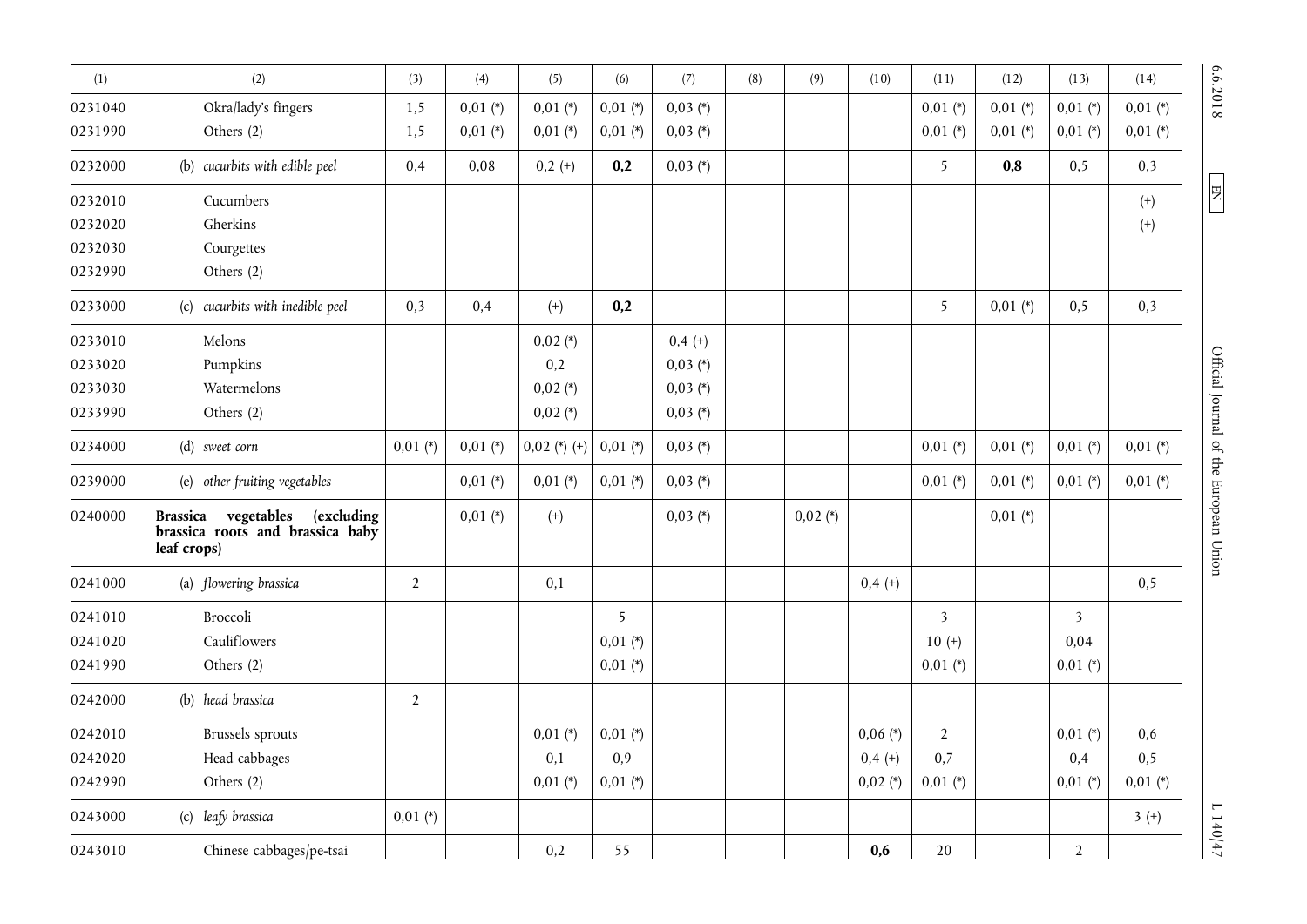| (1)     | (2)                                             | (3)            | (4)        | (5)            | (6)        | (7)        | (8) | (9)        | (10)       | (11)       | (12)       | (13)           | (14)       | L140/48                                |
|---------|-------------------------------------------------|----------------|------------|----------------|------------|------------|-----|------------|------------|------------|------------|----------------|------------|----------------------------------------|
| 0243020 | Kales                                           |                |            | 0,15           | $0,01$ (*) |            |     |            | $0,2 (+)$  | 20         |            | $0,01$ (*)     |            |                                        |
| 0243990 | Others (2)                                      |                |            | $0,01$ (*)     | $0,01$ (*) |            |     |            | $0,2 (+)$  | $0,01$ (*) |            | $0,01$ (*)     |            |                                        |
| 0244000 | (d) kohlrabies                                  | $\overline{2}$ |            | $0,01$ (*)     | $0,01$ (*) |            |     |            | $0,3 (+)$  | 0,3        |            | $0,01 (*)$     | $0,01$ (*) |                                        |
| 0250000 | Leaf vegetables, herbs and edible<br>flowers    |                |            |                |            |            |     |            |            |            |            |                |            | $\boxed{\phantom{1}}$                  |
| 0251000 | (a) lettuces and salad plants                   |                |            | $^{(+)}$       |            | $0,03(*)$  |     | $0,02$ (*) | $0,02$ (*) |            |            |                | 15         |                                        |
| 0251010 | Lamb's lettuces/corn salads                     | $0,01$ (*)     | $0,01$ (*) | $\overline{2}$ | 40         |            |     |            |            | $20 (+)$   | $0,01$ (*) | $0,01$ (*)     |            |                                        |
| 0251020 | Lettuces                                        | 5              | $0,03 (+)$ | 0, 5           | 30         |            |     |            |            | 40         | 20         | 4              |            |                                        |
| 0251030 | Escaroles/broad-leaved end-<br>ives             | $0,01$ (*)     | $0,01$ (*) | 0,1            | 40         |            |     |            |            | $20 (+)$   | 20         | $0,01$ (*)     |            |                                        |
| 0251040 | Cresses and other sprouts<br>and shoots         | $0,01$ (*)     | $0,01$ (*) | $\overline{2}$ | 40         |            |     |            |            | $20 (+)$   | $0,01$ (*) | $0,01$ (*)     |            |                                        |
| 0251050 | Land cresses                                    | $0,01$ (*)     | $0,01$ (*) | $\overline{2}$ | 40         |            |     |            |            | $20 (+)$   | $0,01$ (*) | $0,01$ (*)     |            |                                        |
| 0251060 | Roman rocket/rucola                             | $0,01$ (*)     | $0,01$ (*) | $\overline{2}$ | 40         |            |     |            |            | 30         | $0,01$ (*) | $0,01$ (*)     |            |                                        |
| 0251070 | Red mustards                                    | $0,01$ (*)     | $0,01$ (*) | $\overline{2}$ | 40         |            |     |            |            | $20 (+)$   | $0,01$ (*) | $0,01$ (*)     |            |                                        |
| 0251080 | Baby leaf crops (including<br>brassica species) | $0,01$ (*)     | $0,01$ (*) | $\overline{2}$ | 40         |            |     |            |            | $20 (+)$   | 20         | $0,01$ (*)     |            | Official Journal of the European Union |
| 0251990 | Others (2)                                      | $0,01$ (*)     | $0,01$ (*) | $0,01$ (*)     | $0,01$ (*) |            |     |            |            | $0,01$ (*) | $0,01$ (*) | $0,01$ (*)     |            |                                        |
| 0252000 | (b) spinaches and similar leaves                | $0,01$ (*)     |            | $0,01$ (*) (+) | 60         | $0,03 (*)$ |     | $0,02$ (*) | $0,02$ (*) | 40         | $0,01$ (*) |                |            |                                        |
| 0252010 | Spinaches                                       |                | $1 (+)$    |                |            |            |     |            |            |            |            | 6              | $0,01$ (*) |                                        |
| 0252020 | Purslanes                                       |                | $0,01$ (*) |                |            |            |     |            |            |            |            | $0,01$ (*)     | 15         |                                        |
| 0252030 | Chards/beet leaves                              |                | $0,01$ (*) |                |            |            |     |            |            |            |            | $0,01$ (*)     | $0,01$ (*) |                                        |
| 0252990 | Others (2)                                      |                | $0,01$ (*) |                |            |            |     |            |            |            |            | $0,01$ (*)     | $0,01 (*)$ |                                        |
| 0253000 | (c) grape leaves and similar species            | $0,01$ (*)     | $0,01$ (*) | $2 (+)$        | $0,01$ (*) | $0,03 (*)$ |     | $0,02$ (*) | $0,02$ (*) | $0,01$ (*) | $0,01$ (*) | $\overline{2}$ | $0,01$ (*) |                                        |
| 0254000 | (d) watercresses                                | $0,01$ (*)     | $0,01$ (*) | $2 (+)$        | $0,01$ (*) | $0,03 (*)$ |     | $0,02$ (*) | $0,02$ (*) | $0,01$ (*) | $0,01$ (*) | $0,01$ (*)     | $0,01$ (*) |                                        |
| 0255000 | (e) witloofs/Belgian endives                    | $0,01$ (*)     | $0,01$ (*) | $0,02$ (*) (+) | $0,01$ (*) | $0,03 (*)$ |     | $0,02 (*)$ | $0,02$ (*) | 15         | $0,01$ (*) | $0,01$ (*)     | $0,01$ (*) |                                        |
| 0256000 | herbs and edible flowers<br>(f)                 | $0,02$ (*)     | $0,02$ (*) | $2 (+)$        | 60         | $0,06 (*)$ |     | $0,05$ (*) | $0,1(*)$   | 30 $(+)$   | 20         |                | $15 (+)$   |                                        |
| 0256010 | Chervil                                         |                |            |                |            |            |     |            |            |            |            | $0,02$ (*)     |            | 6.6.2018                               |
| 0256020 | Chives                                          |                |            |                |            |            |     |            |            |            |            | $0,02$ (*)     |            |                                        |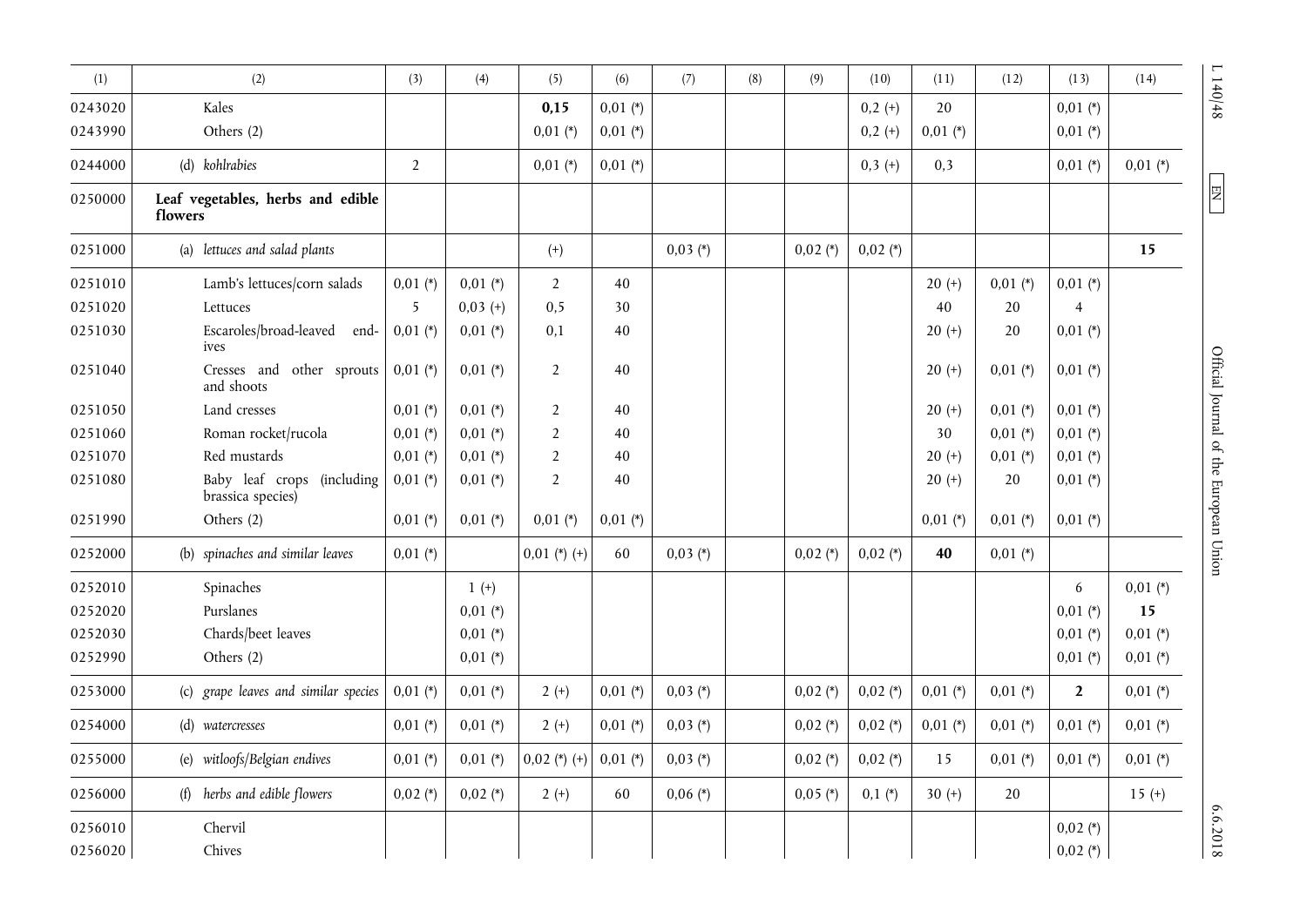| (1)     | (2)                       | (3)            | (4)        | (5)            | (6)            | (7)        | (8) | (9)        | (10)       | (11)       | (12)                    | (13)       | (14)         | 6.6.2018                |
|---------|---------------------------|----------------|------------|----------------|----------------|------------|-----|------------|------------|------------|-------------------------|------------|--------------|-------------------------|
| 0256030 | Celery leaves             |                |            |                |                |            |     |            |            |            |                         | 1,5        |              |                         |
| 0256040 | Parsley                   |                |            |                |                |            |     |            |            |            |                         | $0,02$ (*) |              |                         |
| 0256050 | Sage                      |                |            |                |                |            |     |            |            |            |                         | $0,02$ (*) |              |                         |
| 0256060 | Rosemary                  |                |            |                |                |            |     |            |            |            |                         | $0,02$ (*) |              |                         |
| 0256070 | Thyme                     |                |            |                |                |            |     |            |            |            |                         | $0,02$ (*) |              | E                       |
| 0256080 | Basil and edible flowers  |                |            |                |                |            |     |            |            |            |                         | $0,02$ (*) |              |                         |
| 0256090 | Laurel/bay leaves         |                |            |                |                |            |     |            |            |            |                         | $0,02$ (*) |              |                         |
| 0256100 | Tarragon                  |                |            |                |                |            |     |            |            |            |                         | $0,02$ (*) |              |                         |
| 0256990 | Others (2)                |                |            |                |                |            |     |            |            |            |                         | $0,02$ (*) |              |                         |
| 0260000 | Legume vegetables         |                |            | $0,2 (+)$      |                | $0,03$ (*) |     | $0,02$ (*) | $0,02$ (*) |            |                         | $0,01$ (*) |              |                         |
| 0260010 | Beans (with pods)         | 1,5            | $0,05$ (*) |                | 0,8            |            |     |            |            | 0,1        | $\overline{\mathbf{3}}$ |            | $1 (+)$      | Official Journal of the |
| 0260020 | Beans (without pods)      | 0,3            | $0,05 (*)$ |                | 0,15           |            |     |            |            | $0,01$ (*) | $0,01$ (*)              |            | 0,09         |                         |
| 0260030 | Peas (with pods)          | $\overline{2}$ | 0,15       |                | $0,01$ (*)     |            |     |            |            | $0,01$ (*) | 3                       |            | 1,5          |                         |
| 0260040 | Peas (without pods)       | 0,3            | $0,05$ (*) |                | $0,01$ (*)     |            |     |            |            | $0,01$ (*) | 0,2                     |            | 0,09         |                         |
| 0260050 | Lentils                   | $0,01$ (*)     | $0,01$ (*) |                | $0,01 (*)$     |            |     |            |            | $0,01$ (*) | $0,01$ (*)              |            | $0,01$ (*)   |                         |
| 0260990 | Others (2)                | $0,01$ (*)     | $0,01$ (*) |                | $0,01$ (*)     |            |     |            |            | $0,01$ (*) | $0,01$ (*)              |            | $0,01$ (*)   |                         |
| 0270000 | Stem vegetables           |                |            |                |                | $0,03$ (*) |     | $0,02$ (*) |            |            |                         |            |              | European Union          |
| 0270010 | Asparagus                 | $0,01$ (*)     | $0,01$ (*) | $0.01$ (*) (+) | $0,01$ (*)     |            |     |            | $0,02$ (*) | $0,01$ (*) | $0,01$ (*)              | $0,01$ (*) | 0,05         |                         |
| 0270020 | Cardoons                  | $0,01$ (*)     | $0,01$ (*) | $0,01$ (*)     | 40             |            |     |            | $0,02$ (*) | $0,01$ (*) | $0,01$ (*)              | $0,01$ (*) | $0,01$ (*)   |                         |
| 0270030 | Celeries                  | 15             | $0,01$ (*) | 0,3            | 40             |            |     |            | $0,02$ (*) | $0,01$ (*) | $0,01$ (*)              | 1,5        | $\mathbf{1}$ |                         |
| 0270040 | Florence fennels          | $0,01$ (*)     | $0.01$ (*) | 0,3            | $\overline{4}$ |            |     |            | $0,02$ (*) | $0,01$ (*) | $0,01$ (*)              | $0,01$ (*) | $0,01$ (*)   |                         |
| 0270050 | Globe artichokes          | 0,1            | $0,01$ (*) | $0,2 (+)$      | $0,01$ (*)     |            |     |            | $0,06 (*)$ | $0,01$ (*) | $0,01$ (*)              | 0,06       | 0,3          |                         |
| 0270060 | Leeks                     | $0,6 (+)$      | 0,02       | $0,3 (+)$      | 0,3            |            |     |            | $0,06 (*)$ | 20         | $\overline{4}$          | $0,01$ (*) | 0,7          |                         |
| 0270070 | Rhubarbs                  | $0,01 (*)$     | $0,01$ (*) | 0,3            | $\overline{4}$ |            |     |            | $0,02$ (*) | $0,01$ (*) | $0,01$ (*)              | $0,01$ (*) | $0,01$ (*)   |                         |
| 0270080 | Bamboo shoots             | $0,01$ (*)     | $0,01$ (*) | $0,01$ (*)     | $0,01$ (*)     |            |     |            | $0,02$ (*) | $0,01$ (*) | $0,01$ (*)              | $0,01$ (*) | $0,01$ (*)   |                         |
| 0270090 | Palm hearts               | $0,01$ (*)     | $0,01$ (*) | $0,01$ (*)     | $0,01$ (*)     |            |     |            | $0,02$ (*) | $0,01$ (*) | $0,01$ (*)              | $0,01$ (*) | $0,01$ (*)   |                         |
| 0270990 | Others (2)                | $0,01$ (*)     | $0,01$ (*) | $0,01$ (*)     | $0,01$ (*)     |            |     |            | $0,02$ (*) | $0,01$ (*) | $0,01$ (*)              | $0,01$ (*) | $0,01$ (*)   |                         |
| 0280000 | Fungi, mosses and lichens | $0,01$ (*)     | $0,01$ (*) |                | $0,01$ (*)     | $0,03$ (*) |     |            | $0,02$ (*) | $0,01$ (*) | $0,01$ (*)              | $0,01$ (*) | $0,01 (*)$   | $6+0+17$                |
| 0280010 | Cultivated fungi          |                |            | $0,05 (+)$     |                |            |     | $0,09 (+)$ |            |            |                         |            |              |                         |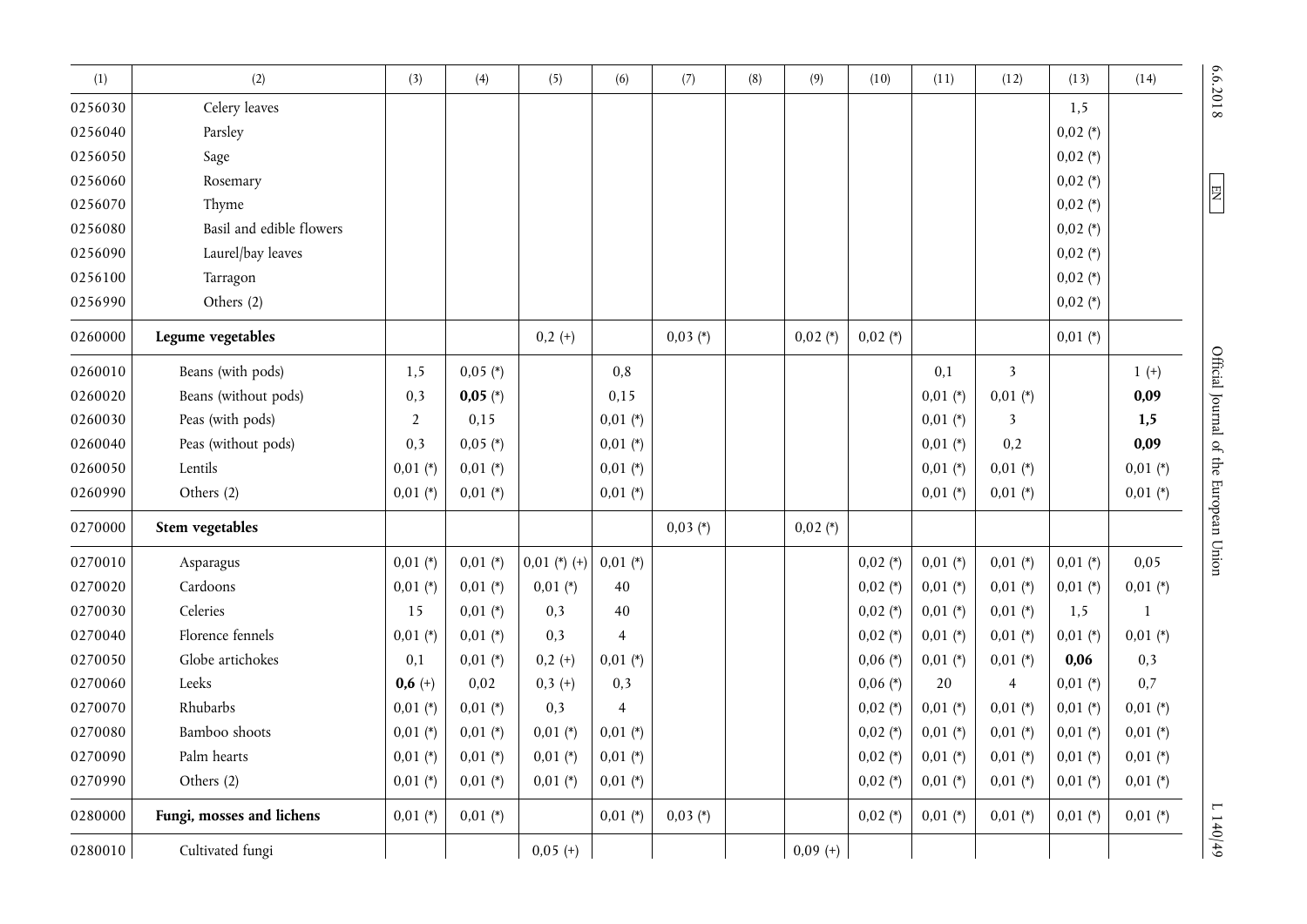| (1)     | (2)                             | (3)        | (4)            | (5)            | (6)        | (7)        | (8)        | (9)        | (10)       | (11)       | (12)       | (13)       | (14)       | 140/50                                     |
|---------|---------------------------------|------------|----------------|----------------|------------|------------|------------|------------|------------|------------|------------|------------|------------|--------------------------------------------|
| 0280020 | Wild fungi                      |            |                | $0,01$ (*)     |            |            |            | $0,02$ (*) |            |            |            |            |            |                                            |
| 0280990 | Mosses and lichens              |            |                | $0,01$ (*)     |            |            |            | $0,02$ (*) |            |            |            |            |            |                                            |
| 0290000 | Algae and prokaryotes organisms | $0,01$ (*) | $0,01$ (*)     | $0,01$ (*)     | $0,01$ (*) | $0,03 (*)$ |            | $0,02$ (*) | $0,02$ (*) | $0,01$ (*) | $0,01$ (*) | $0,01$ (*) | $0,01$ (*) |                                            |
| 0300000 | <b>PULSES</b>                   |            | $0,05$ (*) (+) | $(+)$          | $0,01$ (*) | $0,07 (*)$ | $0,01$ (*) | $0,02$ (*) | $0,02$ (*) | $0,01$ (*) |            |            | 0,2        | $\boxed{\phantom{000} \text{N} \text{H} }$ |
| 0300010 | Beans                           | 0,3        |                | 0,6            |            |            |            |            |            |            | 0, 5       | 0,3        |            |                                            |
| 0300020 | Lentils                         | $0,01$ (*) |                | $\mathbf{1}$   |            |            |            |            |            |            | 0, 5       | $0,01$ (*) |            |                                            |
| 0300030 | Peas                            | $0,01$ (*) |                | $\mathbf{1}$   |            |            |            |            |            |            | 0, 5       | $0,01$ (*) |            |                                            |
| 0300040 | Lupins/lupini beans             | $0,01$ (*) |                | $\mathbf{1}$   |            |            |            |            |            |            | 0, 5       | $0,01$ (*) |            |                                            |
| 0300990 | Others (2)                      | $0,01$ (*) |                | $0,02$ (*)     |            |            |            |            |            |            | $0,01$ (*) | $0,01$ (*) |            |                                            |
| 0400000 | <b>OILSEEDS AND OIL FRUITS</b>  |            | $0,01$ (*)     |                |            |            | $0,01$ (*) |            |            | $0,01$ (*) | $0,02$ (*) |            |            |                                            |
| 0401000 | <b>Oilseeds</b>                 |            |                |                |            | $0,07 (*)$ |            |            |            |            |            |            |            | Official Journal of the European Union     |
| 0401010 | Linseeds                        | $0,01$ (*) |                | $0,02$ (*) (+) | $0,01$ (*) |            |            | $0,05$ (*) | $0,06 (*)$ |            |            | $0,02$ (*) | $0,01$ (*) |                                            |
| 0401020 | Peanuts/groundnuts              | $0,01$ (*) |                | $0,02 (*)$     | $0,01$ (*) |            |            | $0,05$ (*) | $0,02$ (*) |            |            | $0,02$ (*) | 0,02       |                                            |
| 0401030 | Poppy seeds                     | $0,01$ (*) |                | $0,2 (+)$      | $0,01$ (*) |            |            | $0,05$ (*) | $0,02$ (*) |            |            | $0,02$ (*) | $0,01$ (*) |                                            |
| 0401040 | Sesame seeds                    | $0,01$ (*) |                | $0,02$ (*) (+) | $0,01$ (*) |            |            | $0,05$ (*) | $0,02$ (*) |            |            | $0,02$ (*) | $0,01$ (*) |                                            |
| 0401050 | Sunflower seeds                 | 0, 5       |                | $0,05$ (*) (+) | $0,02 (*)$ |            |            | $0,05$ (*) | $0,06$ (*) |            |            | $0,02$ (*) | $0,01$ (*) |                                            |
| 0401060 | Rapeseeds/canola seeds          | 0,8        |                | 0,2            | $0,01$ (*) |            |            | $4 (+)$    | $0,06$ (*) |            |            | 0,15       | $0,01$ (*) |                                            |
| 0401070 | Soyabeans                       | 0,4        |                | $0,02$ (*)     | $0,01$ (*) |            |            | $0,05$ (*) | $0,02$ (*) |            |            | 0,3        | 0,05       |                                            |
| 0401080 | Mustard seeds                   | $0,01$ (*) |                | $0,07$ (*) (+) | $0,01$ (*) |            |            | $0,05$ (*) | $0,06$ (*) |            |            | $0,02$ (*) | $0,01$ (*) |                                            |
| 0401090 | Cotton seeds                    | 1,5        |                | $0.02$ (*) (+) | $0,02 (*)$ |            |            | $5 (+)$    | $0,02$ (*) |            |            | 0,4        | $0,01$ (*) |                                            |
| 0401100 | Pumpkin seeds                   | $0,01$ (*) |                | $0,02$ (*) (+) | $0,01$ (*) |            |            | $0,05$ (*) | $0,02 (*)$ |            |            | $0,02$ (*) | $0,01$ (*) |                                            |
| 0401110 | Safflower seeds                 | $0,01$ (*) |                | $0,02$ (*) (+) | $0,01$ (*) |            |            | $0,05$ (*) | $0,02$ (*) |            |            | $0,02$ (*) | $0,01$ (*) |                                            |
| 0401120 | Borage seeds                    | $0,01$ (*) |                | $0,2 (+)$      | $0,01$ (*) |            |            | $0,05$ (*) | $0,06 (*)$ |            |            | $0,02$ (*) | $0,01$ (*) |                                            |
| 0401130 | Gold of pleasure seeds          | $0,01$ (*) |                | $0,07$ (*) (+) | $0,01$ (*) |            |            | $0,05$ (*) | $0,06 (*)$ |            |            | $0,02$ (*) | $0,01$ (*) |                                            |
| 0401140 | Hemp seeds                      | $0,01$ (*) |                | $0,2 (+)$      | $0,01$ (*) |            |            | $0,05$ (*) | $0,02$ (*) |            |            | $0,02$ (*) | $0,01$ (*) |                                            |
| 0401150 | Castor beans                    | $0,01$ (*) |                | $0,2 (+)$      | $0,01$ (*) |            |            | $0,05$ (*) | $0,02$ (*) |            |            | $0,02$ (*) | $0,01$ (*) |                                            |
| 0401990 | Others (2)                      | $0,01$ (*) |                | $0,02 (*)$     | $0,01$ (*) |            |            | $0,05$ (*) | $0,02$ (*) |            |            | $0,02$ (*) | $0,01$ (*) | 6.6.2018                                   |

 $\begin{bmatrix} E \\ E \end{bmatrix}$ 

 $6.6.2018$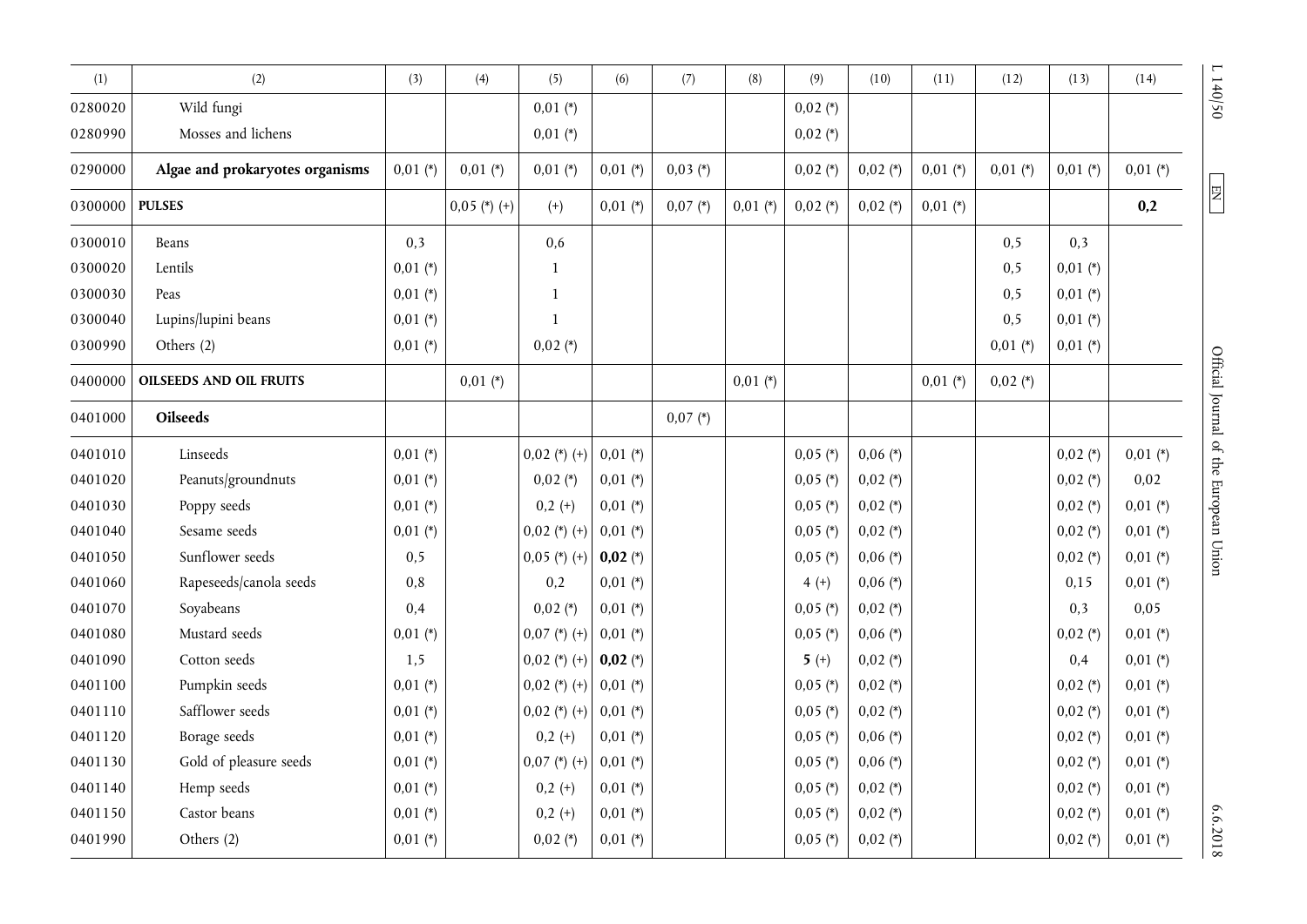| (1)                                                                                                                   | (2)                                                                                                                                                                                                           | (3)                             | (4)        | (5)                                                                                                                                                                      | (6)        | (7)                                                                                                                                             | (8)        | (9)                                                                                                                                                                                             | (10)       | (11)       | (12)                                                                                                                                                     | (13)                                                                                                                          | (14)                                                                                                               | 6.6.2018                               |
|-----------------------------------------------------------------------------------------------------------------------|---------------------------------------------------------------------------------------------------------------------------------------------------------------------------------------------------------------|---------------------------------|------------|--------------------------------------------------------------------------------------------------------------------------------------------------------------------------|------------|-------------------------------------------------------------------------------------------------------------------------------------------------|------------|-------------------------------------------------------------------------------------------------------------------------------------------------------------------------------------------------|------------|------------|----------------------------------------------------------------------------------------------------------------------------------------------------------|-------------------------------------------------------------------------------------------------------------------------------|--------------------------------------------------------------------------------------------------------------------|----------------------------------------|
| 0402000                                                                                                               | Oil fruits                                                                                                                                                                                                    |                                 |            |                                                                                                                                                                          | $0,01$ (*) |                                                                                                                                                 |            | $0,05$ (*)                                                                                                                                                                                      | $0,02$ (*) |            |                                                                                                                                                          | $0,02$ (*)                                                                                                                    |                                                                                                                    |                                        |
| 0402010<br>0402020<br>0402030                                                                                         | Olives for oil production<br>Oil palms kernels<br>Oil palms fruits                                                                                                                                            | 1,5<br>$0,01$ (*)<br>$0,01$ (*) |            | $0,6 (+)$<br>$0,02$ (*)<br>$0,02$ (*)                                                                                                                                    |            | $0,15$ (*) (+)<br>$0,07 (*)$<br>$0,07 (*)$                                                                                                      |            |                                                                                                                                                                                                 |            |            |                                                                                                                                                          |                                                                                                                               | 0,3<br>$0,01$ (*)<br>$0,01$ (*)                                                                                    | EN                                     |
| 0402040<br>0402990                                                                                                    | Kapok<br>Others (2)                                                                                                                                                                                           | $0,01$ (*)<br>$0,01 (*)$        |            | $0,02$ (*)<br>$0,02$ (*)                                                                                                                                                 |            | $0,07 (*)$<br>$0,07 (*)$                                                                                                                        |            |                                                                                                                                                                                                 |            |            |                                                                                                                                                          |                                                                                                                               | $0,01$ (*)<br>$0,01 (*)$                                                                                           |                                        |
| 0500000                                                                                                               | <b>CEREALS</b>                                                                                                                                                                                                | $0,01$ (*)                      | $0,01$ (*) | $^{(+)}$                                                                                                                                                                 | $0,01$ (*) |                                                                                                                                                 | $0,01 (*)$ |                                                                                                                                                                                                 | $0,02$ (*) | $0,01$ (*) |                                                                                                                                                          |                                                                                                                               |                                                                                                                    |                                        |
| 0500010<br>0500020<br>0500030<br>0500040<br>0500050<br>0500060<br>0500070<br>0500080<br>0500090<br>0500990<br>0600000 | Barley<br>Buckwheat and other pseudocereals<br>Maize/corn<br>Common millet/proso millet<br>Oat<br>Rice<br>Rye<br>Sorghum<br>Wheat<br>Others (2)<br>TEAS, COFFEE, HERBAL INFUSIONS,<br><b>COCOA AND CAROBS</b> |                                 | $0,1(*)$   | $\overline{2}$<br>$\overline{2}$<br>$\overline{2}$<br>$\overline{2}$<br>$\overline{2}$<br>$\mathbf{1}$<br>$\overline{2}$<br>$\overline{2}$<br>$\mathbf{1}$<br>$0,02 (*)$ | $0,05$ (*) | $1 (+)$<br>$0,07 (*)$<br>$0,07 (*)$<br>$0,07 (*)$<br>$0,07 (*)$<br>$0,07 (*)$<br>$0,07 (*)$<br>$0,07 (*)$<br>$0,4(+)$<br>$0,07 (*)$<br>$0,1(*)$ | $0,05$ (*) | $\overline{4}$<br>$0,02$ (*)<br>$0,02$ (*)<br>$0,02$ (*)<br>$\overline{\mathbf{3}}$<br>$0,02$ (*)<br>$\overline{\mathbf{3}}$<br>$0,02 (*)$<br>$\overline{\mathbf{3}}$<br>$0,02 (*)$<br>$0,1(*)$ | $0,1(*)$   | $0,05$ (*) | $0,05$ (*) (+)<br>$0,01 (*)$<br>$0,01$ (*)<br>$0,01$ (*)<br>$0,05$ (*) (+)<br>$0,05$ (*)<br>$0,05$ (*) (+)<br>$0,05$ (*)<br>$0,05$ (*) (+)<br>$0,01 (*)$ | 0,6<br>$0,01$ (*)<br>$0,01 (*)$<br>$0,01$ (*)<br>0,04<br>$0,01 (*)$<br>0,015<br>$0,01 (*)$<br>0,2<br>$0,01 (*)$<br>$0,05$ (*) | 0, 5<br>$0,01$ (*)<br>0,02<br>$0,01$ (*)<br>$0,4 (+)$<br>5<br>0,3<br>$0,01$ (*)<br>0,3<br>$0,01$ (*)<br>$0,05$ (*) | Official Journal of the European Union |
| 0610000                                                                                                               | <b>Teas</b>                                                                                                                                                                                                   | $0,05$ (*)                      |            | $5 (+)$                                                                                                                                                                  |            |                                                                                                                                                 |            |                                                                                                                                                                                                 |            |            | $0,05$ (*)                                                                                                                                               |                                                                                                                               |                                                                                                                    |                                        |
| 0620000                                                                                                               | Coffee beans                                                                                                                                                                                                  | 0,05                            |            | $0,1(*)$                                                                                                                                                                 |            |                                                                                                                                                 |            |                                                                                                                                                                                                 |            |            | $0,05$ (*)                                                                                                                                               |                                                                                                                               |                                                                                                                    |                                        |
| 0630000                                                                                                               | Herbal infusions from                                                                                                                                                                                         |                                 |            |                                                                                                                                                                          |            |                                                                                                                                                 |            |                                                                                                                                                                                                 |            |            |                                                                                                                                                          |                                                                                                                               |                                                                                                                    |                                        |
| 0631000                                                                                                               | (a) flowers                                                                                                                                                                                                   | $0,05$ (*)                      | $^{(+)}$   | $15 (+)$                                                                                                                                                                 |            |                                                                                                                                                 |            |                                                                                                                                                                                                 |            |            | $0,05$ (*)                                                                                                                                               |                                                                                                                               |                                                                                                                    |                                        |
| 0631010<br>0631020<br>0631030<br>0631040<br>0631050<br>0631990                                                        | Chamomile<br>Hibiscus/roselle<br>Rose<br>Jasmine<br>Lime/linden<br>Others (2)                                                                                                                                 |                                 |            |                                                                                                                                                                          |            |                                                                                                                                                 |            |                                                                                                                                                                                                 |            |            |                                                                                                                                                          |                                                                                                                               |                                                                                                                    | 1140/51                                |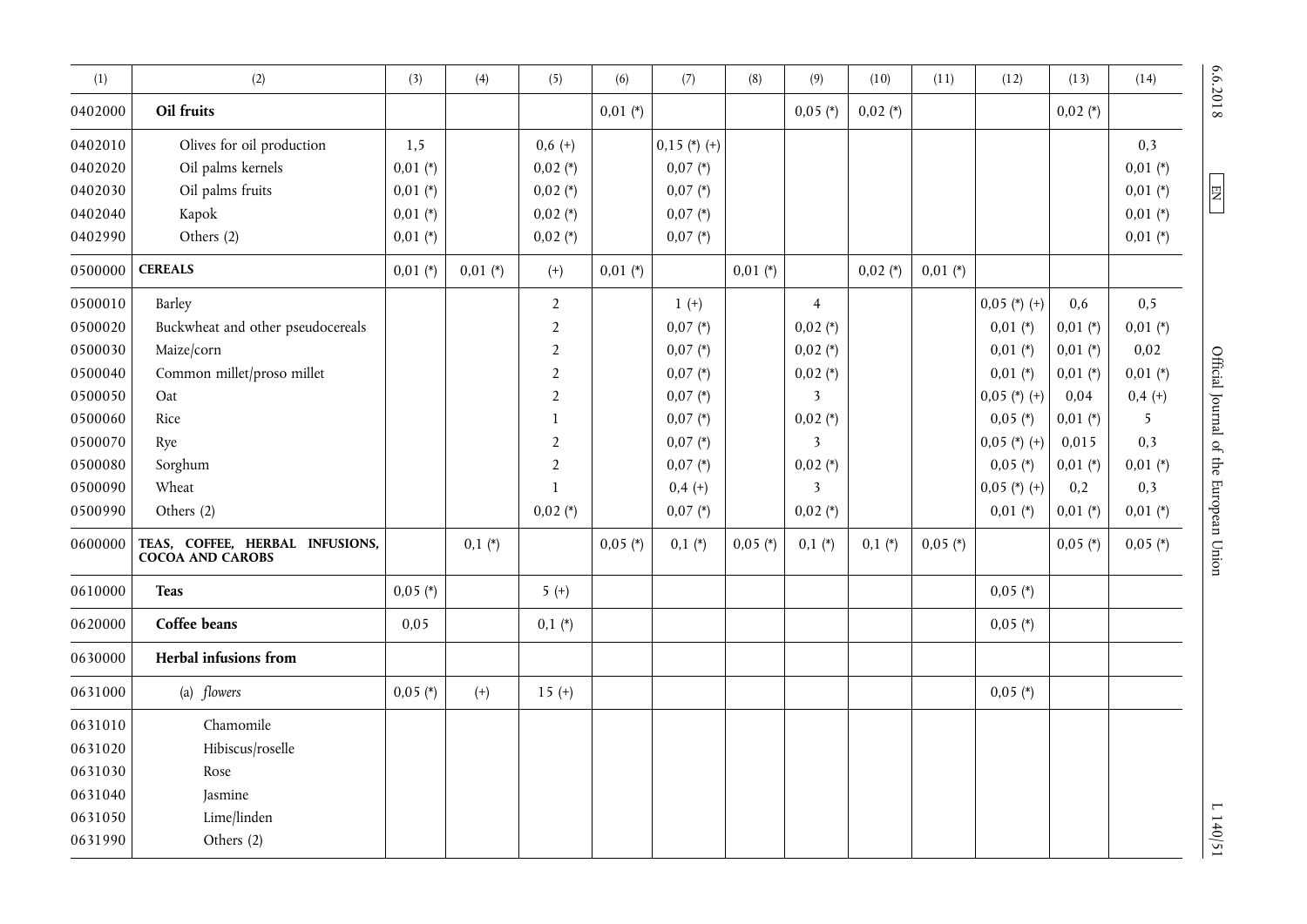| (1)     | (2)                              | (3)        | (4)           | (5)       | (6)        | (7)       | (8)        | (9)      | (10)     | (11)       | (12)       | (13)       | (14)       |                                        |
|---------|----------------------------------|------------|---------------|-----------|------------|-----------|------------|----------|----------|------------|------------|------------|------------|----------------------------------------|
| 0632000 | (b) leaves and herbs             | $0,05$ (*) |               | $15 (+)$  |            |           |            |          |          |            | $0,05$ (*) |            |            | L 140/52                               |
| 0632010 | Strawberry                       |            |               |           |            |           |            |          |          |            |            |            |            |                                        |
| 0632020 | Rooibos                          |            |               |           |            |           |            |          |          |            |            |            |            |                                        |
| 0632030 | Mate/maté                        |            |               |           |            |           |            |          |          |            |            |            |            | $\overline{\mathbb{E}}$                |
| 0632990 | Others (2)                       |            |               |           |            |           |            |          |          |            |            |            |            |                                        |
| 0633000 | (c) roots                        | 0,2        |               | $0,3 (+)$ |            |           |            |          |          |            |            |            |            |                                        |
| 0633010 | Valerian                         |            |               |           |            |           |            |          |          |            | $0,05$ (*) |            |            |                                        |
| 0633020 | Ginseng                          |            |               |           |            |           |            |          |          |            | 1,5        |            |            |                                        |
| 0633990 | Others (2)                       |            |               |           |            |           |            |          |          |            | $0,05$ (*) |            |            |                                        |
| 0639000 | (d) any other parts of the plant | $0,05$ (*) |               | $0,1(*)$  |            |           |            |          |          |            | $0,05$ (*) |            |            |                                        |
| 0640000 | Cocoa beans                      | $0,05$ (*) |               | $0,1(*)$  |            |           |            |          |          |            | $0,05$ (*) |            |            |                                        |
| 0650000 | Carobs/Saint John's breads       | $0,05$ (*) |               | $0,1(*)$  |            |           |            |          |          |            | $0,05$ (*) |            |            |                                        |
| 0700000 | <b>HOPS</b>                      | $0,05$ (*) | $0,1$ (*) (+) | $0,1(*)$  | $0,05$ (*) | 400 $(+)$ | $0,05$ (*) | $0,1(*)$ | $0,1(*)$ | $0,05$ (*) | $0,05$ (*) | $0,05$ (*) | 40         |                                        |
| 0800000 | <b>SPICES</b>                    |            |               |           |            |           |            |          |          |            |            |            |            |                                        |
| 0810000 | Seed spices                      | $0,05$ (*) | $0,1(*)$      | $0,1(*)$  | $0,05$ (*) | $0,1(*)$  | $0,05$ (*) | $0,1(*)$ | $0,1(*)$ | $0,05$ (*) | $0,05$ (*) | $0,05$ (*) | $0,05$ (*) | Official Journal of the European Union |
| 0810010 | Anise/aniseed                    |            |               |           |            |           |            |          |          |            |            |            |            |                                        |
| 0810020 | Black caraway/black cumin        |            |               |           |            |           |            |          |          |            |            |            |            |                                        |
| 0810030 | Celery                           |            |               |           |            |           |            |          |          |            |            |            |            |                                        |
| 0810040 | Coriander                        |            |               |           |            |           |            |          |          |            |            |            |            |                                        |
| 0810050 | Cumin                            |            |               |           |            |           |            |          |          |            |            |            |            |                                        |
| 0810060 | Dill                             |            |               |           |            |           |            |          |          |            |            |            |            |                                        |
| 0810070 | Fennel                           |            |               |           |            |           |            |          |          |            |            |            |            |                                        |
| 0810080 | Fenugreek                        |            |               |           |            |           |            |          |          |            |            |            |            |                                        |
| 0810090 | Nutmeg                           |            |               |           |            |           |            |          |          |            |            |            |            |                                        |
| 0810990 | Others (2)                       |            |               |           |            |           |            |          |          |            |            |            |            |                                        |
| 0820000 | Fruit spices                     | $0,05$ (*) | $0,1(*)$      | $15 (+)$  | $0,05$ (*) | $0,1(*)$  | $0,05$ (*) | $0,1(*)$ | $0,1(*)$ | $0,05$ (*) | $0,05$ (*) | $0,05$ (*) | $0,05$ (*) |                                        |
| 0820010 | Allspice/pimento                 |            |               |           |            |           |            |          |          |            |            |            |            | 6.6.2018                               |
| 0820020 | Sichuan pepper                   |            |               |           |            |           |            |          |          |            |            |            |            |                                        |

 $\boxed{\text{EN}}$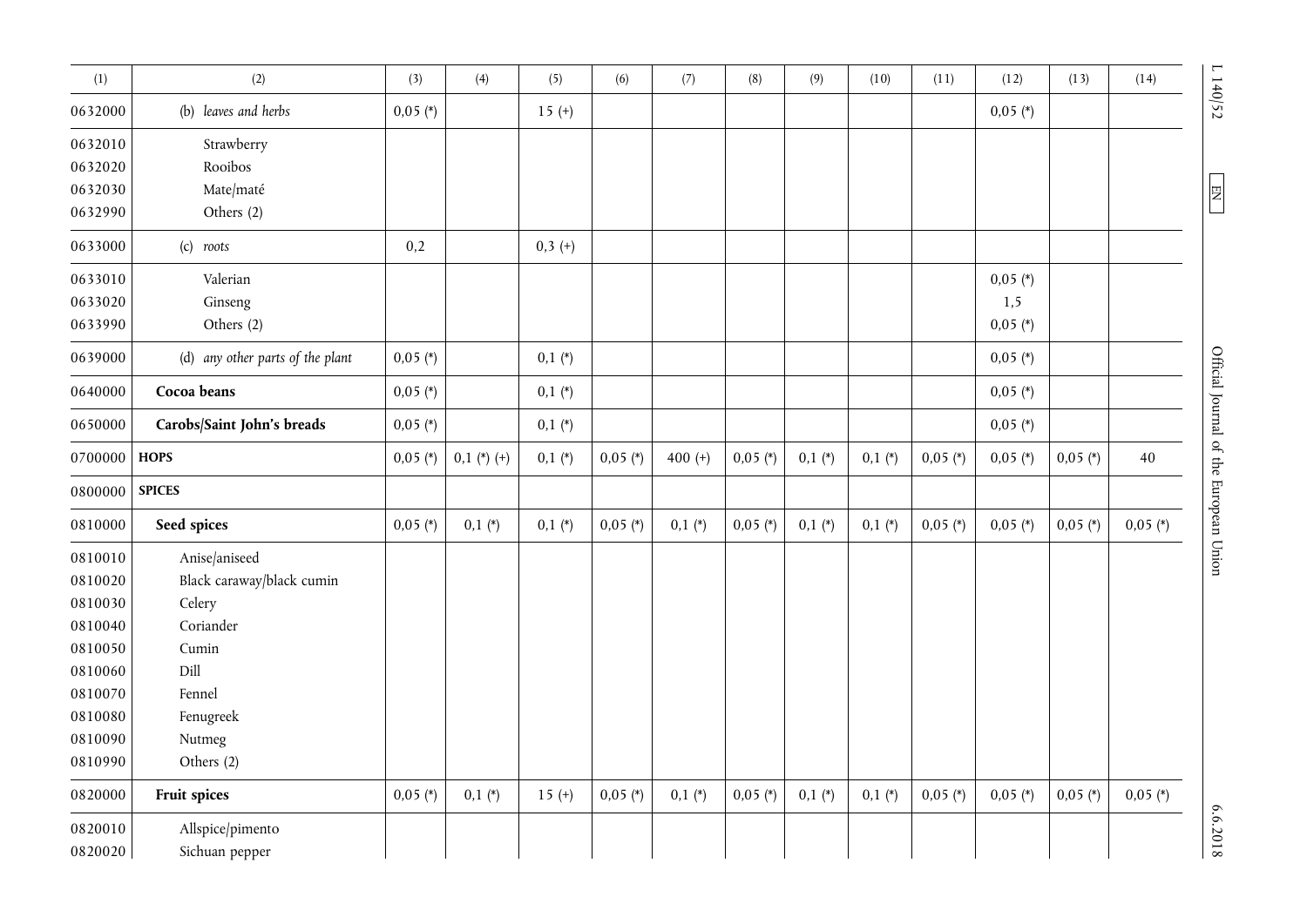| (1)     | (2)                                    | (3)        | (4)      | (5)       | (6)        | (7)      | (8)        | (9)      | (10)     | (11)       | (12)       | (13)       | (14)       |                                        |
|---------|----------------------------------------|------------|----------|-----------|------------|----------|------------|----------|----------|------------|------------|------------|------------|----------------------------------------|
| 0820030 | Caraway                                |            |          |           |            |          |            |          |          |            |            |            |            | 6.6.2018                               |
| 0820040 | Cardamom                               |            |          |           |            |          |            |          |          |            |            |            |            |                                        |
| 0820050 | Juniper berry                          |            |          |           |            |          |            |          |          |            |            |            |            |                                        |
| 0820060 | Peppercorn (black, green and<br>white) |            |          |           |            |          |            |          |          |            |            |            |            | $\overline{\textrm{H}}$                |
| 0820070 | Vanilla                                |            |          |           |            |          |            |          |          |            |            |            |            |                                        |
| 0820080 | Tamarind                               |            |          |           |            |          |            |          |          |            |            |            |            |                                        |
| 0820990 | Others (2)                             |            |          |           |            |          |            |          |          |            |            |            |            |                                        |
| 0830000 | <b>Bark spices</b>                     | $0,05$ (*) | $0,1(*)$ | $0,1(*)$  | $0,05$ (*) | $0,1(*)$ | $0,05$ (*) | $0,1(*)$ | $0,1(*)$ | $0,05$ (*) | $0,05$ (*) | $0,05$ (*) | $0,05$ (*) |                                        |
| 0830010 | Cinnamon                               |            |          |           |            |          |            |          |          |            |            |            |            |                                        |
| 0830990 | Others (2)                             |            |          |           |            |          |            |          |          |            |            |            |            |                                        |
| 0840000 | Root and rhizome spices                |            |          |           |            |          |            |          |          |            |            |            |            | Official Journal of the European Union |
| 0840010 | Liquorice                              | 0,2        | $0,1(*)$ | $0,5(+)$  | $0,05$ (*) | $0,1(*)$ | $0,05$ (*) | $0,1(*)$ | $0,1(*)$ | $0,05$ (*) | $0,05$ (*) | $0,05$ (*) | $0,05$ (*) |                                        |
| 0840020 | Ginger $(10)$                          | 0,2        | $0,1(*)$ | $0,5 (+)$ | $0,05$ (*) | $0,1(*)$ | $0,05$ (*) | $0,1(*)$ | $0,1(*)$ | $0,05$ (*) | $0,05$ (*) | $0,05$ (*) | $0,05$ (*) |                                        |
| 0840030 | Turmeric/curcuma                       | 0,2        | $0,1(*)$ | $0,5 (+)$ | $0,05$ (*) | $0,1(*)$ | $0,05$ (*) | $0,1(*)$ | $0,1(*)$ | $0,05$ (*) | $0,05$ (*) | $0,05$ (*) | $0,05$ (*) |                                        |
| 0840040 | Horseradish (11)                       | $^{(+)}$   | $^{(+)}$ | $^{(+)}$  | $^{(+)}$   | $^{(+)}$ | $(+)$      | $^{(+)}$ | $^{(+)}$ | $^{(+)}$   | $^{(+)}$   | $^{(+)}$   | $^{(+)}$   |                                        |
| 0840990 | Others (2)                             | 0,2        | $0,1(*)$ | $0,5(+)$  | $0,05$ (*) | $0,1(*)$ | $0,05$ (*) | $0,1(*)$ | $0,1(*)$ | $0,05$ (*) | $0,05$ (*) | $0,05$ (*) | $0,05$ (*) |                                        |
| 0850000 | <b>Bud spices</b>                      | $0,05$ (*) | $0,1(*)$ | $15 (+)$  | $0,05$ (*) | $0,1(*)$ | $0,05$ (*) | $0,1(*)$ | $0,1(*)$ | $0,05$ (*) | $0,05$ (*) | $0,05$ (*) | $0,05$ (*) |                                        |
| 0850010 | Cloves                                 |            |          |           |            |          |            |          |          |            |            |            |            |                                        |
| 0850020 | Capers                                 |            |          |           |            |          |            |          |          |            |            |            |            |                                        |
| 0850990 | Others (2)                             |            |          |           |            |          |            |          |          |            |            |            |            |                                        |
| 0860000 | Flower pistil spices                   | $0,05$ (*) | $0,1(*)$ | 15        | $0,05$ (*) | $0,1(*)$ | $0,05$ (*) | $0,1(*)$ | $0,1(*)$ | $0,05$ (*) | $0,05$ (*) | $0,05$ (*) | $0,05$ (*) |                                        |
| 0860010 | Saffron                                |            |          | $^{(+)}$  |            |          |            |          |          |            |            |            |            |                                        |
| 0860990 | Others (2)                             |            |          |           |            |          |            |          |          |            |            |            |            |                                        |
| 0870000 | Aril spices                            | $0,05$ (*) | $0,1(*)$ | $0,1(*)$  | $0,05$ (*) | $0,1(*)$ | $0,05$ (*) | $0,1(*)$ | $0,1(*)$ | $0,05$ (*) | $0,05$ (*) | $0,05$ (*) | $0,05$ (*) |                                        |
| 0870010 | Mace                                   |            |          |           |            |          |            |          |          |            |            |            |            |                                        |
| 0870990 | Others (2)                             |            |          |           |            |          |            |          |          |            |            |            |            | L140/53                                |

6.6.2018

6.6.2018 L 140/53  $\mu$  140  $\mu$  140  $\mu$  140  $\mu$  140  $\mu$  140  $\mu$  140  $\mu$  140  $\mu$  140  $\mu$  140  $\mu$  140  $\mu$  140  $\mu$  140  $\mu$  140  $\mu$  140  $\mu$  140  $\mu$  140  $\mu$  140  $\mu$  140  $\mu$  140  $\mu$  140  $\mu$  140  $\mu$  140  $\mu$  Official Journal of the European Union

 $L$  140/53  $\,$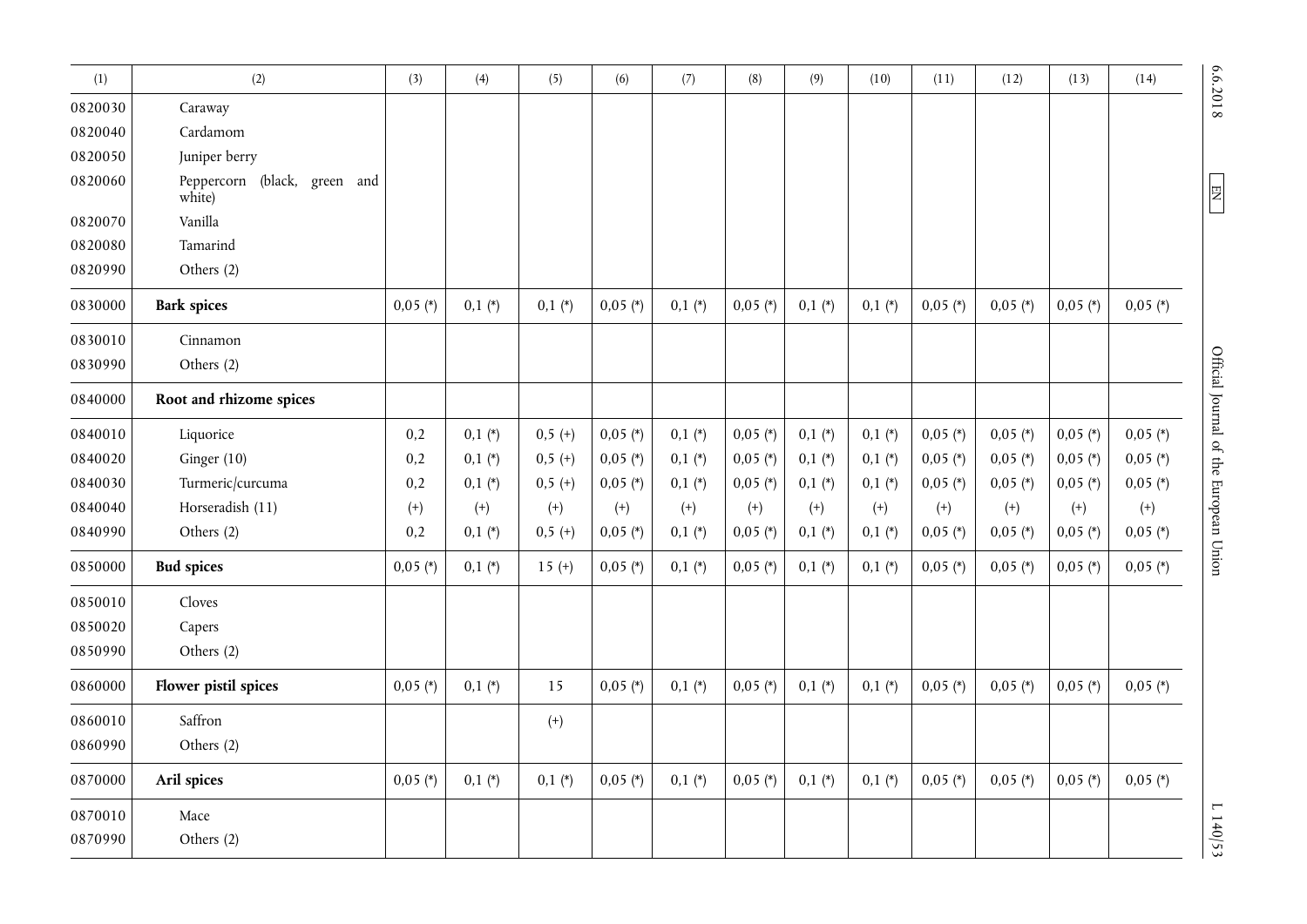| (1)     | (2)                                                        | (3)        | (4)        | (5)            | (6)        | (7)        | (8)        | (9)        | (10)       | (11)       | (12)       | (13)       | (14)       |                                  |
|---------|------------------------------------------------------------|------------|------------|----------------|------------|------------|------------|------------|------------|------------|------------|------------|------------|----------------------------------|
| 0900000 | <b>SUGAR PLANTS</b>                                        |            | $0,01$ (*) |                | $0,01$ (*) | $0,03(*)$  | $0,01$ (*) | $0,02$ (*) | $0,02$ (*) | $0,01$ (*) | $0,01$ (*) | $0,01$ (*) |            | 1140/54                          |
| 0900010 | Sugar beet roots                                           | 0,05       |            | $0.02$ (*) (+) |            |            |            |            |            |            |            |            | 0,02       |                                  |
| 0900020 | Sugar canes                                                | $0,01$ (*) |            | $0,01$ (*)     |            |            |            |            |            |            |            |            | $0,01$ (*) |                                  |
| 0900030 | Chicory roots                                              | 0,05       |            | $0,04 (+)$     |            |            |            |            |            |            |            |            | $0,01$ (*) | $\overline{z}$                   |
| 0900990 | Others (2)                                                 | $0,01$ (*) |            | $0.01$ (*)     |            |            |            |            |            |            |            |            | $0,01$ (*) |                                  |
| 1000000 | PRODUCTS OF ANIMAL ORIGIN -TER-<br><b>RESTRIAL ANIMALS</b> |            |            |                |            | $0,05$ (*) |            |            |            |            | $(+)$      |            |            |                                  |
| 1010000 | <b>Commodities from</b>                                    |            | $0,01 (*)$ |                | $0,01$ (*) |            | $0,01$ (*) |            |            |            |            |            |            |                                  |
| 1011000 | (a) swine                                                  |            |            | $^{(+)}$       |            |            |            | $0,05$ (*) |            |            | $0,1(*)$   |            | 0,04       |                                  |
| 1011010 | Muscle                                                     | 0,2        |            | 0,03           |            |            |            |            | $0,05$ (*) | $0,01 (+)$ |            | 0,3        | $^{(+)}$   |                                  |
| 1011020 | Fat                                                        | 0,5        |            | 0, 5           |            |            |            |            | $0,05$ (*) | $0,01 (+)$ |            | 0,1        | $^{(+)}$   |                                  |
| 1011030 | Liver                                                      | 1,5        |            | $0,03(*)$      |            |            |            |            | 0,2        | $0,1 (+)$  |            | 0,6        | $^{(+)}$   |                                  |
| 1011040 | Kidney                                                     | 1,5        |            | $0,03 (*)$     |            |            |            |            | $0,05$ (*) | $0,02 (+)$ |            | 0,6        | $^{(+)}$   |                                  |
| 1011050 | Edible offals (other than liver<br>and kidney)             | 1,5        |            | 0, 5           |            |            |            |            | $0,05$ (*) | 0,1        |            | 0,6        |            | Official Journal of the European |
| 1011990 | Others (2)                                                 | 0,01       |            | $0,02$ (*)     |            |            |            |            | $0,05$ (*) | $0,01$ (*) |            | $0,01$ (*) |            |                                  |
| 1012000 | (b) bovine                                                 |            |            | $^{(+)}$       |            |            |            |            |            |            |            |            |            | Union                            |
| 1012010 | Muscle                                                     | 0,2        |            | 0,03           |            |            |            | 0,09       | $0,05$ (*) | $0,01 (+)$ | $0,1(*)$   | 0,3        | $0,04 (+)$ |                                  |
| 1012020 | Fat                                                        | 0,5        |            | 0, 5           |            |            |            | 0,06       | $0,05$ (*) | $0,01 (+)$ | $0,1(*)$   | 0,1        | $0,06 (+)$ |                                  |
| 1012030 | Liver                                                      | 1,5        |            | $0,03 (*)$     |            |            |            | 0, 5       | 0,3        | $0,2 (+)$  | $0,1(*)$   | 0,6        | $0,07 (+)$ |                                  |
| 1012040 | Kidney                                                     | 1,5        |            | $0,03 (*)$     |            |            |            | 0,8        | $0,05$ (*) | $0,05 (+)$ | 0,2        | 0,6        | $0,04 (+)$ |                                  |
| 1012050 | Edible offals (other than liver<br>and kidney)             | 1,5        |            | 0, 5           |            |            |            | 0,8        | $0,05$ (*) | 0,2        | $0,1(*)$   | 0,6        | 0,07       |                                  |
| 1012990 | Others (2)                                                 | 0,01       |            | $0,02$ (*)     |            |            |            | $0,05$ (*) | $0,05$ (*) | $0,01$ (*) | $0,1(*)$   | $0,01$ (*) | $0,02$ (*) |                                  |
| 1013000 | (c) sheep                                                  |            |            | $^{(+)}$       |            |            |            |            |            |            |            |            |            |                                  |
| 1013010 | Muscle                                                     | 0,2        |            | 0,03           |            |            |            | 0,09       | $0,05$ (*) | $0,01 (+)$ | $0,1(*)$   | 0,3        | $0,04 (+)$ |                                  |
| 1013020 | Fat                                                        | 0, 5       |            | 0, 5           |            |            |            | 0,06       | $0,05$ (*) | $0,01 (+)$ | $0,1(*)$   | 0,1        | $0,06 (+)$ | 6.6.2018                         |
| 1013030 | Liver                                                      | 1,5        |            | $0,03 (*)$     |            |            |            | 0, 5       | 0,3        | $0,2 (+)$  | $0,1(*)$   | 0,6        | $0,07 (+)$ |                                  |

 $L 140/54$ 

EN

Official Journal of the European Union

 $6.6.2018$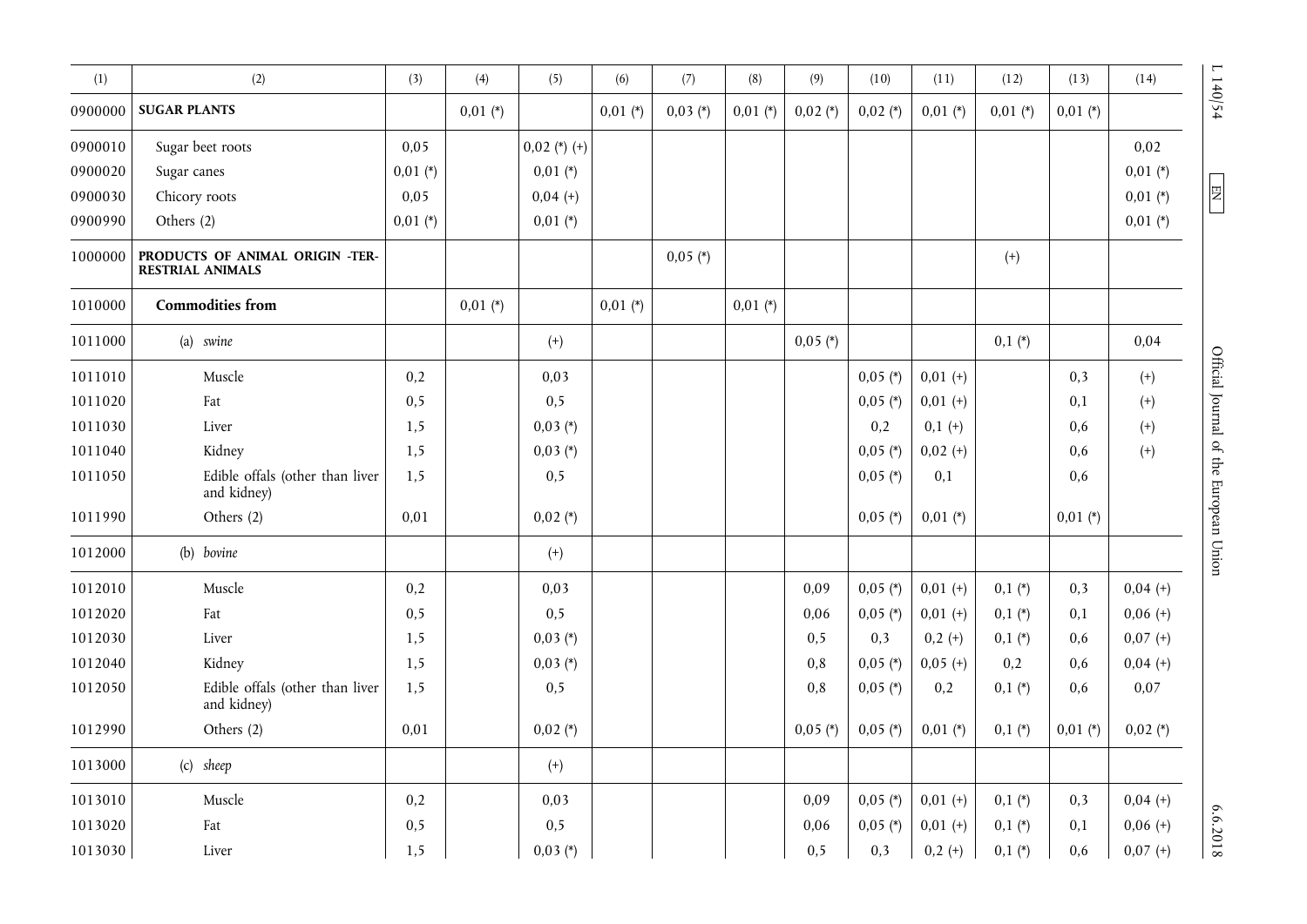| (1)     | (2)                                            | (3)  | (4) | (5)        | (6) | (7)      | (8) | (9)        | (10)       | (11)       | (12)       | (13)       | (14)       | 6.6.2018                               |
|---------|------------------------------------------------|------|-----|------------|-----|----------|-----|------------|------------|------------|------------|------------|------------|----------------------------------------|
| 1013040 | Kidney                                         | 1,5  |     | $0,03 (*)$ |     |          |     | 0,8        | $0,05$ (*) | $0,05 (+)$ | 0,2        | 0,6        | $0,04 (+)$ |                                        |
| 1013050 | Edible offals (other than liver<br>and kidney) | 1,5  |     | 0, 5       |     |          |     | 0,8        | $0,05$ (*) | 0,2        | $0,1(*)$   | 0,6        | 0,07       |                                        |
| 1013990 | Others (2)                                     | 0,01 |     | $0,02$ (*) |     |          |     | $0,05$ (*) | $0,05$ (*) | $0,01$ (*) | $0,1(*)$   | $0,01$ (*) | $0,02$ (*) | $\boxed{\phantom{1}}$                  |
| 1014000 | (d) goat                                       |      |     | $^{(+)}$   |     |          |     |            |            |            |            |            |            |                                        |
| 1014010 | Muscle                                         | 0,2  |     | 0,03       |     |          |     | 0,09       | $0,05$ (*) | $0,01 (+)$ | $0,1(*)$   | 0,3        | $0,04 (+)$ |                                        |
| 1014020 | Fat                                            | 0, 5 |     | 0, 5       |     |          |     | 0,06       | $0,05$ (*) | $0,01 (+)$ | $0,1(*)$   | 0,1        | $0,06 (+)$ |                                        |
| 1014030 | Liver                                          | 1,5  |     | $0,03 (*)$ |     |          |     | 0,5        | 0,3        | $0,2 (+)$  | $0,1(*)$   | 0.6        | $0,07 (+)$ |                                        |
| 1014040 | Kidney                                         | 1,5  |     | $0,03 (*)$ |     |          |     | 0,8        | $0,05$ (*) | $0,05 (+)$ | 0,2        | 0.6        | $0,04 (+)$ |                                        |
| 1014050 | Edible offals (other than liver<br>and kidney) | 1,5  |     | 0, 5       |     |          |     | 0,8        | $0,05$ (*) | 0,2        | $0,1(*)$   | 0.6        | 0,07       | Official Journal of the European Union |
| 1014990 | Others (2)                                     | 0,01 |     | $0,02$ (*) |     |          |     | $0,05$ (*) | $0,05$ (*) | $0,01$ (*) | $0,1(*)$   | $0,01$ (*) | $0,02$ (*) |                                        |
| 1015000 | (e) equine                                     |      |     |            |     |          |     |            |            |            |            |            |            |                                        |
| 1015010 | Muscle                                         | 0,2  |     | 0,03       |     |          |     | 0,09       | $0,05$ (*) | 0,01       | $0,1(*)$   | 0,3        | 0,04       |                                        |
| 1015020 | Fat                                            | 0,5  |     | 0, 5       |     |          |     | 0,06       | $0,05$ (*) | 0,01       | $0,1(*)$   | 0,1        | 0,06       |                                        |
| 1015030 | Liver                                          | 1,5  |     | $0,03 (*)$ |     |          |     | 0, 5       | 0,3        | 0,2        | $0,1(*)$   | 0,6        | 0,07       |                                        |
| 1015040 | Kidney                                         | 1,5  |     | $0,03 (*)$ |     |          |     | 0,8        | $0,05$ (*) | 0,05       | 0,2        | 0,6        | 0,04       |                                        |
| 1015050 | Edible offals (other than liver<br>and kidney) | 1,5  |     | 0, 5       |     |          |     | 0,8        | $0,05$ (*) | 0,2        | $0,1(*)$   | 0,6        | 0,07       |                                        |
| 1015990 | Others (2)                                     | 0,01 |     | $0,02$ (*) |     |          |     | $0,05$ (*) | $0,05$ (*) | $0,01$ (*) | $0,1(*)$   | $0,01$ (*) | $0,02$ (*) |                                        |
| 1016000 | (f) poultry                                    |      |     | $^{(+)}$   |     |          |     | $0,05$ (*) | $0,05$ (*) |            | $0,05$ (*) |            | 0,04       |                                        |
| 1016010 | Muscle                                         | 0,02 |     | $0,02$ (*) |     | $^{(+)}$ |     |            |            | $0,02 (+)$ |            | 0,1        | $^{(+)}$   |                                        |
| 1016020 | Fat                                            | 0,04 |     | 0,1        |     | $^{(+)}$ |     |            |            | $0,01 (+)$ |            | 0,03       | $^{(+)}$   |                                        |
| 1016030 | Liver                                          | 0,15 |     | $0,02$ (*) |     | $^{(+)}$ |     |            |            | $0,05 (+)$ |            | 0,3        | $^{(+)}$   |                                        |
| 1016040 | Kidney                                         | 0,15 |     | $0,02 (*)$ |     |          |     |            |            | $0,01$ (*) |            | 0,3        |            |                                        |
| 1016050 | Edible offals (other than liver<br>and kidney) | 0,15 |     | $0,02$ (*) |     |          |     |            |            | 0,05       |            | 0,3        |            |                                        |
| 1016990 | Others (2)                                     | 0,01 |     | $0,02$ (*) |     |          |     |            |            | $0,01$ (*) |            | $0,01$ (*) |            | L140/55                                |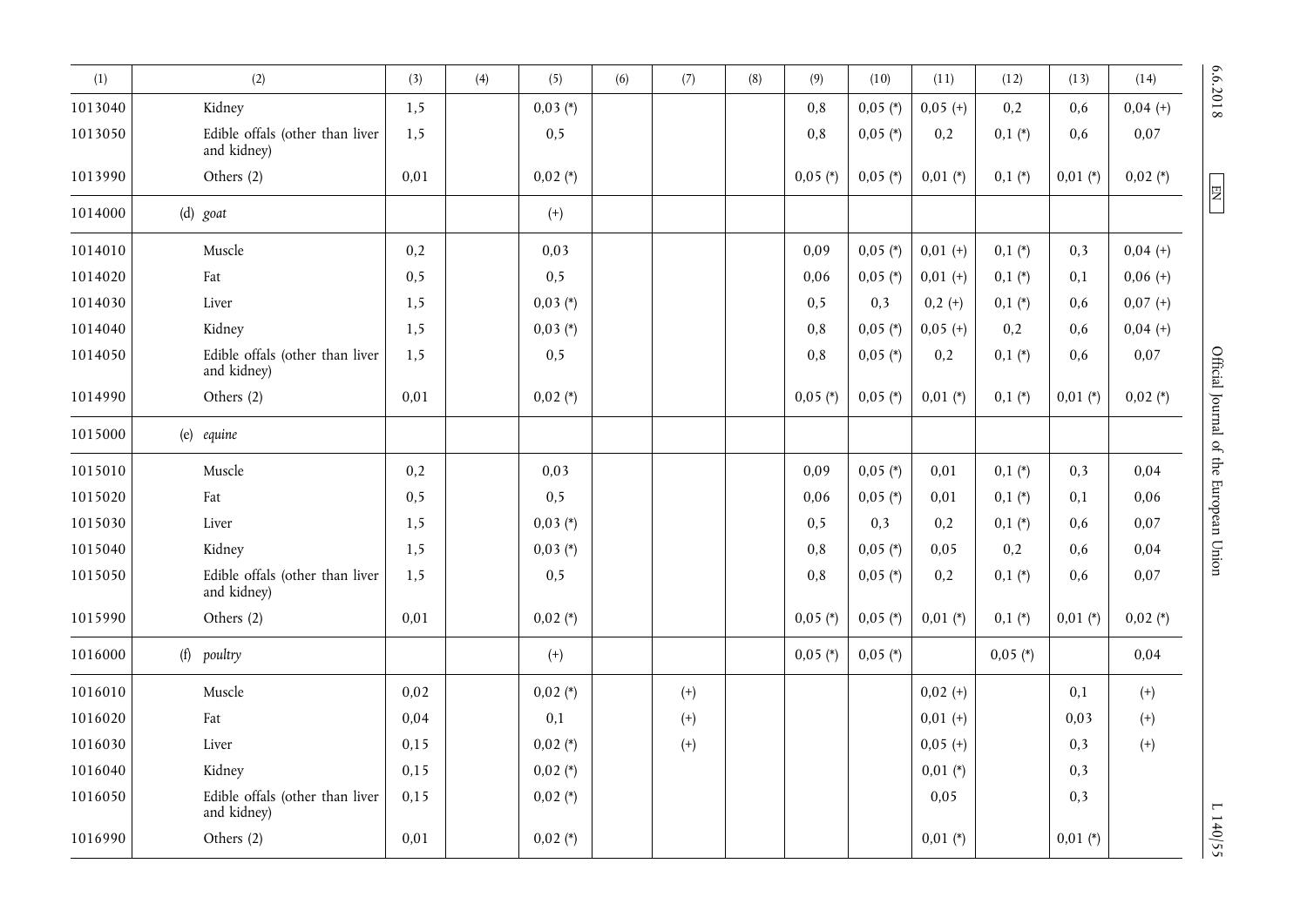| (1)     | (2)                                                                                                                  | (3)        | (4)        | (5)            | (6)        | (7)   | (8)        | (9)        | (10)       | (11)       | (12)       | (13)       | (14)       | 140/56                                 |
|---------|----------------------------------------------------------------------------------------------------------------------|------------|------------|----------------|------------|-------|------------|------------|------------|------------|------------|------------|------------|----------------------------------------|
| 1017000 | other farmed terrestrial animals<br>$\left( \rho \right)$                                                            |            |            |                |            |       |            |            |            |            |            |            |            |                                        |
| 1017010 | Muscle                                                                                                               | 0,2        |            | 0,03           |            |       |            | 0,09       | $0,05$ (*) | 0,01       | $0,1(*)$   | 0,3        | 0,04       |                                        |
| 1017020 | Fat                                                                                                                  | 0, 5       |            | 0, 5           |            |       |            | 0,06       | $0,05$ (*) | 0,01       | $0,1(*)$   | 0,1        | 0,06       |                                        |
| 1017030 | Liver                                                                                                                | 1,5        |            | $0,03(*)$      |            |       |            | 0, 5       | 0,3        | 0,2        | $0,1(*)$   | 0.6        | 0,07       | $\mathbb{E}$                           |
| 1017040 | Kidney                                                                                                               | 1,5        |            | $0,03 (*)$     |            |       |            | 0,8        | $0,05$ (*) | 0,05       | 0,2        | 0.6        | 0,04       |                                        |
| 1017050 | Edible offals (other than liver<br>and kidney)                                                                       | 1,5        |            | 0, 5           |            |       |            | 0,8        | $0,05$ (*) | 0,2        | $0,1(*)$   | 0,6        | 0,07       |                                        |
| 1017990 | Others (2)                                                                                                           | 0,01       |            | $0,02$ (*)     |            |       |            | $0,05$ (*) | $0,05$ (*) | $0,01$ (*) | $0,1(*)$   | $0,01$ (*) | $0,02$ (*) |                                        |
| 1020000 | Milk                                                                                                                 | 0,02       | $0,01 (*)$ | $0,05 (+)$     | $0,01$ (*) |       | $0,01$ (*) | 0,06       | $0,01$ (*) | $0,01 (+)$ | 0,05       | 0,2        | $0,02$ (*) |                                        |
| 1020010 | Cattle                                                                                                               |            |            |                |            |       |            |            |            |            |            |            | $^{(+)}$   |                                        |
| 1020020 | Sheep                                                                                                                |            |            |                |            |       |            |            |            |            |            |            | $^{(+)}$   |                                        |
| 1020030 | Goat                                                                                                                 |            |            |                |            |       |            |            |            |            |            |            | $^{(+)}$   |                                        |
| 1020040 | Horse                                                                                                                |            |            |                |            |       |            |            |            |            |            |            |            |                                        |
| 1020990 | Others (2)                                                                                                           |            |            |                |            |       |            |            |            |            |            |            |            |                                        |
| 1030000 | <b>Birds</b> eggs                                                                                                    | 0,15       | $0,01$ (*) | $0,02$ (*) (+) | $0,01$ (*) | $(+)$ | $0,01$ (*) | $0,05$ (*) | $0,05$ (*) | $0,05 (+)$ | $0,01$ (*) | 0,1        | $0,04 (+)$ | Official Journal of the European Union |
| 1030010 | Chicken                                                                                                              |            |            |                |            |       |            |            |            |            |            |            |            |                                        |
| 1030020 | Duck                                                                                                                 |            |            |                |            |       |            |            |            |            |            |            |            |                                        |
| 1030030 | Geese                                                                                                                |            |            |                |            |       |            |            |            |            |            |            |            |                                        |
| 1030040 | Quail                                                                                                                |            |            |                |            |       |            |            |            |            |            |            |            |                                        |
| 1030990 | Others (2)                                                                                                           |            |            |                |            |       |            |            |            |            |            |            |            |                                        |
| 1040000 | other<br>Honey and<br>apiculture<br>products (7)                                                                     | $0,05$ (*) | $0,05$ (*) | $0,05$ (*)     | $0,05$ (*) |       | $0,05$ (*) | $0,05$ (*) | $0,05$ (*) | $0,05$ (*) | $0,05$ (*) | $0,05$ (*) | $0,05$ (*) |                                        |
| 1050000 | <b>Amphibians and Reptiles</b>                                                                                       | 0,01       | $0,01$ (*) | $0,02$ (*)     | $0,01$ (*) |       | $0,01$ (*) | $0,05$ (*) | $0,05$ (*) | $0,01$ (*) | $0,05$ (*) | $0,01$ (*) | $0,02$ (*) |                                        |
| 1060000 | Terrestrial invertebrate animals                                                                                     | 0,01       | $0,01$ (*) | $0,02$ (*)     | $0,01$ (*) |       | $0,01$ (*) | $0,05$ (*) | $0,05$ (*) | $0,01$ (*) | $0,05$ (*) | $0,01$ (*) | $0,02$ (*) |                                        |
| 1070000 | Wild terrestrial vertebrate animals                                                                                  | 0,01       | $0,01$ (*) | $0,02$ (*)     | $0,01$ (*) |       | $0,01$ (*) | $0,05$ (*) | $0,05$ (*) | $0,01$ (*) | $0,05$ (*) | $0,01$ (*) | $0,02$ (*) |                                        |
| 1100000 | PRODUCTS OF ANIMAL ORIGIN - FISH,<br>FISHPRODUCTS AND ANY OTHER<br>MARINE AND FRESHWATER FOOD<br><b>PRODUCTS (8)</b> |            |            |                |            |       |            |            |            |            |            |            |            | 6.6.2018                               |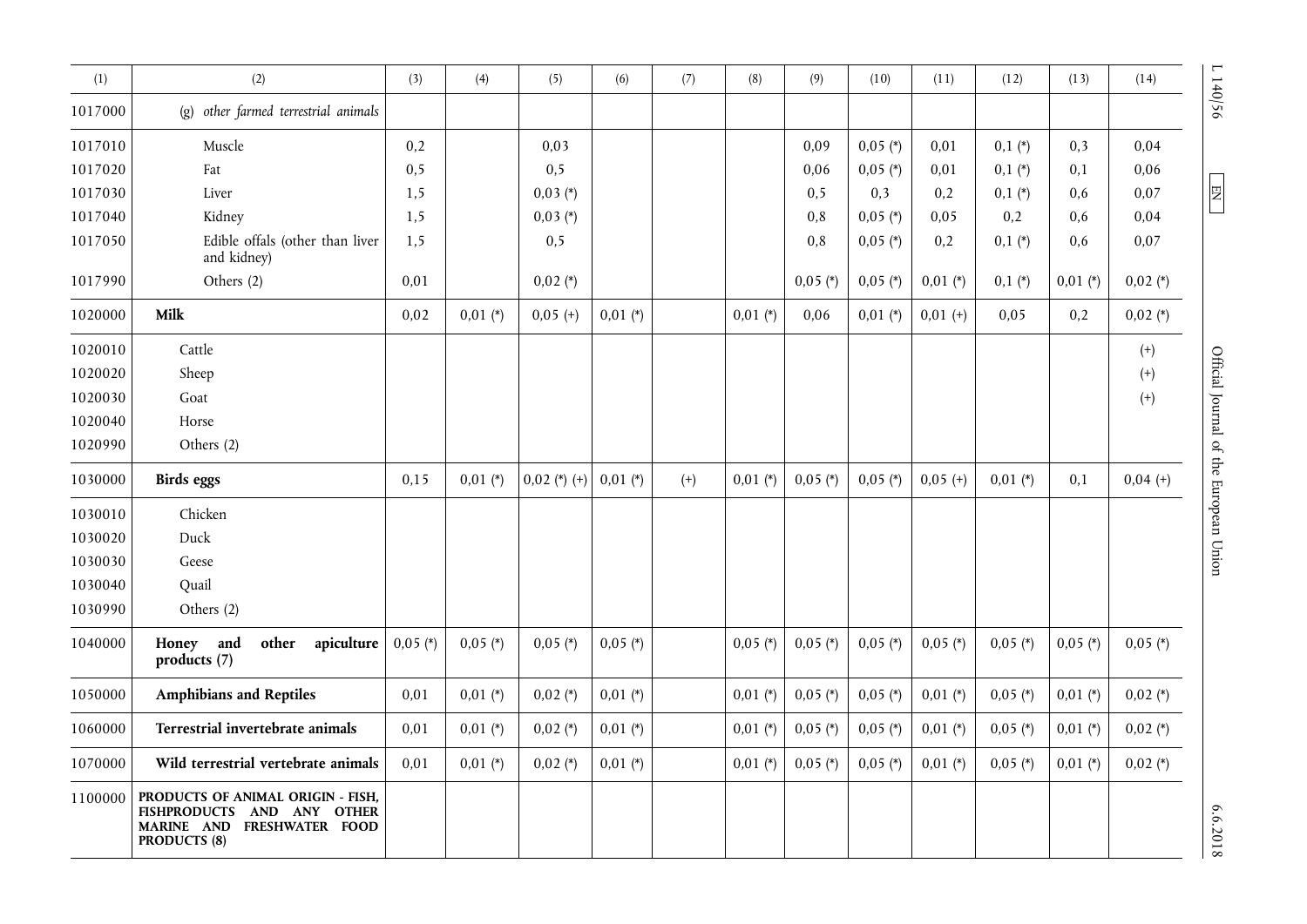| 1)    | (2)                                                                                                            | (3) | (4) | (ל | (6) | (7) | (8) | (9) | (10) | (11) | (12) | (13) | (14) | N        |
|-------|----------------------------------------------------------------------------------------------------------------|-----|-----|----|-----|-----|-----|-----|------|------|------|------|------|----------|
|       | 1200000   PRODUCTS OR PART OF PRODUCTS  <br><b>EXCLUSIVELY USED FOR ANIMAL FEED  </b><br><b>PRODUCTION (8)</b> |     |     |    |     |     |     |     |      |      |      |      |      | $\infty$ |
|       | 1300000   PROCESSED FOOD PRODUCTS (9)                                                                          |     |     |    |     |     |     |     |      |      |      |      |      |          |
| $(*)$ | Limit of analytical determination                                                                              |     |     |    |     |     |     |     |      |      |      |      |      | 陧        |

( a ) For the complete list of products of plant and animal origin to which MRLs apply, reference should be made to Annex I.

 $(F)$  = Fat soluble

## **Cyantraniliprole**

(+) MRL applicable until 30 June 2021, after that date 0,01 (\*) mg/kg will be applicable unless modified by a Regulation.

## **0153010 Blackberries**

The new value of 0,01 (\*) mg/kg will be applicable from 01 July 2021.

## **0153030 Raspberries (red and yellow)**

The new value of 0,01 (\*) mg/kg will be applicable from 01 July 2021.

## **0270060 Leeks**

The new value of 0,01 (\*) mg/kg will be applicable from 01 July 2021.

(+) The applicable maximum residue level for horseradish (Armoracia rusticana) in the spice group (code 0840040) is the one set for horseradish (Armoracia rusticana) in the Vegetables category, root and tuber vegetables group (code 0213040) taking into account changes in the levels by processing (drying) according to Art. 20 (1) of Regulation (EC) No 396/2005.

**0840040 Horseradish (11)** 

## **Cymoxanil**

(+) The European Food Safety Authority identified some information on residue trials as unavailable. When re-viewing the MRL, the Commission will take into account the information referred to in the first sentence, if it is submitted by 8 October 2018, or, if that information is not submitted by that date, the lack of it.

**0151000 (a) grapes** 

**0251020 Lettuces** 

**0252010 Spinaches** 

(+) The European Food Safety Authority identified some information on storage stability as unavailable. When re-viewing the MRL, the Commission will take into account the information referred to in the first sentence, if it is submitted by 8 October 2018, or, if that information is not submitted by that date, the lack of it.

### **0300000 PULSES**

(+) The European Food Safety Authority identified some information on storage stability and analytical methods as unavailable. When re-viewing the MRL, the Commission will take into account the information referred to in the first sentence, if it is submitted by 8 October 2018, or, if that information is not submitted by that date, the lack of it.

**0631000 (a) flowers** 

**0700000 HOPS**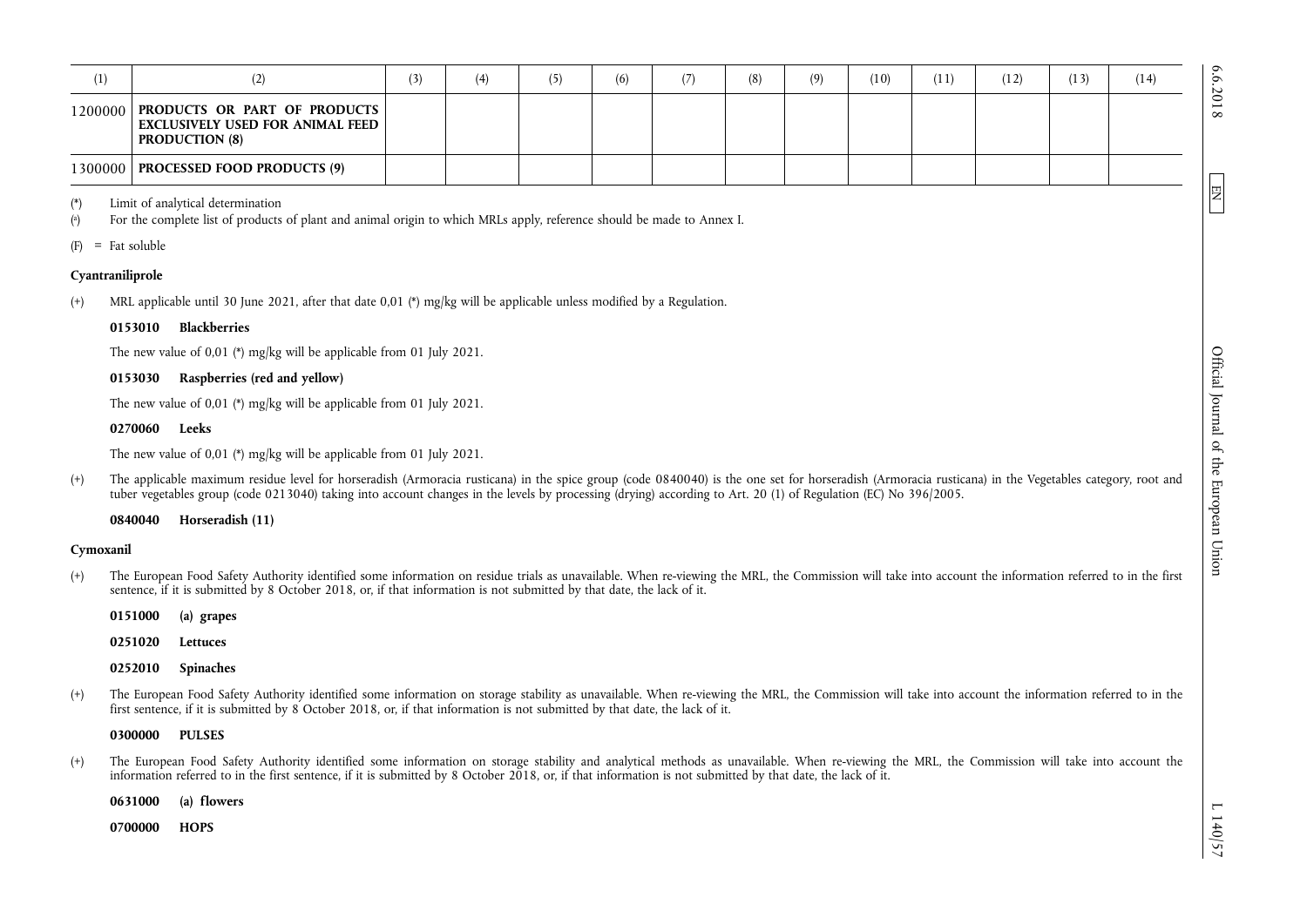(+) The applicable maximum residue level for horseradish (Armoracia rusticana) in the spice group (code 0840040) is the one set for horseradish (Armoracia rusticana) in the Vegetables category, root and tuber vegetables group (code 0213040) taking into account changes in the levels by processing (drying) according to Art. 20 (1) of Regulation (EC) No 396/2005.

**0840040 Horseradish (11)** 

#### **Deltamethrin (cis-deltamethrin) (F)**

- (+) The European Food Safety Authority identified some information on analytical methods and residue trials as unavailable. When re-viewing the MRL, the Commission will take into account the information referred to in the first sentence, if it is submitted by 18 October 2018, or, if that information is not submitted by that date, the lack of it.
	- **0110000 Citrus fruits**
	- **0120000 Tree nuts**
	- **0130000 Pome fruits**
	- **0140000 Stone fruits**
	- **0150000 Berries and small fruits**
	- **0161030 Table olives**

(+) The European Food Safety Authority identified some information on analytical methods, processing trials and residue trials as unavailable. When re-viewing the MRL, the Commission will take into account the information referred to in the first sentence, if it is submitted by 18 October 2018, or, if that information is not submitted by that date, the lack of it.

#### **0211000 (a) potatoes**

(+) The European Food Safety Authority identified some information on analytical methods and residue trials as unavailable. When re-viewing the MRL, the Commission will take into account the information referred to in the first sentence, if it is submitted by 18 October 2018, or, if that information is not submitted by that date, the lack of it.

**0213000 (c) other root and tuber vegetables except sugar beets 0220000 Bulb vegetables 0231010 Tomatoes** 

- **0231020 Sweet peppers/bell peppers**
- **0231030 Aubergines/eggplants**
- **0232000 (b) cucurbits with edible peel**
- **0233000 (c) cucurbits with inedible peel**
- **0234000 (d) sweet corn**
- **0240000 Brassica vegetables (excluding brassica roots and brassica baby leaf crops)**
- **0251000 (a) lettuces and salad plants**
- **0252000 (b) spinaches and similar leaves**
- **0253000 (c) grape leaves and similar species**
- **0254000 (d) watercresses**

 $6.6.2018$ 

**<sup>0162010</sup> Kiwi fruits (green, red, yellow)**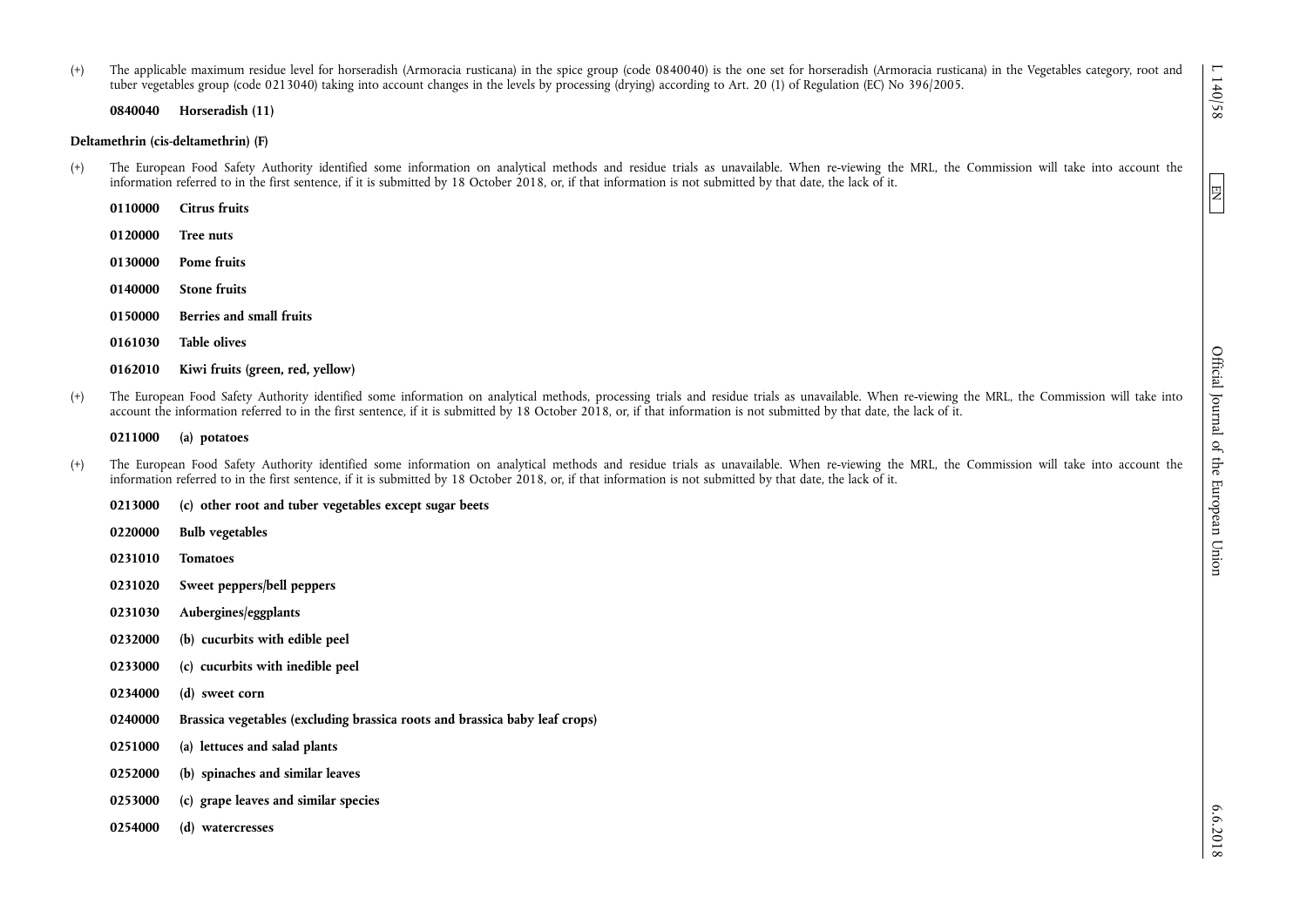**0255000 (e) witloofs/Belgian endives 0256000 (f) herbs and edible flowers 0260000 Legume vegetables** 

(+) The European Food Safety Authority identified some information on analytical methods as unavailable. When re-viewing the MRL, the Commission will take into account the information referred to in the first sentence, if it is submitted by 18 October 2018, or, if that information is not submitted by that date, the lack of it.

**0270010 Asparagus** 

(+) The European Food Safety Authority identified some information on analytical methods and residue trials as unavailable. When re-viewing the MRL, the Commission will take into account the information referred to in the first sentence, if it is submitted by 18 October 2018, or, if that information is not submitted by that date, the lack of it.

**0270050 Globe artichokes** 

**0270060 Leeks** 

**0280010 Cultivated fungi** 

(+) The European Food Safety Authority identified some information on analytical methods, storage conditions of samples and residue trials as unavailable. When re-viewing the MRL, the Commission will take into account the information referred to in the first sentence, if it is submitted by 18 October 2018, or, if that information is not submitted by that date, the lack of it.

#### **0300000 PULSES**

- (+) The European Food Safety Authority identified some information on analytical methods and residue trials as unavailable. When re-viewing the MRL, the Commission will take into account the information referred to in the first sentence, if it is submitted by 18 October 2018, or, if that information is not submitted by that date, the lack of it.
	- **0401010 Linseeds 0401030 Poppy seeds 0401040 Sesame seeds 0401050 Sunflower seeds 0401080 Mustard seeds 0401090 Cotton seeds 0401100 Pumpkin seeds 0401110 Safflower seeds 0401120 Borage seeds 0401130 Gold of pleasure seeds 0401140 Hemp seeds 0401150 Castor beans 0402010 Olives for oil production**
- (+) The European Food Safety Authority identified some information on analytical methods, storage conditions of samples and residue trials as unavailable. When re-viewing the MRL, the Commission will take into account the information referred to in the first sentence, if it is submitted by 18 October 2018, or, if that information is not submitted by that date, the lack of it.

**0500000 CEREALS** 

6.6.2018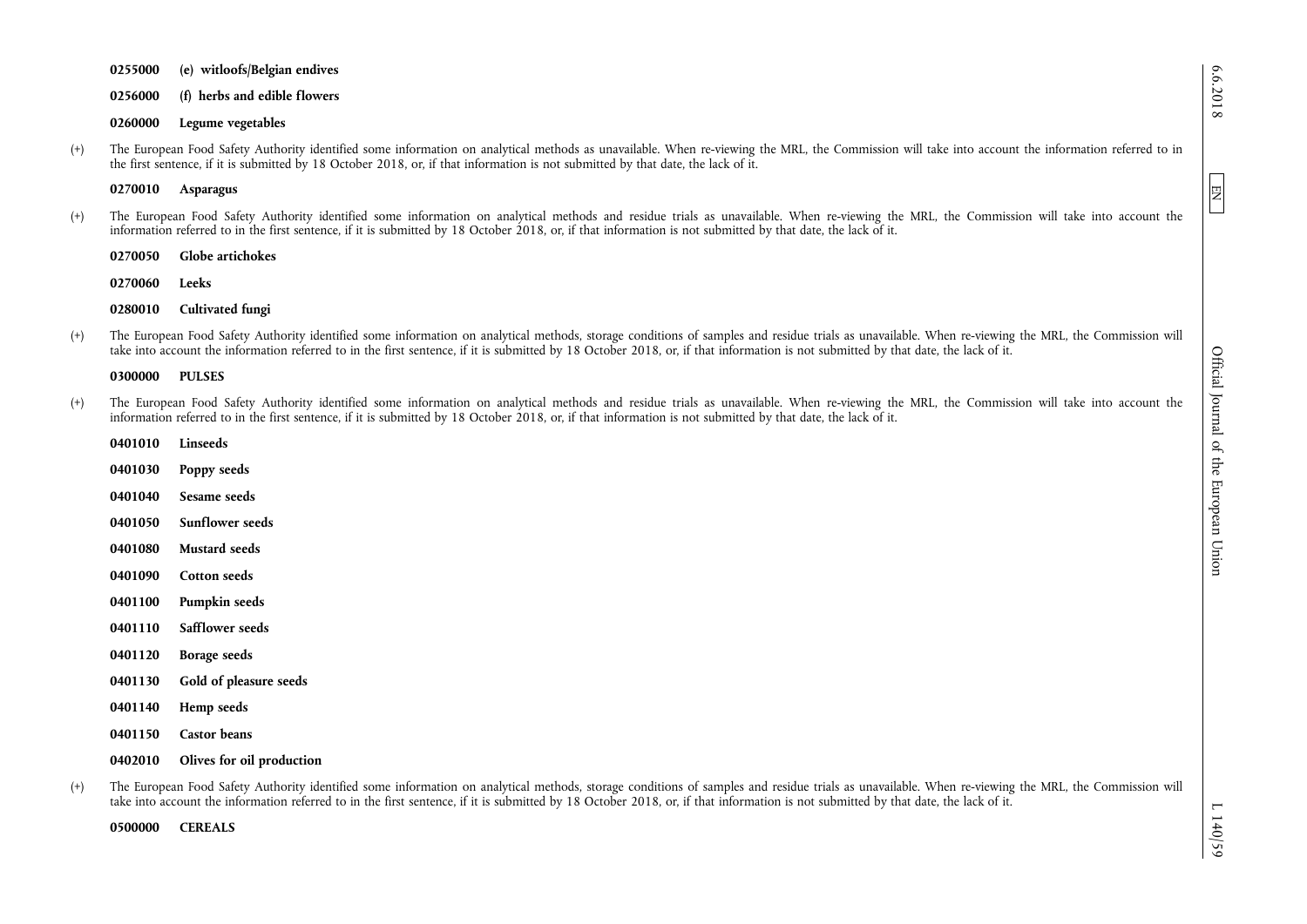EN

(+) The European Food Safety Authority identified some information on analytical methods and residue trials as unavailable. When re-viewing the MRL, the Commission will take into account the information referred to in the first sentence, if it is submitted by 18 October 2018, or, if that information is not submitted by that date, the lack of it.

| 0610000 | <b>Teas</b>          |
|---------|----------------------|
| 0631000 | (a) flowers          |
| 0632000 | (b) leaves and herbs |
| 0633000 | (c) roots            |
| 0820000 | <b>Fruit spices</b>  |
| 0840010 | Liquorice            |
| 0840020 | Ginger $(10)$        |
| 0840030 | Turmeric/curcuma     |

(+) The applicable maximum residue level for horseradish (Armoracia rusticana) in the spice group (code 0840040) is the one set for horseradish (Armoracia rusticana) in the Vegetables category, root and tuber vegetables group (code 0213040) taking into account changes in the levels by processing (drying) according to Art. 20 (1) of Regulation (EC) No 396/2005.

| Horseradish (11) |
|------------------|

(+) The European Food Safety Authority identified some information on analytical methods and residue trials as unavailable. When re-viewing the MRL, the Commission will take into account the information referred to in the first sentence, if it is submitted by 18 October 2018, or, if that information is not submitted by that date, the lack of it.

| 0840990 | Others (2)        |
|---------|-------------------|
| 0850000 | <b>Bud spices</b> |
| 0860010 | Saffron           |
| 0900010 | Sugar beet roots  |
| 0900030 | Chicory roots     |

(+) The European Food Safety Authority identified some information on analytical methods and livestock metabolism as unavailable. When re-viewing the MRL, the Commission will take into account the information referred to in the first sentence, if it is submitted by 18 October 2018, or, if that information is not submitted by that date, the lack of it.

**1011000 (a) swine** 

(+) The European Food Safety Authority identified some information on analytical methods, livestock metabolism and livestock feeding studies as unavailable. When re-viewing the MRL, the Commission will take into account the information referred to in the first sentence, if it is submitted by 18 October 2018, or, if that information is not submitted by that date, the lack of it.

| 1012000 | (b) bovine  |
|---------|-------------|
| 1013000 | $(c)$ sheep |
| 1014000 | $(d)$ goat  |
| 1016000 | (f) poultry |
| 1020000 | Milk        |
| 1030000 | Birds eggs  |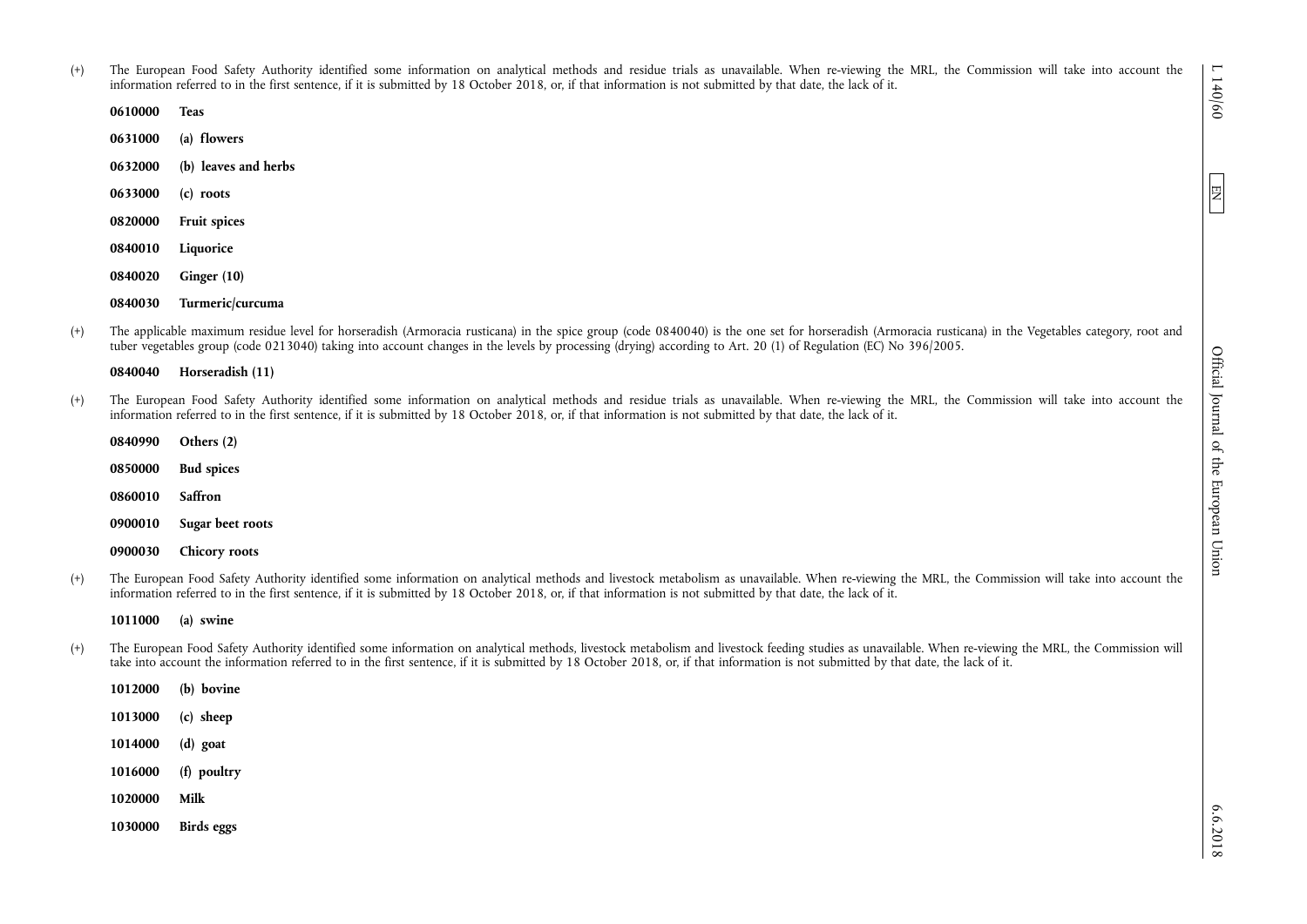(+) The following MRL applies to Chilli peppers: 4 mg/kg.

# **0231020 Sweet peppers/bell peppers**

(+) The applicable maximum residue level for horseradish (Armoracia rusticana) in the spice group (code 0840040) is the one set for horseradish (Armoracia rusticana) in the Vegetables category, root and tuber vegetables group (code 0213040) taking into account changes in the levels by processing (drying) according to Art. 20 (1) of Regulation (EC) No 396/2005.

**0840040 Horseradish (11)** 

# **Folpet (sum of folpet and phtalimide, expressed as folpet) (R)**

 $(R)$  = The residue definition differs for the following combinations pesticide-code number:

code 1000000 except 1040000: Phtalimide, expressed as folpet

(+) The European Food Safety Authority identified some information on residue trials as unavailable. When re-viewing the MRL, the Commission will take into account the information referred to in the first sentence, if it is submitted by 6 February 2018, or, if that information is not submitted by that date, the lack of it.

## **0152000 (b) strawberries**

(+) The European Food Safety Authority identified some information on analytical methods and storage stability as unavailable. When re-viewing the MRL, the Commission will take into account the information referred to in the first sentence, if it is submitted by 6 February 2018, or, if that information is not submitted by that date, the lack of it.

## **0161030 Table olives**

(+) The European Food Safety Authority identified some information on residue trials and analytical methods as unavailable. When re-viewing the MRL, the Commission will take into account the information referred to in the first sentence, if it is submitted by 6 February 2018, or, if that information is not submitted by that date, the lack of it.

## **0211000 (a) potatoes**

(+) The European Food Safety Authority identified some information on analytical methods as unavailable. When re-viewing the MRL, the Commission will take into account the information referred to in the first sentence, if it is submitted by 6 February 2018, or, if that information is not submitted by that date, the lack of it.

**0213080 Radishes** 

**0213090 Salsifies** 

(+) The European Food Safety Authority identified some information on residue trials and analytical methods as unavailable. When re-viewing the MRL, the Commission will take into account the information referred to in the first sentence, if it is submitted by 6 February 2018, or, if that information is not submitted by that date, the lack of it.

**0231010 Tomatoes** 

**0233010 Melons** 

(+) The European Food Safety Authority identified some information on analytical methods and storage stability as unavailable. When re-viewing the MRL, the Commission will take into account the information referred to in the first sentence, if it is submitted by 6 February 2018, or, if that information is not submitted by that date, the lack of it.

## **0402010 Olives for oil production**

(+) The European Food Safety Authority identified some information on analytical methods as unavailable. When re-viewing the MRL, the Commission will take into account the information referred to in the first sentence, if it is submitted by 6 February 2018, or, if that information is not submitted by that date, the lack of it.

**0500010 Barley** 

EN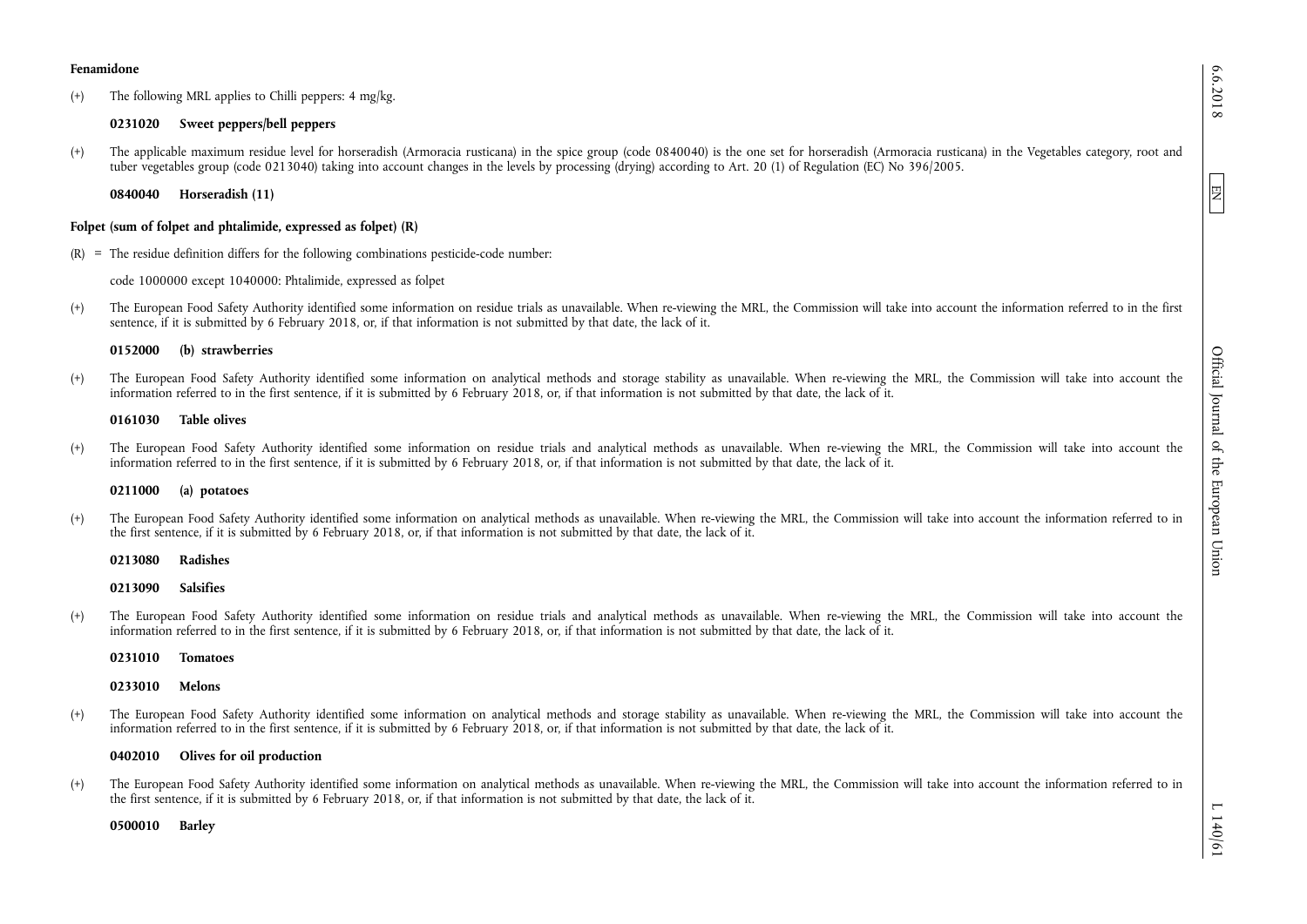(+) The European Food Safety Authority identified some information on residue trials and analytical methods as unavailable. When re-viewing the MRL, the Commission will take into account the information referred to in the first sentence, if it is submitted by 6 February 2018, or, if that information is not submitted by that date, the lack of it.

#### **0500090 Wheat**

(+) The European Food Safety Authority identified some information on analytical methods as unavailable. When re-viewing the MRL, the Commission will take into account the information referred to in the first sentence, if it is submitted by 6 February 2018, or, if that information is not submitted by that date, the lack of it.

### **0700000 HOPS**

(+) The applicable maximum residue level for horseradish (Armoracia rusticana) in the spice group (code 0840040) is the one set for horseradish (Armoracia rusticana) in the Vegetables category, root and tuber vegetables group (code 0213040) taking into account changes in the levels by processing (drying) according to Art. 20 (1) of Regulation (EC) No 396/2005.

#### **0840040 Horseradish (11)**

(+) The European Food Safety Authority identified some information on the nature and magnitude of residues as unavailable. When re-viewing the MRL, the Commission will take into account the information referred to in the first sentence, if it is submitted by 6 February 2018, or, if that information is not submitted by that date, the lack of it.

| 1016010 | Muscle     |
|---------|------------|
| 1016020 | Fat        |
| 1016030 | Liver      |
| 1030000 | Birds eggs |

#### **Mandestrobin**

(+) The applicable maximum residue level for horseradish (Armoracia rusticana) in the spice group (code 0840040) is the one set for horseradish (Armoracia rusticana) in the Vegetables category, root and tuber vegetables group (code 0213040) taking into account changes in the levels by processing (drying) according to Art. 20 (1) of Regulation (EC) No 396/2005.

**0840040 Horseradish (11)** 

### **Mepiquat (sum of mepiquat and its salts, expressed as mepiquat chloride)**

(+) Temporary MRL valid until 31 December 2018 as monitoring data show that cross-contamination of untreated cultivated fungi may occur with straw lawfully treated with mepiquat. This cross-contamination may not be fully avoidable in all cases. After this date the MRL will be 0,02 (\*) mg/kg unless further modified by a Regulation in light of new information provided by 30 April 2018 at the latest.

### **0280010 Cultivated fungi**

The new value of 0,02 (\*) mg/kg will be applicable from 01 January 2019.

(+) The European Food Safety Authority identified some information on residue trials, as unavailable. When re-viewing the MRL, the Commission will take into account the information referred to in the first sentence, if it is submitted by 29 June 2018, or, if that information is not submitted by that date, the lack of it.

### **0401060 Rapeseeds/canola seeds**

MRL applicable until 30 June 2021, after that date 0,05 (\*) mg/kg will be applicable unless modified by a Regulation.

#### **0401090 Cotton seeds**

The new value of 0,05 (\*) mg/kg will be applicable from 01 July 2021.

(+) The applicable maximum residue level for horseradish (Armoracia rusticana) in the spice group (code 0840040) is the one set for horseradish (Armoracia rusticana) in the Vegetables category, root and tuber vegetables group (code 0213040) taking into account changes in the levels by processing (drying) according to Art. 20 (1) of Regulation (EC) No 396/2005.

**0840040 Horseradish (11)**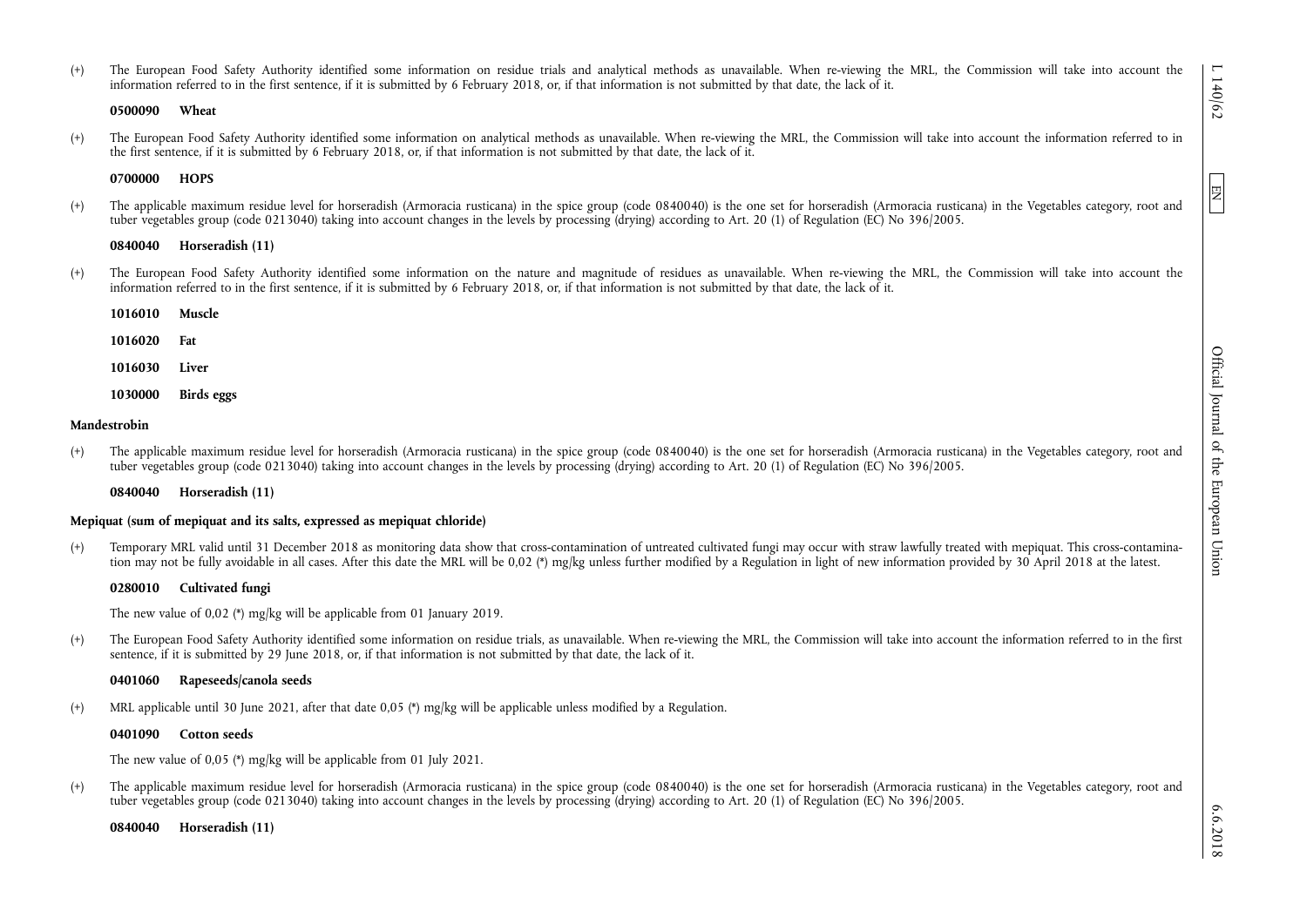#### **Metazachlor (Sum of metabolites 479M04, 479M08 and 479M16, expressed as metazachlor) (R)**

 $(R)$  = The residue definition differs for the following combinations pesticide-code number:

Metazachlor — code 1000000, except 1040000: Sum of metazachlor and its metabolites containing the 2,6-dimethylaniline moiety, expressed as metazachlor

(+) The European Food Safety Authority identified some information on residue trials as unavailable. When re-viewing the MRL, the Commission will take into account the information referred to in the first sentence, if it is submitted by 14 March 2017, or, if that information is not submitted by that date, the lack of it.

**0213080 Radishes** 

- **0213100 Swedes/rutabagas**
- **0213110 Turnips**

**0241000 (a) flowering brassica** 

(+) The applicable maximum residue level for horseradish (Armoracia rusticana) in the spice group (code 0840040) is the one set for horseradish (Armoracia rusticana) in the Vegetables category, root and tuber vegetables group (code 0213040) taking into account changes in the levels by processing (drying) according to Art. 20 (1) of Regulation (EC) No 396/2005.

**0840040 Horseradish (11)** 

## **Propamocarb (Sum of propamocarb and its salts, expressed as propamocarb) (R)**

- $(R)$  = The residue definition differs for the following combinations pesticide-code number: code 1000000 except 1016000, 1030000 and 1040000; N-oxide propamocarb; codes 1016000 and 1030000; N-desmethyl propamocarb
- (+) The European Food Safety Authority identified some information on residue trials as unavailable. When re-viewing the MRL, the Commission will take into account the information referred to in the first sentence, if it is submitted by 22 March 2016, or, if that information is not submitted by that date, the lack of it.

|         | 0241020 Cauliflowers                         |
|---------|----------------------------------------------|
| 0251010 | Lamb's lettuces/corn salads                  |
| 0251030 | Escaroles/broad-leaved endives               |
| 0251040 | Cresses and other sprouts and shoots         |
| 0251050 | Land cresses                                 |
| 0251070 | Red mustards                                 |
| 0251080 | Baby leaf crops (including brassica species) |
|         |                                              |

- **0256000 (f) herbs and edible flowers**
- (+) The applicable maximum residue level for horseradish (Armoracia rusticana) in the spice group (code 0840040) is the one set for horseradish (Armoracia rusticana) in the Vegetables category, root and tuber vegetables group (code 0213040) taking into account changes in the levels by processing (drying) according to Art. 20 (1) of Regulation (EC) No 396/2005.

**0840040 Horseradish (11)** 

(+) The European Food Safety Authority identified some information on analytical methods as unavailable. When re-viewing the MRL, the Commission will take into account the information referred to in the first sentence, if it is submitted by 22 March 2016, or, if that information is not submitted by that date, the lack of it.

**1011010 Muscle** 

**1011020 Fat** 

EN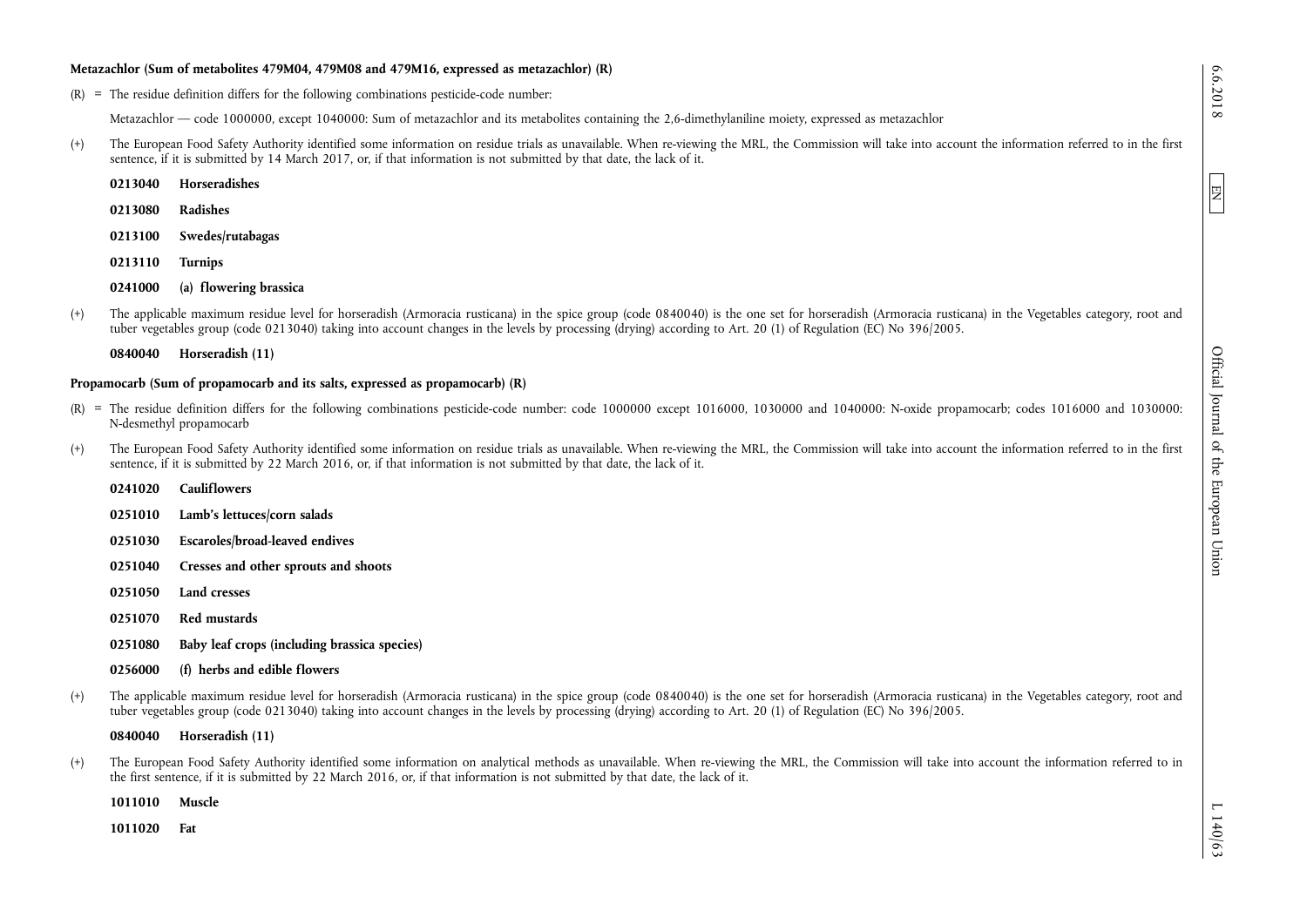**1011030 Liver** 

**1011040 Kidney** 

- (+) The European Food Safety Authority identified some information on analytical methods and a feeding study as unavailable. When re-viewing the MRL, the Commission will take into account the information referred to in the first sentence, if it is submitted by 22 March 2016 or, if that information is not submitted by that date, the lack of it.
	- **1012010 Muscle**
	- **1012020 Fat**
	- **1012030 Liver**
	- **1012040 Kidney**
	- **1013010 Muscle**
	- **1013020 Fat**
	- **1013030 Liver**
	- **1013040 Kidney**
	- **1014010 Muscle**
	- **1014020 Fat**
	- **1014030 Liver**
	- **1014040 Kidney**
- (+) The European Food Safety Authority identified some information on analytical methods and the hen feeding study as unavailable. When re-viewing the MRL, the Commission will take into account the information referred to in the first sentence, if it is submitted by 22 March 2016 or, if that information is not submitted by that date, the lack of it.

**1016010 Muscle** 

**1016020 Fat** 

**1016030 Liver** 

(+) The European Food Safety Authority identified some information on analytical methods and a feeding study as unavailable. When re-viewing the MRL, the Commission will take into account the information referred to in the first sentence, if it is submitted by 22 March 2016 or, if that information is not submitted by that date, the lack of it.

## **1020000 Milk**

(+) The European Food Safety Authority identified some information on analytical methods and the hen feeding study as unavailable. When re-viewing the MRL, the Commission will take into account the information referred to in the first sentence, if it is submitted by 22 March 2016 or, if that information is not submitted by that date, the lack of it.

**1030000 Birds eggs** 

## **Pyrimethanil (R)**

(R) = The residue definition differs for the following combinations pesticide-code number:

Pyrimethanil - code 1020000: Sum of pyrimethanil and 2-anilino-4,6-dimethylpyrimidine-5-ol, expressed as pyrimethanil

Pyrimethanil - codes 1011000/1012000/1013000/1014000/1015000/1017000: Sum of pyrimethanil and 2-(4-hydroxyanilino)-4,6-dimethylpyrimidine, expressed as pyrimethanil

EN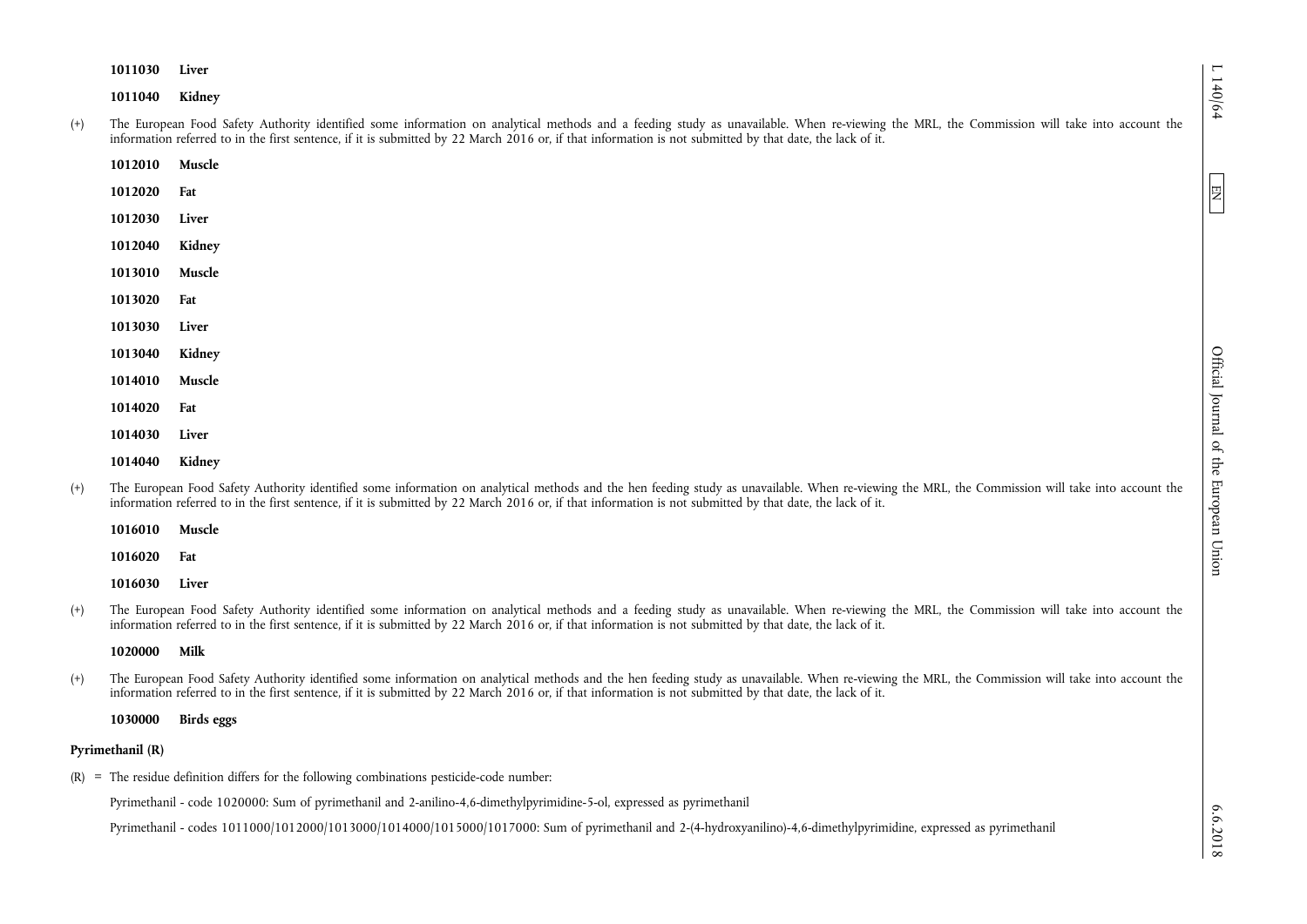- (+) The European Food Safety Authority identified some information on crop metabolism with seed treatment as unavailable. When re-viewing the MRL, the Commission will take into account the information referred to in the first sentence, if it is submitted by 5 February 2016, or, if that information is not submitted by that date, the lack of it.
	- **0500010 Barley**
	- **0500050 Oat**
	- **0500070 Rye**
	- **0500090 Wheat**
- (+) The applicable maximum residue level for horseradish (Armoracia rusticana) in the spice group (code 0840040) is the one set for horseradish (Armoracia rusticana) in the Vegetables category, root and tuber vegetables group (code 0213040) taking into account changes in the levels by processing (drying) according to Art. 20 (1) of Regulation (EC) No 396/2005.

**0840040 Horseradish (11)** 

(+) The European Food Safety Authority identified some information on analytical methods as unavailable. When re-viewing the MRL, the Commission will take into account the information referred to in the first sentence, if it is submitted by 5 February 2016, or, if that information is not submitted by that date, the lack of it.

## **1000000 PRODUCTS OF ANIMAL ORIGIN -TERRESTRIAL ANIMALS**

### **Sulfoxaflor (sum of isomers)**

(+) The applicable maximum residue level for horseradish (Armoracia rusticana) in the spice group (code 0840040) is the one set for horseradish (Armoracia rusticana) in the Vegetables category, root and tuber vegetables group (code 0213040) taking into account changes in the levels by processing (drying) according to Art. 20 (1) of Regulation (EC) No 396/2005.

**0840040 Horseradish (11)** 

### **Trifloxystrobin (F) (R)**

 $(R)$  = The residue definition differs for the following combinations pesticide-code number:

Trifloxystrobin- code 1000000 except 1040000: the sum of trifloxystrobin and its metabolite (E, E)-methoxyimino- {2-[1-(3-trifluoromethyl-phenyl)-ethylideneamino-oxymethyl]-phenyl}-acetic acid (CGA 321113)

(+) The European Food Safety Authority identified some information on residue trials as unavailable. When re-viewing the MRL, the Commission will take into account the information referred to in the first sentence, if it is submitted by 23 July 2017, or, if that information is not submitted by that date, the lack of it.

| 0162030 | Passionfruits/maracujas      |
|---------|------------------------------|
| 0231020 | Sweet peppers/bell peppers   |
| 0232010 | <b>Cucumbers</b>             |
| 0232020 | Gherkins                     |
| 0243000 | (c) leafy brassica           |
| 0256000 | (f) herbs and edible flowers |
| 0260010 | Beans (with pods)            |
| 0500050 | 0at                          |
|         |                              |

(+) The applicable maximum residue level for horseradish (Armoracia rusticana) in the spice group (code 0840040) is the one set for horseradish (Armoracia rusticana) in the Vegetables category, root and tuber vegetables group (code 0213040) taking into account changes in the levels by processing (drying) according to Art. 20 (1) of Regulation (EC) No 396/2005.

**0840040 Horseradish (11)**'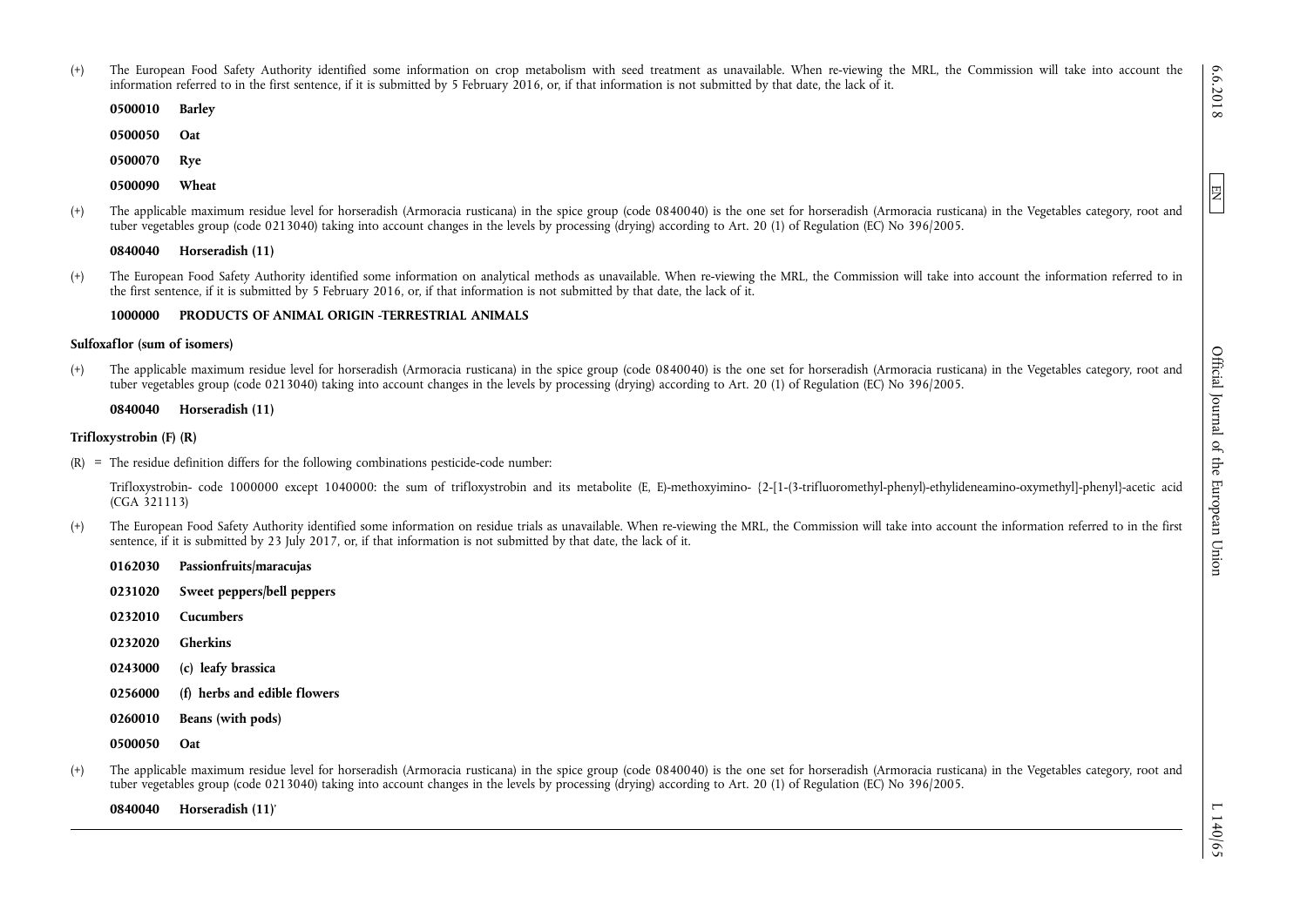# (b) The following column for propargite is added:

# '**Pesticide residues and maximum residue levels (mg/kg)**

| Code<br>number | Groups and examples of individual products to which the MRLs apply (a) | Propargite <sup>(F)</sup> |
|----------------|------------------------------------------------------------------------|---------------------------|
| (1)            | (2)                                                                    | (3)                       |
| 0100000        | FRUITS, FRESH or FROZEN; TREE NUTS                                     |                           |
| 0110000        | <b>Citrus fruits</b>                                                   |                           |
| 0110010        | Grapefruits                                                            | $0,01 (*)$                |
| 0110020        | Oranges                                                                | 4                         |
| 0110030        | Lemons                                                                 | $0,01 (*)$                |
| 0110040        | Limes                                                                  | $0,01$ (*)                |
| 0110050        | Mandarins                                                              | $0,01$ (*)                |
| 0110990        | Others (2)                                                             | $0,01$ (*)                |
| 0120000        | Tree nuts                                                              | $0,02$ (*)                |
| 0120010        | Almonds                                                                |                           |
| 0120020        | Brazil nuts                                                            |                           |
| 0120030        | Cashew nuts                                                            |                           |
| 0120040        | Chestnuts                                                              |                           |
| 0120050        | Coconuts                                                               |                           |
| 0120060        | Hazelnuts/cobnuts                                                      |                           |
| 0120070        | Macadamias                                                             |                           |
| 0120080        | Pecans                                                                 |                           |
| 0120090        | Pine nut kernels                                                       |                           |
| 0120100        | Pistachios                                                             |                           |
| 0120110        | Walnuts                                                                |                           |
| 0120990        | Others (2)                                                             |                           |
| 0130000        | Pome fruits                                                            | $0,01$ (*)                |
| 0130010        | Apples                                                                 |                           |
| 0130020        | Pears                                                                  |                           |
| 0130030        | Quinces                                                                |                           |
| 0130040        | Medlars                                                                |                           |
| 0130050        | Loquats/Japanese medlars                                               |                           |
| 0130990        | Others (2)                                                             |                           |
| 0140000        | <b>Stone fruits</b>                                                    | $0,01$ (*)                |
| 0140010        | Apricots                                                               |                           |
| 0140020        | Cherries (sweet)                                                       |                           |
| 0140030        | Peaches                                                                |                           |
| 0140040        | Plums                                                                  |                           |
| 0140990        | Others (2)                                                             |                           |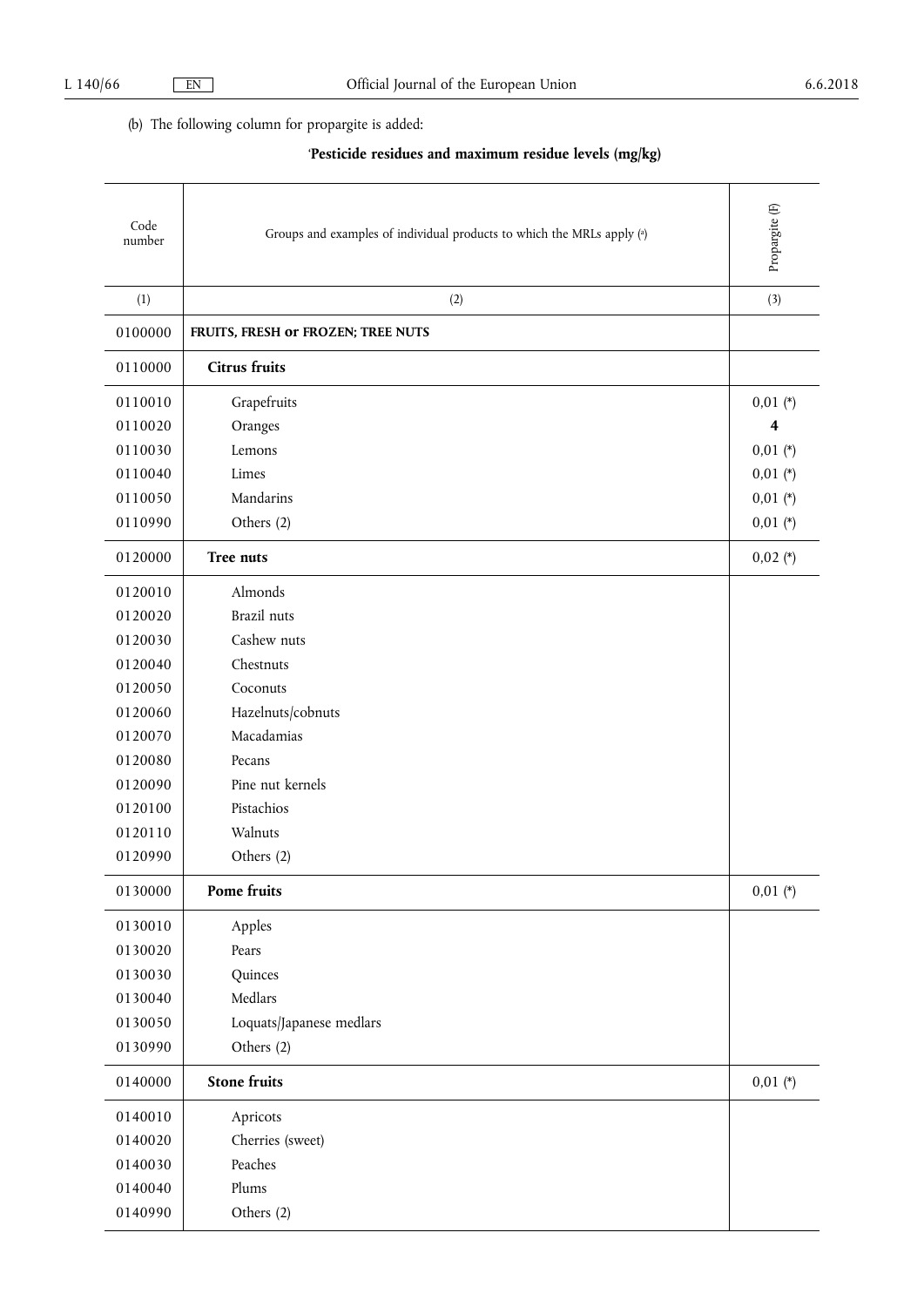| (1)     | (2)                                  | (3)        |  |  |  |  |
|---------|--------------------------------------|------------|--|--|--|--|
| 0150000 | <b>Berries and small fruits</b>      | $0,01$ (*) |  |  |  |  |
| 0151000 | (a) grapes                           |            |  |  |  |  |
| 0151010 | Table grapes                         |            |  |  |  |  |
| 0151020 | Wine grapes                          |            |  |  |  |  |
| 0152000 | (b) strawberries                     |            |  |  |  |  |
| 0153000 | (c) cane fruits                      |            |  |  |  |  |
| 0153010 | Blackberries                         |            |  |  |  |  |
| 0153020 | Dewberries                           |            |  |  |  |  |
| 0153030 | Raspberries (red and yellow)         |            |  |  |  |  |
| 0153990 | Others (2)                           |            |  |  |  |  |
| 0154000 | (d) other small fruits and berries   |            |  |  |  |  |
| 0154010 | Blueberries                          |            |  |  |  |  |
| 0154020 | Cranberries                          |            |  |  |  |  |
| 0154030 | Currants (black, red and white)      |            |  |  |  |  |
| 0154040 | Gooseberries (green, red and yellow) |            |  |  |  |  |
| 0154050 | Rose hips                            |            |  |  |  |  |
| 0154060 | Mulberries (black and white)         |            |  |  |  |  |
| 0154070 | Azaroles/Mediterranean medlars       |            |  |  |  |  |
| 0154080 | Elderberries                         |            |  |  |  |  |
| 0154990 | Others (2)                           |            |  |  |  |  |
| 0160000 | Miscellaneous fruits with            | $0,01$ (*) |  |  |  |  |
| 0161000 | (a) edible peel                      |            |  |  |  |  |
| 0161010 | Dates                                |            |  |  |  |  |
| 0161020 | Figs                                 |            |  |  |  |  |
| 0161030 | Table olives                         |            |  |  |  |  |
| 0161040 | Kumquats                             |            |  |  |  |  |
| 0161050 | Carambolas                           |            |  |  |  |  |
| 0161060 | Kaki/Japanese persimmons             |            |  |  |  |  |
| 0161070 | Jambuls/jambolans                    |            |  |  |  |  |
| 0161990 | Others (2)                           |            |  |  |  |  |
| 0162000 | (b) inedible peel, small             |            |  |  |  |  |
| 0162010 | Kiwi fruits (green, red, yellow)     |            |  |  |  |  |
| 0162020 | Litchis/lychees                      |            |  |  |  |  |
| 0162030 | Passionfruits/maracujas              |            |  |  |  |  |
| 0162040 | Prickly pears/cactus fruits          |            |  |  |  |  |
| 0162050 | Star apples/cainitos                 |            |  |  |  |  |
| 0162060 | American persimmons/Virginia kaki    |            |  |  |  |  |
| 0162990 | Others (2)                           |            |  |  |  |  |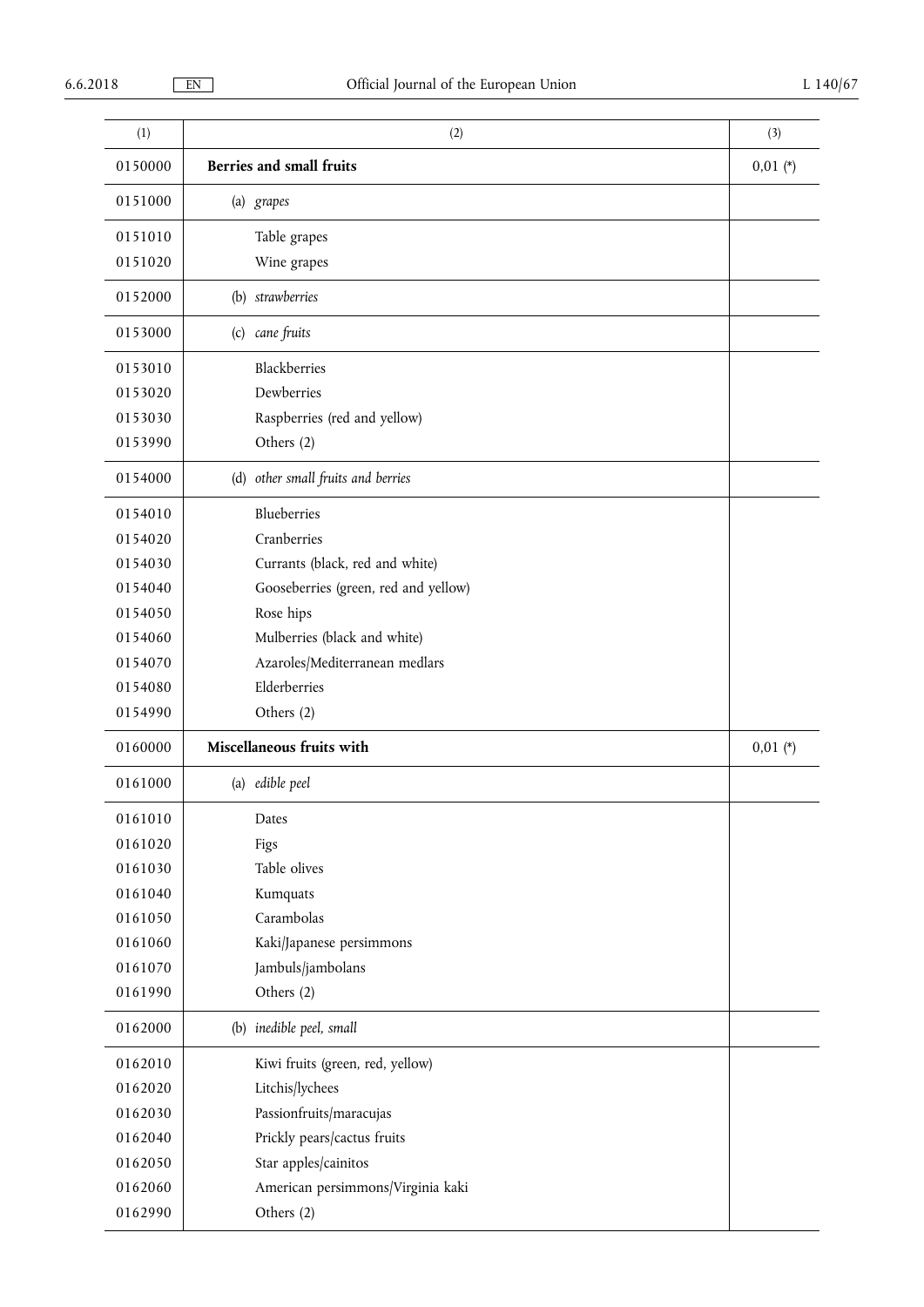| (1)     | (2)                                                       | (3)        |
|---------|-----------------------------------------------------------|------------|
| 0163000 | (c) inedible peel, large                                  |            |
| 0163010 | Avocados                                                  |            |
| 0163020 | Bananas                                                   |            |
| 0163030 | Mangoes                                                   |            |
| 0163040 | Papayas                                                   |            |
| 0163050 | Granate apples/pomegranates                               |            |
| 0163060 | Cherimoyas                                                |            |
| 0163070 | Guavas                                                    |            |
| 0163080 | Pineapples                                                |            |
| 0163090 | <b>Breadfruits</b>                                        |            |
| 0163100 | Durians                                                   |            |
| 0163110 | Soursops/guanabanas                                       |            |
| 0163990 | Others (2)                                                |            |
| 0200000 | <b>VEGETABLES, FRESH or FROZEN</b>                        |            |
| 0210000 | Root and tuber vegetables                                 | $0,01$ (*) |
| 0211000 | (a) potatoes                                              |            |
| 0212000 | (b) tropical root and tuber vegetables                    |            |
| 0212010 | Cassava roots/manioc                                      |            |
| 0212020 | Sweet potatoes                                            |            |
| 0212030 | Yams                                                      |            |
| 0212040 | Arrowroots                                                |            |
| 0212990 | Others (2)                                                |            |
| 0213000 | other root and tuber vegetables except sugar beets<br>(c) |            |
| 0213010 | Beetroots                                                 |            |
| 0213020 | Carrots                                                   |            |
| 0213030 | Celeriacs/turnip rooted celeries                          |            |
| 0213040 | Horseradishes                                             |            |
| 0213050 | Jerusalem artichokes                                      |            |
| 0213060 | Parsnips                                                  |            |
| 0213070 | Parsley roots/Hamburg roots parsley                       |            |
| 0213080 | Radishes                                                  |            |
| 0213090 | Salsifies                                                 |            |
| 0213100 | Swedes/rutabagas                                          |            |
| 0213110 | Turnips                                                   |            |
| 0213990 | Others (2)                                                |            |
| 0220000 | <b>Bulb</b> vegetables                                    | $0,01 (*)$ |
| 0220010 | Garlic                                                    |            |
| 0220020 | Onions                                                    |            |
| 0220030 | Shallots                                                  |            |
| 0220040 | Spring onions/green onions and Welsh onions               |            |
| 0220990 | Others (2)                                                |            |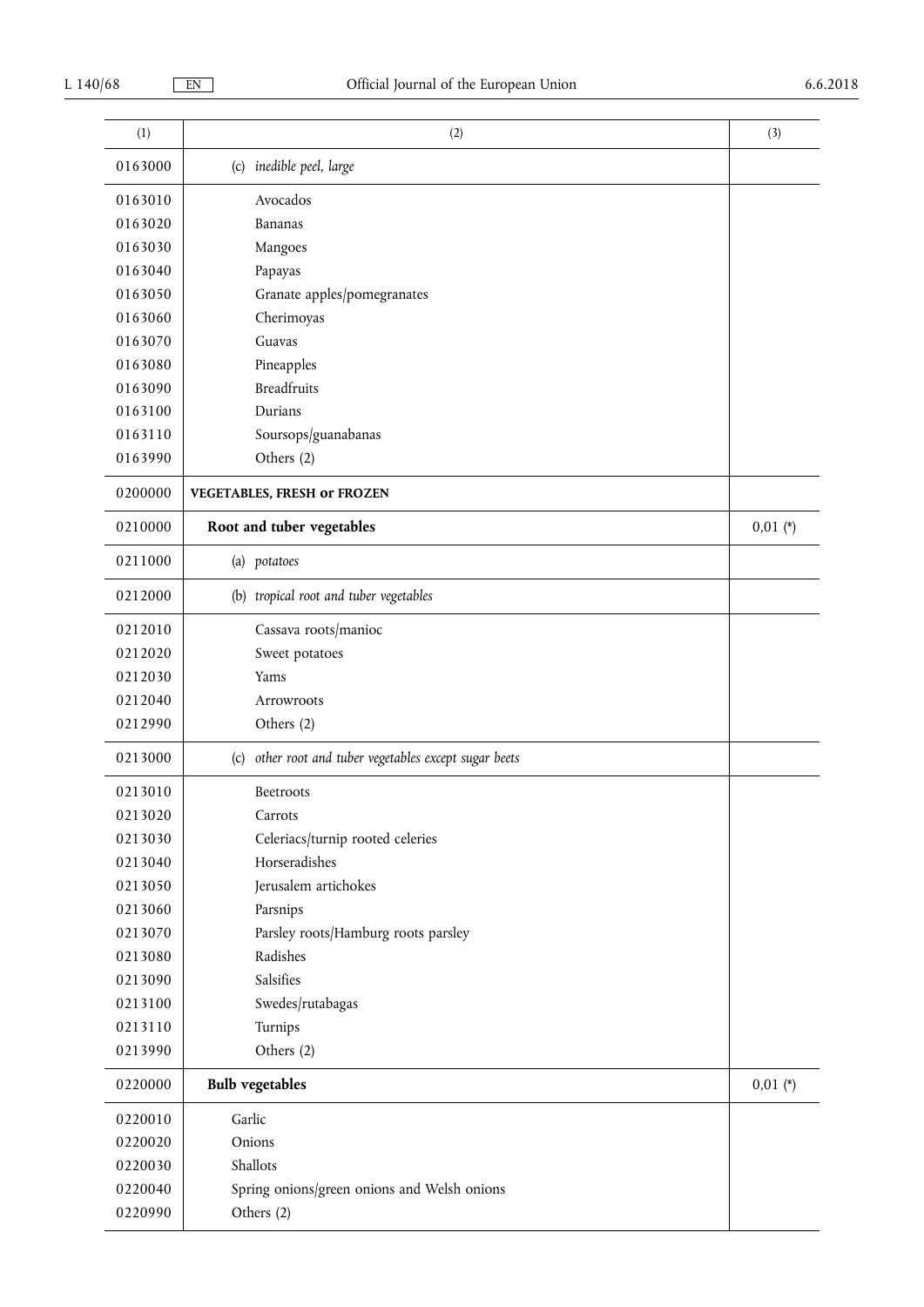| (1)     | (2)                                                                         | (3)        |
|---------|-----------------------------------------------------------------------------|------------|
| 0230000 | <b>Fruiting vegetables</b>                                                  | $0,01 (*)$ |
| 0231000 | (a) Solanaceae and Malvaceae                                                |            |
| 0231010 | Tomatoes                                                                    |            |
| 0231020 | Sweet peppers/bell peppers                                                  |            |
| 0231030 | Aubergines/eggplants                                                        |            |
| 0231040 | Okra/lady's fingers                                                         |            |
| 0231990 | Others (2)                                                                  |            |
| 0232000 | (b) cucurbits with edible peel                                              |            |
| 0232010 | Cucumbers                                                                   |            |
| 0232020 | Gherkins                                                                    |            |
| 0232030 | Courgettes                                                                  |            |
| 0232990 | Others (2)                                                                  |            |
| 0233000 | (c) cucurbits with inedible peel                                            |            |
| 0233010 | Melons                                                                      |            |
| 0233020 | Pumpkins                                                                    |            |
| 0233030 | Watermelons                                                                 |            |
| 0233990 | Others (2)                                                                  |            |
| 0234000 | (d) sweet corn                                                              |            |
| 0239000 | (e) other fruiting vegetables                                               |            |
| 0240000 | Brassica vegetables (excluding brassica roots and brassica baby leaf crops) | $0,01 (*)$ |
| 0241000 | (a) flowering brassica                                                      |            |
| 0241010 | Broccoli                                                                    |            |
| 0241020 | Cauliflowers                                                                |            |
| 0241990 | Others (2)                                                                  |            |
| 0242000 | (b) head brassica                                                           |            |
| 0242010 | Brussels sprouts                                                            |            |
| 0242020 | Head cabbages                                                               |            |
| 0242990 | Others (2)                                                                  |            |
| 0243000 | (c) leafy brassica                                                          |            |
| 0243010 | Chinese cabbages/pe-tsai                                                    |            |
| 0243020 | Kales                                                                       |            |
| 0243990 | Others (2)                                                                  |            |
| 0244000 | (d) kohlrabies                                                              |            |
| 0250000 | Leaf vegetables, herbs and edible flowers                                   |            |
| 0251000 | (a) lettuces and salad plants                                               | $0,01 (*)$ |
| 0251010 | Lamb's lettuces/corn salads                                                 |            |
| 0251020 | Lettuces                                                                    |            |
| 0251030 | Escaroles/broad-leaved endives                                              |            |
| 0251040 | Cresses and other sprouts and shoots                                        |            |
| 0251050 | Land cresses                                                                |            |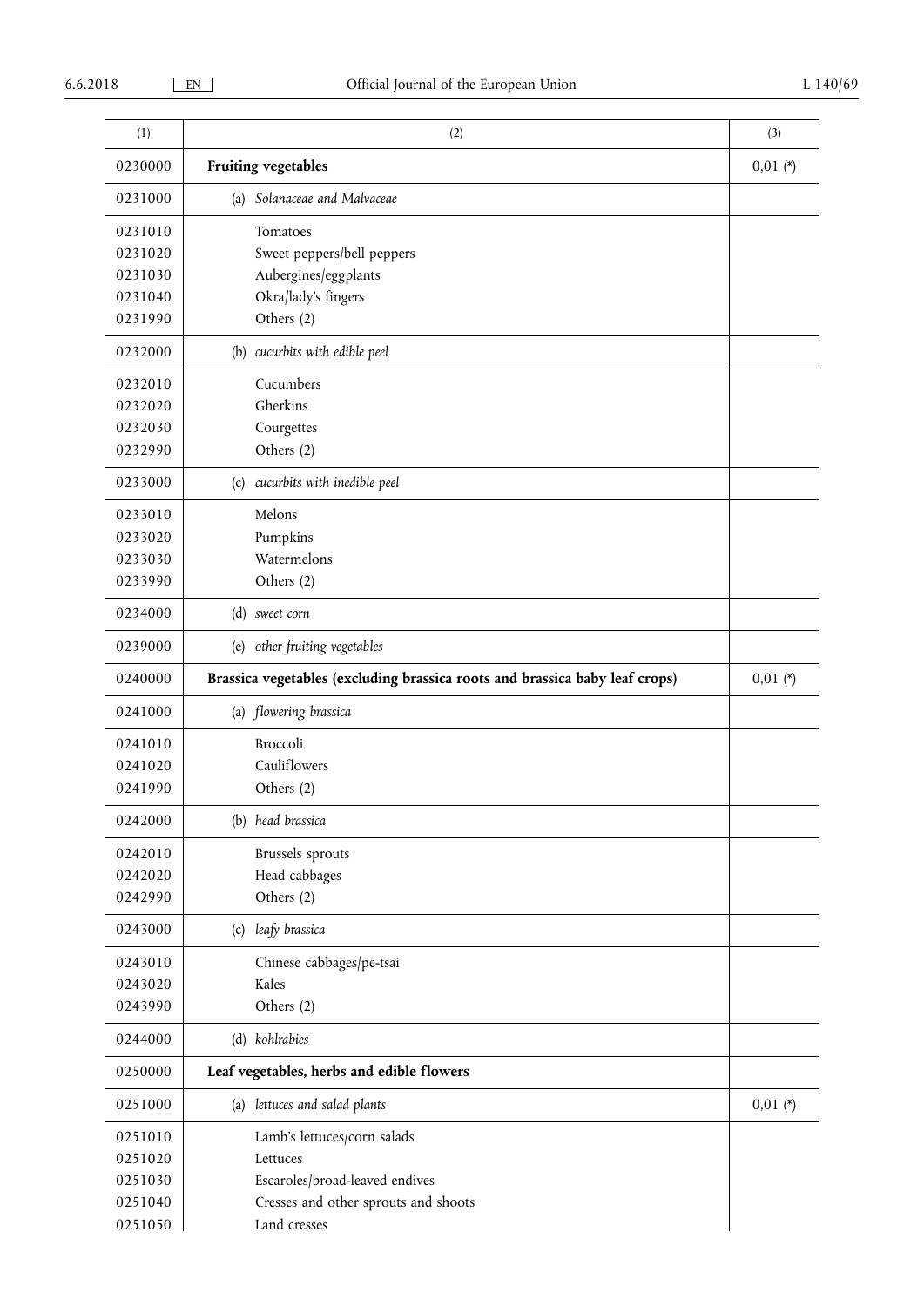| (1)     | (2)                                          | (3)        |
|---------|----------------------------------------------|------------|
| 0251060 | Roman rocket/rucola                          |            |
| 0251070 | Red mustards                                 |            |
| 0251080 | Baby leaf crops (including brassica species) |            |
| 0251990 | Others (2)                                   |            |
| 0252000 | (b) spinaches and similar leaves             | $0,01 (*)$ |
| 0252010 | Spinaches                                    |            |
| 0252020 | Purslanes                                    |            |
| 0252030 | Chards/beet leaves                           |            |
| 0252990 | Others (2)                                   |            |
| 0253000 | (c) grape leaves and similar species         | $0,01$ (*) |
| 0254000 | (d) watercresses                             | $0,01$ (*) |
| 0255000 | (e) witloofs/Belgian endives                 | $0,01$ (*) |
| 0256000 | herbs and edible flowers<br>(f)              | $0,02$ (*) |
| 0256010 | Chervil                                      |            |
| 0256020 | Chives                                       |            |
| 0256030 | Celery leaves                                |            |
| 0256040 | Parsley                                      |            |
| 0256050 | Sage                                         |            |
| 0256060 | Rosemary                                     |            |
| 0256070 | Thyme                                        |            |
| 0256080 | Basil and edible flowers                     |            |
| 0256090 | Laurel/bay leaves                            |            |
| 0256100 | Tarragon                                     |            |
| 0256990 | Others (2)                                   |            |
| 0260000 | Legume vegetables                            | $0,01 (*)$ |
| 0260010 | Beans (with pods)                            |            |
| 0260020 | Beans (without pods)                         |            |
| 0260030 | Peas (with pods)                             |            |
| 0260040 | Peas (without pods)                          |            |
| 0260050 | Lentils                                      |            |
| 0260990 | Others (2)                                   |            |
| 0270000 | Stem vegetables                              | $0,01 (*)$ |
| 0270010 | Asparagus                                    |            |
| 0270020 | Cardoons                                     |            |
| 0270030 | Celeries                                     |            |
| 0270040 | Florence fennels                             |            |
| 0270050 | Globe artichokes                             |            |
| 0270060 | Leeks                                        |            |
| 0270070 | Rhubarbs                                     |            |
| 0270080 | Bamboo shoots                                |            |
| 0270090 | Palm hearts                                  |            |
| 0270990 | Others (2)                                   |            |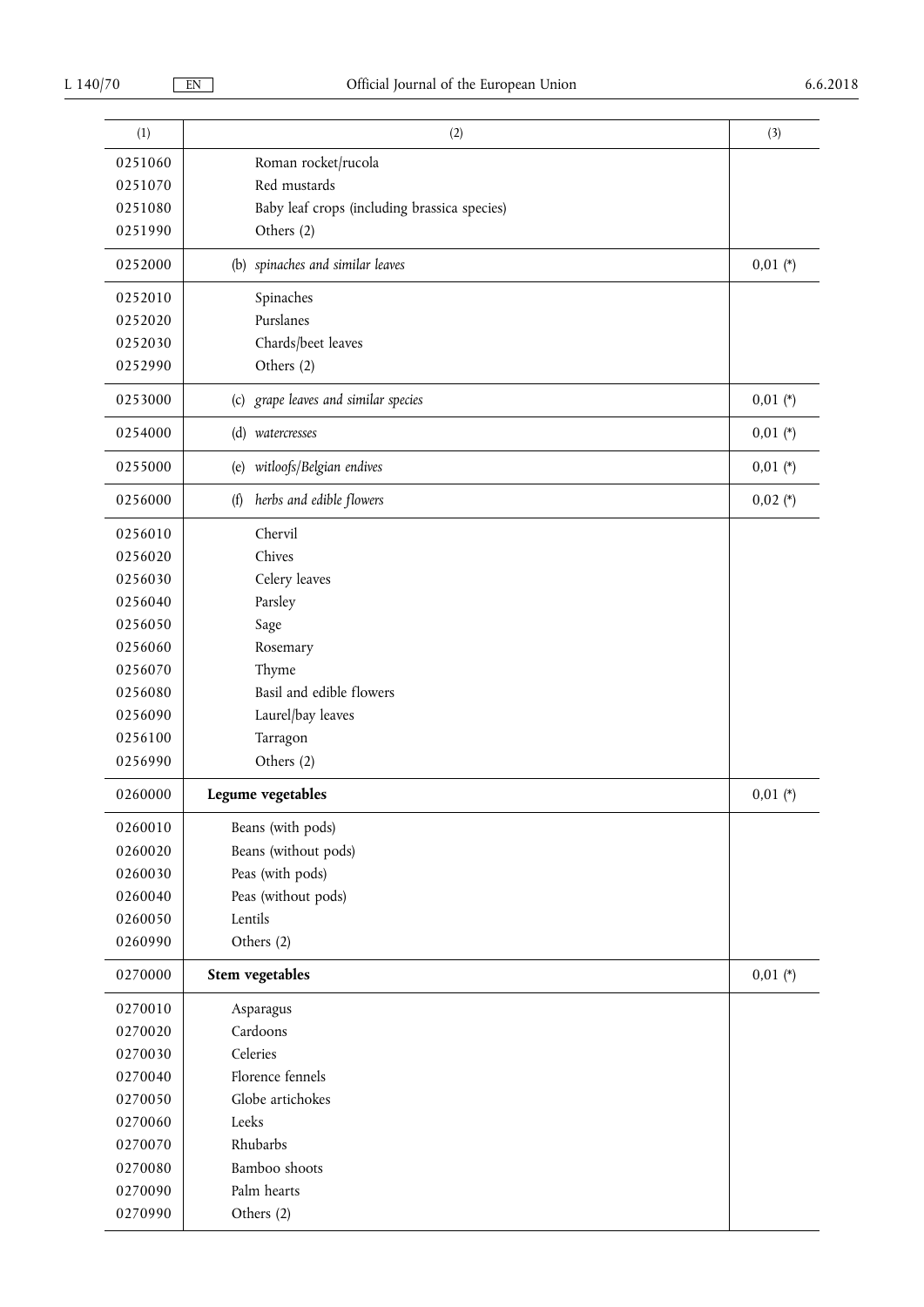| (1)     | (2)                               | (3)        |
|---------|-----------------------------------|------------|
| 0280000 | Fungi, mosses and lichens         | $0,01$ (*) |
| 0280010 | Cultivated fungi                  |            |
| 0280020 | Wild fungi                        |            |
| 0280990 | Mosses and lichens                |            |
| 0290000 | Algae and prokaryotes organisms   | $0,01 (*)$ |
| 0300000 | <b>PULSES</b>                     | $0,01 (*)$ |
| 0300010 | Beans                             |            |
| 0300020 | Lentils                           |            |
| 0300030 | Peas                              |            |
| 0300040 | Lupins/lupini beans               |            |
| 0300990 | Others (2)                        |            |
| 0400000 | <b>OILSEEDS AND OIL FRUITS</b>    | $0,02$ (*) |
| 0401000 | <b>Oilseeds</b>                   |            |
| 0401010 | Linseeds                          |            |
| 0401020 | Peanuts/groundnuts                |            |
| 0401030 | Poppy seeds                       |            |
| 0401040 | Sesame seeds                      |            |
| 0401050 | Sunflower seeds                   |            |
| 0401060 | Rapeseeds/canola seeds            |            |
| 0401070 | Soyabeans                         |            |
| 0401080 | Mustard seeds                     |            |
| 0401090 | Cotton seeds                      |            |
| 0401100 | Pumpkin seeds                     |            |
| 0401110 | Safflower seeds                   |            |
| 0401120 | Borage seeds                      |            |
| 0401130 | Gold of pleasure seeds            |            |
| 0401140 | Hemp seeds                        |            |
| 0401150 | Castor beans                      |            |
| 0401990 | Others (2)                        |            |
| 0402000 | Oil fruits                        |            |
| 0402010 | Olives for oil production         |            |
| 0402020 | Oil palms kernels                 |            |
| 0402030 | Oil palms fruits                  |            |
| 0402040 | Kapok                             |            |
| 0402990 | Others (2)                        |            |
| 0500000 | <b>CEREALS</b>                    | $0,01 (*)$ |
| 0500010 | Barley                            |            |
| 0500020 | Buckwheat and other pseudocereals |            |
| 0500030 | Maize/corn                        |            |
| 0500040 | Common millet/proso millet        |            |
| 0500050 | Oat                               |            |
| 0500060 | Rice                              |            |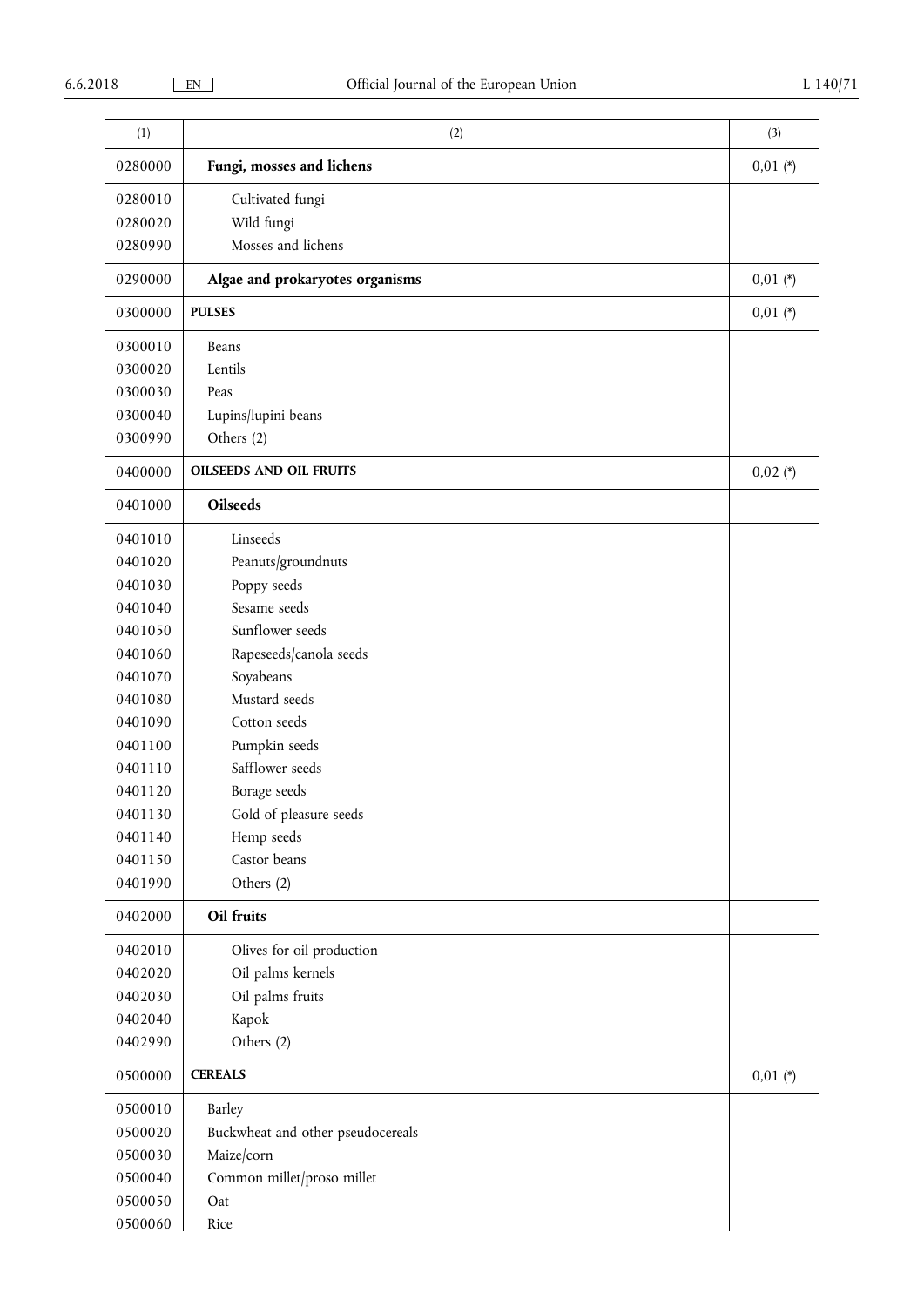| (1)     | (2)                                              | (3)        |
|---------|--------------------------------------------------|------------|
| 0500070 | Rye                                              |            |
| 0500080 | Sorghum                                          |            |
| 0500090 | Wheat                                            |            |
| 0500990 | Others (2)                                       |            |
| 0600000 | TEAS, COFFEE, HERBAL INFUSIONS, COCOA AND CAROBS |            |
| 0610000 | <b>Teas</b>                                      | 10         |
| 0620000 | Coffee beans                                     | $0,05$ (*) |
| 0630000 | Herbal infusions from                            | $0,05$ (*) |
| 0631000 | (a) flowers                                      |            |
| 0631010 | Chamomile                                        |            |
| 0631020 | Hibiscus/roselle                                 |            |
| 0631030 | Rose                                             |            |
| 0631040 | Jasmine                                          |            |
| 0631050 | Lime/linden                                      |            |
| 0631990 | Others (2)                                       |            |
| 0632000 | (b) leaves and herbs                             |            |
| 0632010 | Strawberry                                       |            |
| 0632020 | Rooibos                                          |            |
| 0632030 | Mate/maté                                        |            |
| 0632990 | Others (2)                                       |            |
| 0633000 | $(c)$ roots                                      |            |
| 0633010 | Valerian                                         |            |
| 0633020 | Ginseng                                          |            |
| 0633990 | Others (2)                                       |            |
| 0639000 | (d) any other parts of the plant                 |            |
| 0640000 | Cocoa beans                                      | $0,05$ (*) |
| 0650000 | Carobs/Saint John's breads                       | $0,05$ (*) |
| 0700000 | <b>HOPS</b>                                      | $0,05$ (*) |
| 0800000 | <b>SPICES</b>                                    |            |
| 0810000 | Seed spices                                      | $0,05$ (*) |
| 0810010 | Anise/aniseed                                    |            |
| 0810020 | Black caraway/black cumin                        |            |
| 0810030 | Celery                                           |            |
| 0810040 | Coriander                                        |            |
| 0810050 | Cumin                                            |            |
| 0810060 | Dill                                             |            |
| 0810070 | Fennel                                           |            |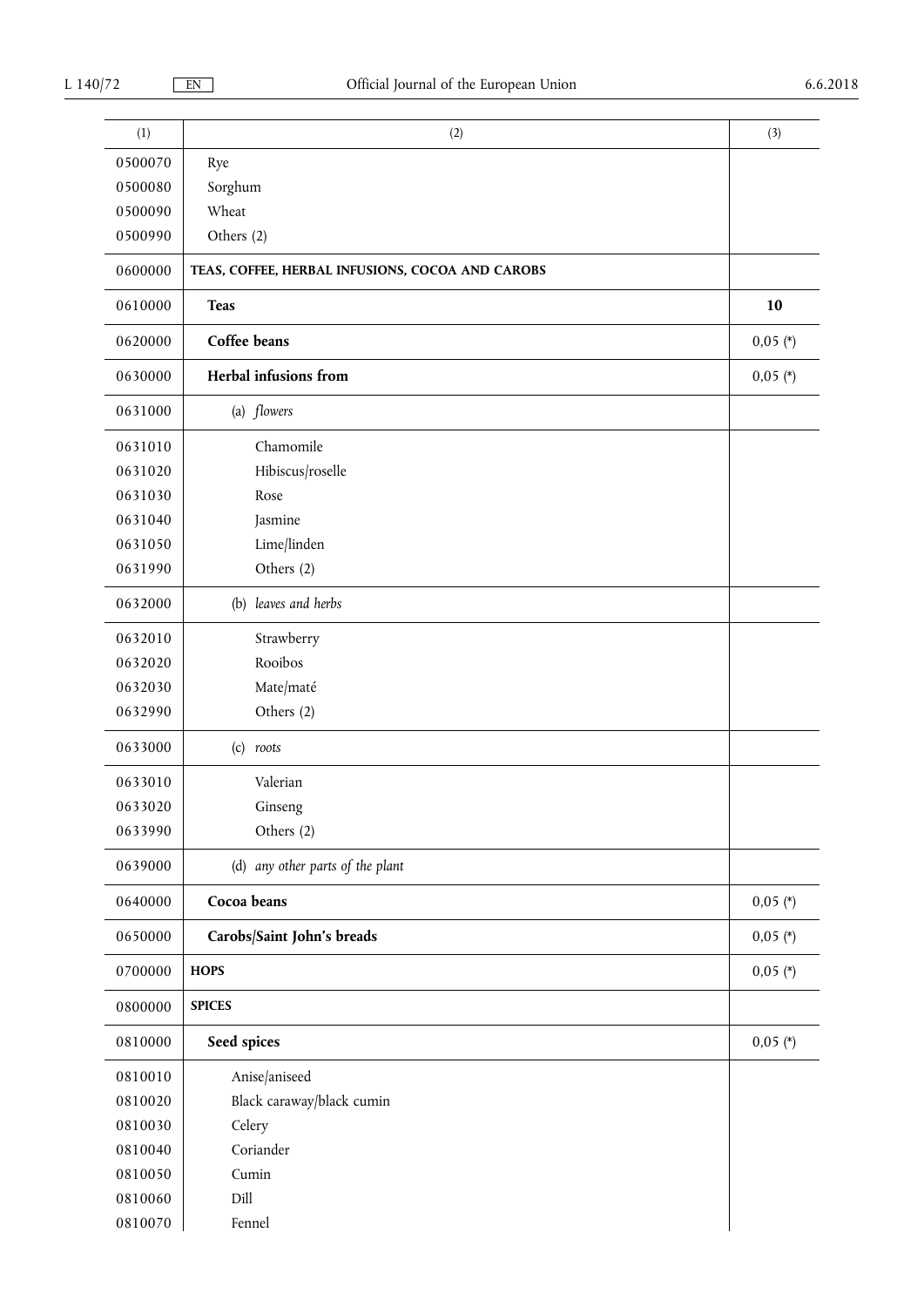| (1)     | (2)                                 | (3)        |
|---------|-------------------------------------|------------|
| 0810080 | Fenugreek                           |            |
| 0810090 | Nutmeg                              |            |
| 0810990 | Others (2)                          |            |
| 0820000 | Fruit spices                        | $0,05$ (*) |
| 0820010 | Allspice/pimento                    |            |
| 0820020 | Sichuan pepper                      |            |
| 0820030 | Caraway                             |            |
| 0820040 | Cardamom                            |            |
| 0820050 | Juniper berry                       |            |
| 0820060 | Peppercorn (black, green and white) |            |
| 0820070 | Vanilla                             |            |
| 0820080 | Tamarind                            |            |
| 0820990 | Others (2)                          |            |
| 0830000 | <b>Bark spices</b>                  | $0,05$ (*) |
| 0830010 | Cinnamon                            |            |
| 0830990 | Others (2)                          |            |
| 0840000 | Root and rhizome spices             |            |
| 0840010 | Liquorice                           | $0,05$ (*) |
| 0840020 | Ginger (10)                         | $0,05$ (*) |
| 0840030 | Turmeric/curcuma                    | $0,05$ (*) |
| 0840040 | Horseradish (11)                    | $^{(+)}$   |
| 0840990 | Others (2)                          | $0,05$ (*) |
| 0850000 | <b>Bud spices</b>                   | $0,05$ (*) |
| 0850010 | Cloves                              |            |
| 0850020 | Capers                              |            |
| 0850990 | Others (2)                          |            |
| 0860000 | Flower pistil spices                | $0,05$ (*) |
| 0860010 | Saffron                             |            |
| 0860990 | Others (2)                          |            |
| 0870000 | Aril spices                         | $0,05$ (*) |
| 0870010 | Mace                                |            |
| 0870990 | Others (2)                          |            |
| 0900000 | <b>SUGAR PLANTS</b>                 | $0,01 (*)$ |
| 0900010 | Sugar beet roots                    |            |
| 0900020 | Sugar canes                         |            |
| 0900030 | Chicory roots                       |            |
| 0900990 | Others (2)                          |            |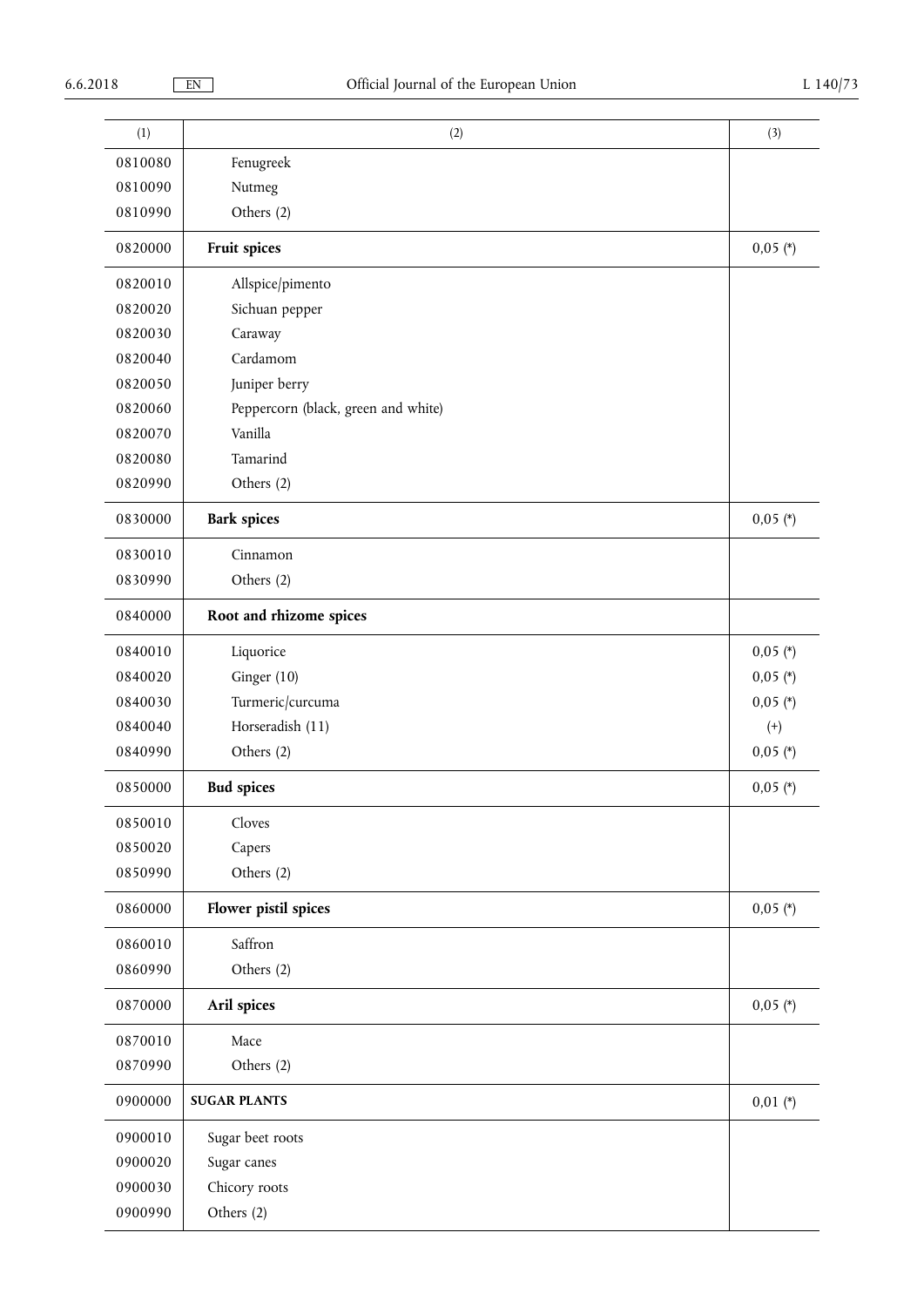| (1)     | (2)                                            | (3)        |
|---------|------------------------------------------------|------------|
| 1000000 | PRODUCTS OF ANIMAL ORIGIN -TERRESTRIAL ANIMALS |            |
| 1010000 | <b>Commodities</b> from                        | $0,01 (*)$ |
| 1011000 | (a) swine                                      |            |
| 1011010 | Muscle                                         |            |
| 1011020 | Fat                                            |            |
| 1011030 | Liver                                          |            |
| 1011040 | Kidney                                         |            |
| 1011050 | Edible offals (other than liver and kidney)    |            |
| 1011990 | Others (2)                                     |            |
| 1012000 | (b) bovine                                     |            |
| 1012010 | Muscle                                         |            |
| 1012020 | Fat                                            |            |
| 1012030 | Liver                                          |            |
| 1012040 | Kidney                                         |            |
| 1012050 | Edible offals (other than liver and kidney)    |            |
| 1012990 | Others (2)                                     |            |
| 1013000 | (c) sheep                                      |            |
| 1013010 | Muscle                                         |            |
| 1013020 | Fat                                            |            |
| 1013030 | Liver                                          |            |
| 1013040 | Kidney                                         |            |
| 1013050 | Edible offals (other than liver and kidney)    |            |
| 1013990 | Others (2)                                     |            |
| 1014000 | (d) goat                                       |            |
| 1014010 | Muscle                                         |            |
| 1014020 | Fat                                            |            |
| 1014030 | Liver                                          |            |
| 1014040 | Kidney                                         |            |
| 1014050 | Edible offals (other than liver and kidney)    |            |
| 1014990 | Others (2)                                     |            |
| 1015000 | (e) equine                                     |            |
| 1015010 | Muscle                                         |            |
| 1015020 | Fat                                            |            |
| 1015030 | Liver                                          |            |
| 1015040 | Kidney                                         |            |
| 1015050 | Edible offals (other than liver and kidney)    |            |
| 1015990 | Others (2)                                     |            |
| 1016000 | (f) poultry                                    |            |
| 1016010 | Muscle                                         |            |
| 1016020 | Fat                                            |            |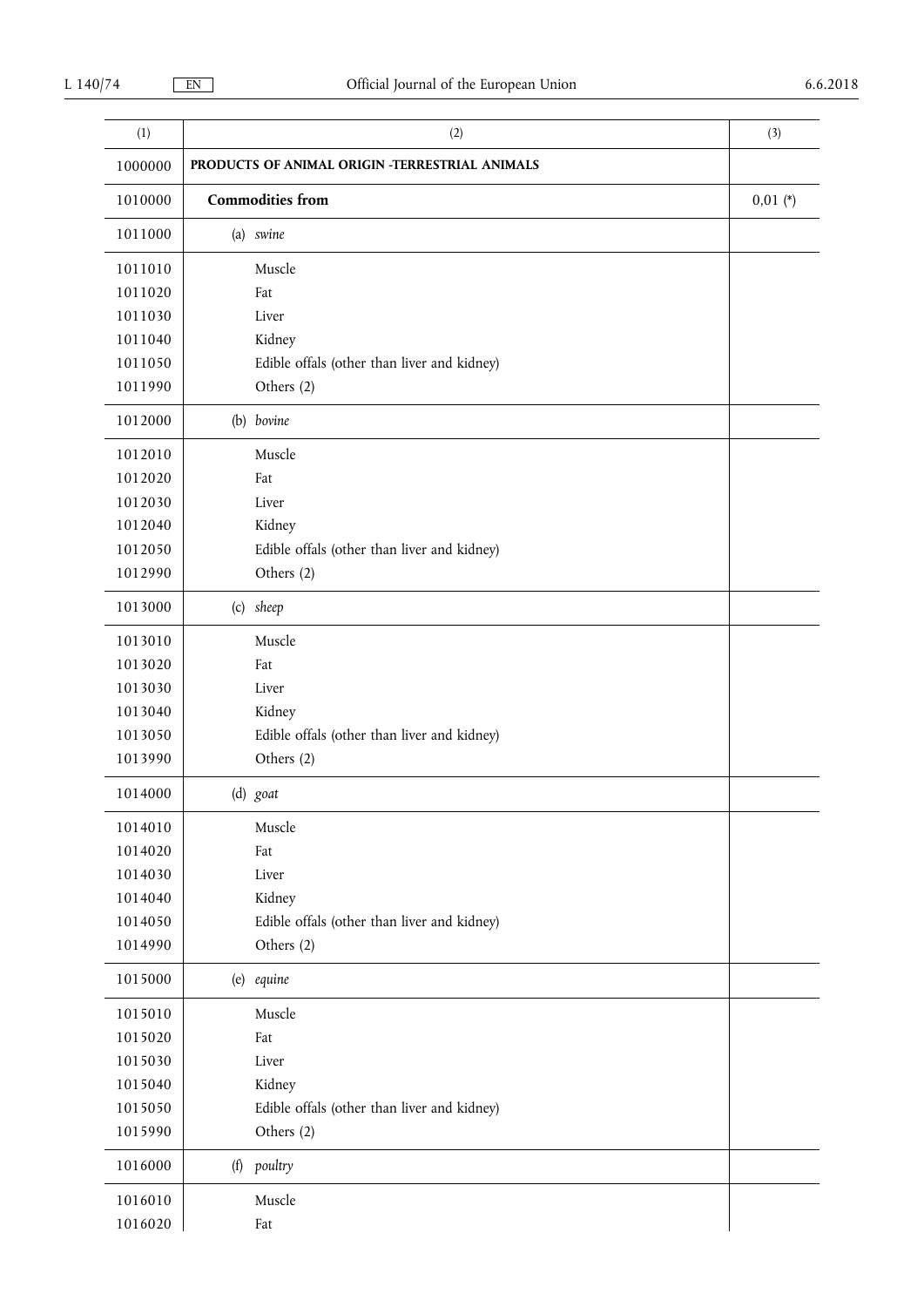| (1)     | (2)                                                                                                     | (3)        |
|---------|---------------------------------------------------------------------------------------------------------|------------|
| 1016030 | Liver                                                                                                   |            |
| 1016040 | Kidney                                                                                                  |            |
| 1016050 | Edible offals (other than liver and kidney)                                                             |            |
| 1016990 | Others (2)                                                                                              |            |
| 1017000 | other farmed terrestrial animals<br>$\left( g\right)$                                                   |            |
| 1017010 | Muscle                                                                                                  |            |
| 1017020 | Fat                                                                                                     |            |
| 1017030 | Liver                                                                                                   |            |
| 1017040 | Kidney                                                                                                  |            |
| 1017050 | Edible offals (other than liver and kidney)                                                             |            |
| 1017990 | Others (2)                                                                                              |            |
| 1020000 | Milk                                                                                                    | $0,01 (*)$ |
| 1020010 | Cattle                                                                                                  |            |
| 1020020 | Sheep                                                                                                   |            |
| 1020030 | Goat                                                                                                    |            |
| 1020040 | Horse                                                                                                   |            |
| 1020990 | Others (2)                                                                                              |            |
| 1030000 | <b>Birds</b> eggs                                                                                       | $0,01 (*)$ |
| 1030010 | Chicken                                                                                                 |            |
| 1030020 | Duck                                                                                                    |            |
| 1030030 | Geese                                                                                                   |            |
| 1030040 | Quail                                                                                                   |            |
| 1030990 | Others (2)                                                                                              |            |
| 1040000 | Honey and other apiculture products (7)                                                                 | $0,05$ (*) |
| 1050000 | <b>Amphibians and Reptiles</b>                                                                          | $0,01$ (*) |
| 1060000 | Terrestrial invertebrate animals                                                                        | $0,01$ (*) |
| 1070000 | Wild terrestrial vertebrate animals                                                                     | $0,01$ (*) |
| 1100000 | PRODUCTS OF ANIMAL ORIGIN - FISH, FISHPRODUCTS AND ANY OTHER MARINE<br>AND FRESHWATER FOOD PRODUCTS (8) |            |
| 1200000 | PRODUCTS OR PART OF PRODUCTS EXCLUSIVELY USED FOR ANIMAL FEED PRODUC-<br>TION(8)                        |            |
| 1300000 | <b>PROCESSED FOOD PRODUCTS (9)</b>                                                                      |            |

(\*) Limit of analytical determination

( a ) For the complete list of products of plant and animal origin to which MRLs apply, reference should be made to Annex I.

(F) = Fat soluble

# **Propargite (F)**

(+) The applicable maximum residue level for horseradish (Armoracia rusticana) in the spice group (code 0840040) is the one set for horseradish (Armoracia rusticana) in the Vegetables category, root and tuber vegetables group (code 0213040) taking into account changes in the levels by processing (drying) according to Art. 20 (1) of Regulation (EC) No 396/2005.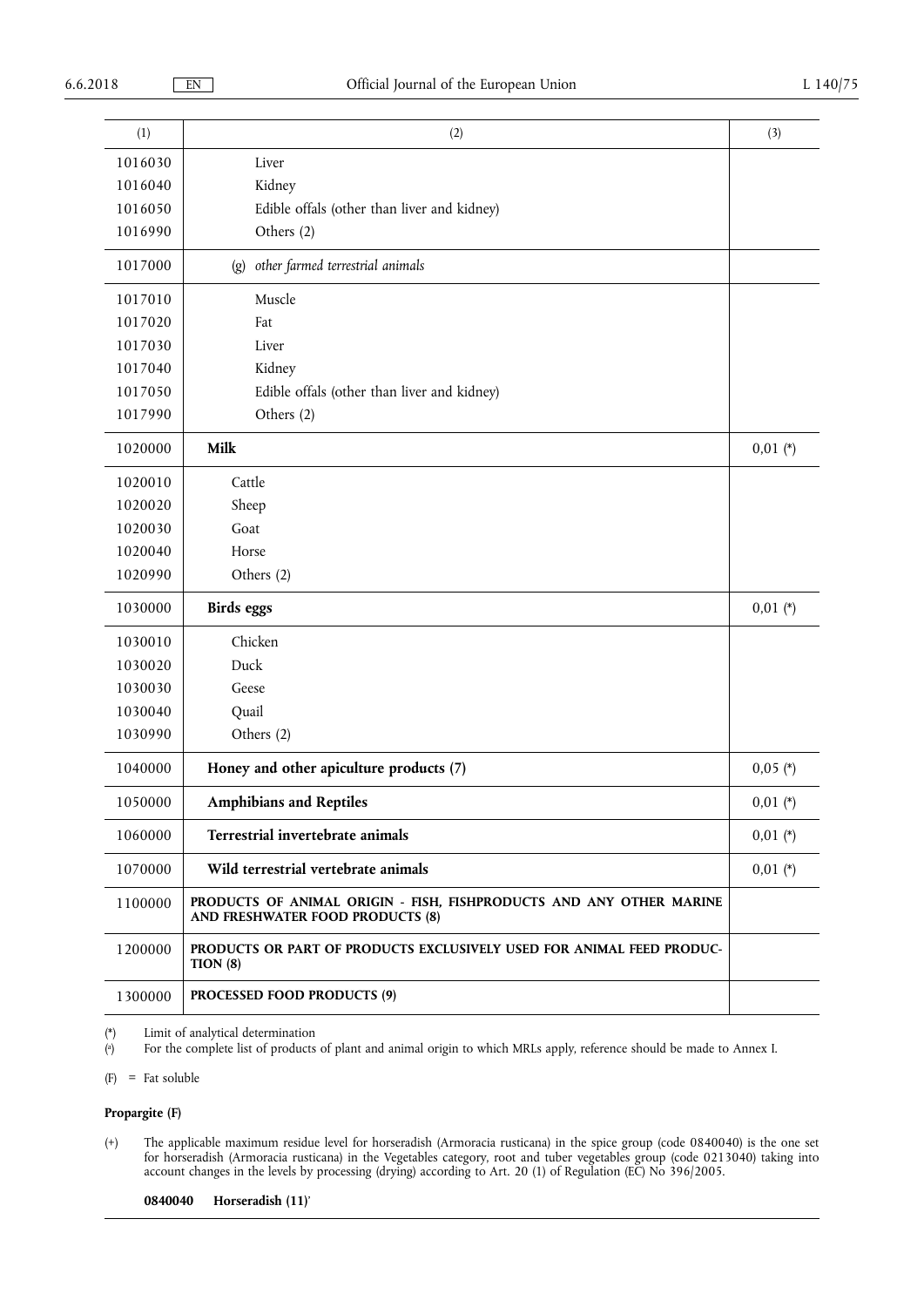(2) In Part A of Annex III, the columns for difenoconazole, flubendiamide, fluopicolide, and fosetyl are replaced by the following:

|  | 'Pesticide residues and maximum residue levels (mg/kg) |  |  |
|--|--------------------------------------------------------|--|--|
|  |                                                        |  |  |

| Code<br>number                                                                                                                   | Groups and examples of individual products to which the<br>MRLs apply (a)                                                                                              | Difenoconazole     | Flubendiamide <sup>(F)</sup> | Fluopicolide | phosphonic acid and their<br>Fosetyl-Al (sum of fosetyl,<br>salts, expressed as fosetyl) |
|----------------------------------------------------------------------------------------------------------------------------------|------------------------------------------------------------------------------------------------------------------------------------------------------------------------|--------------------|------------------------------|--------------|------------------------------------------------------------------------------------------|
| (1)                                                                                                                              | (2)                                                                                                                                                                    | (3)                | (4)                          | (5)          | (6)                                                                                      |
| 0100000                                                                                                                          | FRUITS, FRESH or FROZEN; TREE NUTS                                                                                                                                     |                    |                              |              |                                                                                          |
| 0110000                                                                                                                          | <b>Citrus fruits</b>                                                                                                                                                   | 0,6                | $0,01 (*)$                   | $0,01$ (*)   | 75                                                                                       |
| 0110010<br>0110020<br>0110030<br>0110040<br>0110050<br>0110990                                                                   | Grapefruits<br>Oranges<br>Lemons<br>Limes<br>Mandarins<br>Others (2)                                                                                                   |                    |                              |              |                                                                                          |
| 0120000                                                                                                                          | Tree nuts                                                                                                                                                              | $0,05$ (*)         | 0,1                          | $0,01$ (*)   |                                                                                          |
| 0120010<br>0120020<br>0120030<br>0120040<br>0120050<br>0120060<br>0120070<br>0120080<br>0120090<br>0120100<br>0120110<br>0120990 | Almonds<br>Brazil nuts<br>Cashew nuts<br>Chestnuts<br>Coconuts<br>Hazelnuts/cobnuts<br>Macadamias<br>Pecans<br>Pine nut kernels<br>Pistachios<br>Walnuts<br>Others (2) |                    |                              |              | 500<br>500<br>500<br>500<br>$2(*)$<br>500<br>500<br>500<br>500<br>500<br>500<br>$2(*)$   |
| 0130000                                                                                                                          | Pome fruits                                                                                                                                                            | 0,8                | 0,8                          | $0,01$ (*)   | 150                                                                                      |
| 0130010<br>0130020<br>0130030<br>0130040<br>0130050<br>0130990                                                                   | Apples<br>Pears<br>Quinces<br>Medlars<br>Loquats/Japanese medlars<br>Others (2)                                                                                        |                    |                              |              |                                                                                          |
| 0140000                                                                                                                          | <b>Stone fruits</b>                                                                                                                                                    |                    |                              | $0,01$ (*)   |                                                                                          |
| 0140010<br>0140020<br>0140030                                                                                                    | Apricots<br>Cherries (sweet)<br>Peaches                                                                                                                                | 0,7<br>0,3<br>0, 5 | 1,5<br>1,5<br>$\rm 0,8$      |              | $2(*)$<br>$2(*)$<br>50                                                                   |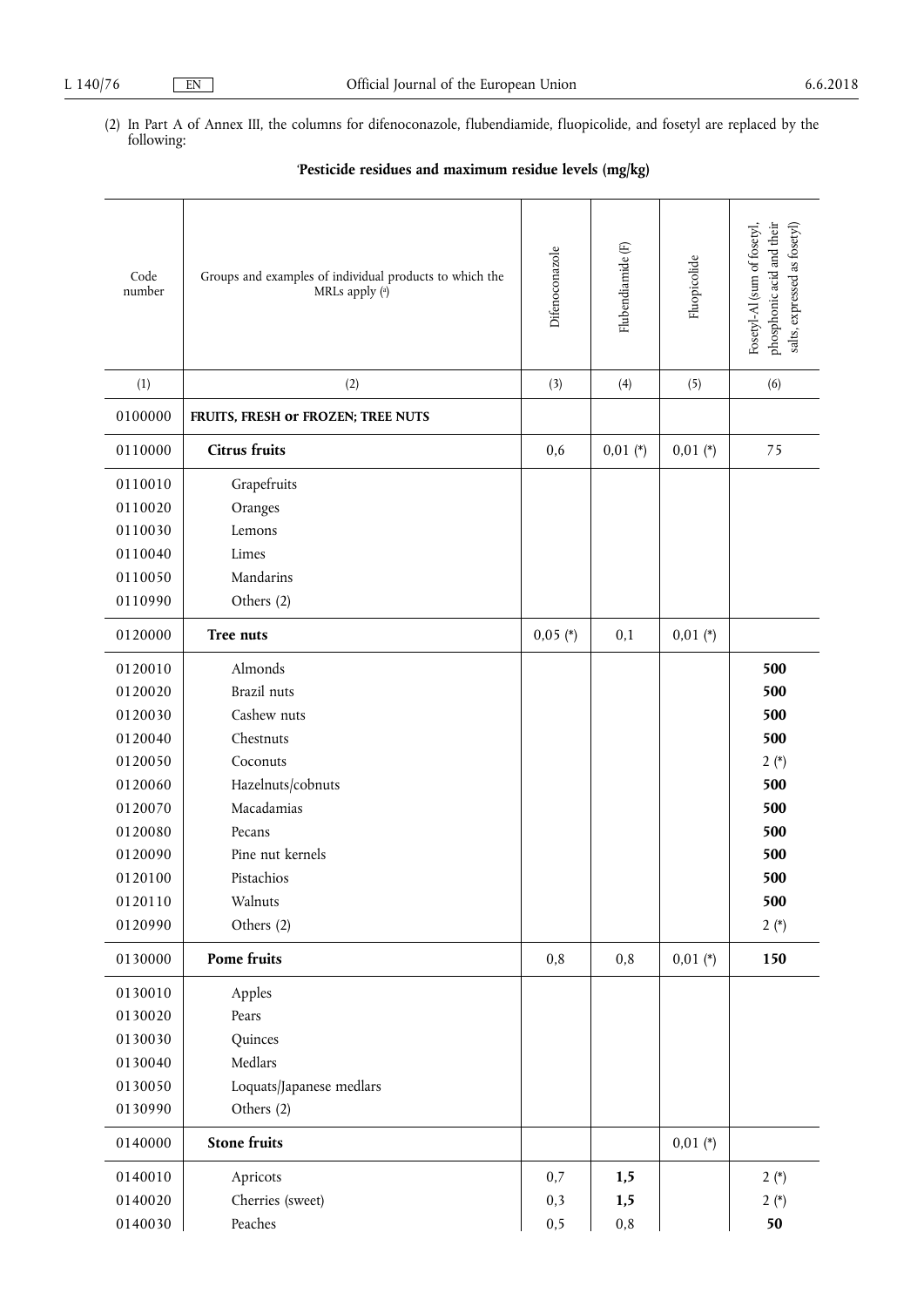| (1)     | (2)                                  | (3)                     | (4)            | (5)            | (6)    |
|---------|--------------------------------------|-------------------------|----------------|----------------|--------|
| 0140040 | Plums                                | 0, 5                    | 0,7            |                | $2(*)$ |
| 0140990 | Others (2)                           | 0,1                     | $0,01$ (*)     |                | $2(*)$ |
| 0150000 | Berries and small fruits             |                         |                |                |        |
| 0151000 | (a) grapes                           | $\overline{\mathbf{3}}$ | $\overline{2}$ | $\overline{2}$ | 100    |
| 0151010 | Table grapes                         |                         |                |                |        |
| 0151020 | Wine grapes                          |                         |                |                |        |
| 0152000 | (b) strawberries                     | 0,5                     | 0,2            | $0,01$ (*)     | 75     |
| 0153000 | (c) cane fruits                      |                         | $0,01$ (*)     |                |        |
| 0153010 | Blackberries                         | 1,5                     |                | 3              | 100    |
| 0153020 | Dewberries                           | 0,1                     |                | $0,01$ (*)     | $2(*)$ |
| 0153030 | Raspberries (red and yellow)         | 1,5                     |                | $0,01$ (*)     | 100    |
| 0153990 | Others (2)                           | 0,1                     |                | $0,01$ (*)     | $2(*)$ |
| 0154000 | (d) other small fruits and berries   |                         | $0,01$ (*)     | $0,01 (*)$     | $2(*)$ |
| 0154010 | Blueberries                          | 0,1                     |                |                |        |
| 0154020 | Cranberries                          | 0,1                     |                |                |        |
| 0154030 | Currants (black, red and white)      | 0,2                     |                |                |        |
| 0154040 | Gooseberries (green, red and yellow) | 0,1                     |                |                |        |
| 0154050 | Rose hips                            | 0,1                     |                |                |        |
| 0154060 | Mulberries (black and white)         | 0,1                     |                |                |        |
| 0154070 | Azaroles/Mediterranean medlars       | 0,8                     |                |                |        |
| 0154080 | Elderberries                         | 0,1                     |                |                |        |
| 0154990 | Others (2)                           | 0,1                     |                |                |        |
| 0160000 | Miscellaneous fruits with            |                         | $0,01 (*)$     | $0,01$ (*)     |        |
| 0161000 | (a) edible peel                      |                         |                |                | $2(*)$ |
| 0161010 | Dates                                | 0,1                     |                |                |        |
| 0161020 | Figs                                 | 0,1                     |                |                |        |
| 0161030 | Table olives                         | $\sqrt{2}$              |                |                |        |
| 0161040 | Kumquats                             | 0,6                     |                |                |        |
| 0161050 | Carambolas                           | 0,1                     |                |                |        |
| 0161060 | Kaki/Japanese persimmons             | 0,8                     |                |                |        |
| 0161070 | Jambuls/jambolans                    | 0,1                     |                |                |        |
| 0161990 | Others (2)                           | 0,1                     |                |                |        |
| 0162000 | (b) inedible peel, small             | 0,1                     |                |                |        |
| 0162010 | Kiwi fruits (green, red, yellow)     |                         |                |                | 150    |
| 0162020 | Litchis/lychees                      |                         |                |                | $2(*)$ |
| 0162030 | Passionfruits/maracujas              |                         |                |                | $2(*)$ |
| 0162040 | Prickly pears/cactus fruits          |                         |                |                | $2(*)$ |
| 0162050 | Star apples/cainitos                 |                         |                |                | $2(*)$ |
| 0162060 | American persimmons/Virginia kaki    |                         |                |                | $2(*)$ |
| 0162990 | Others (2)                           |                         |                |                | $2(*)$ |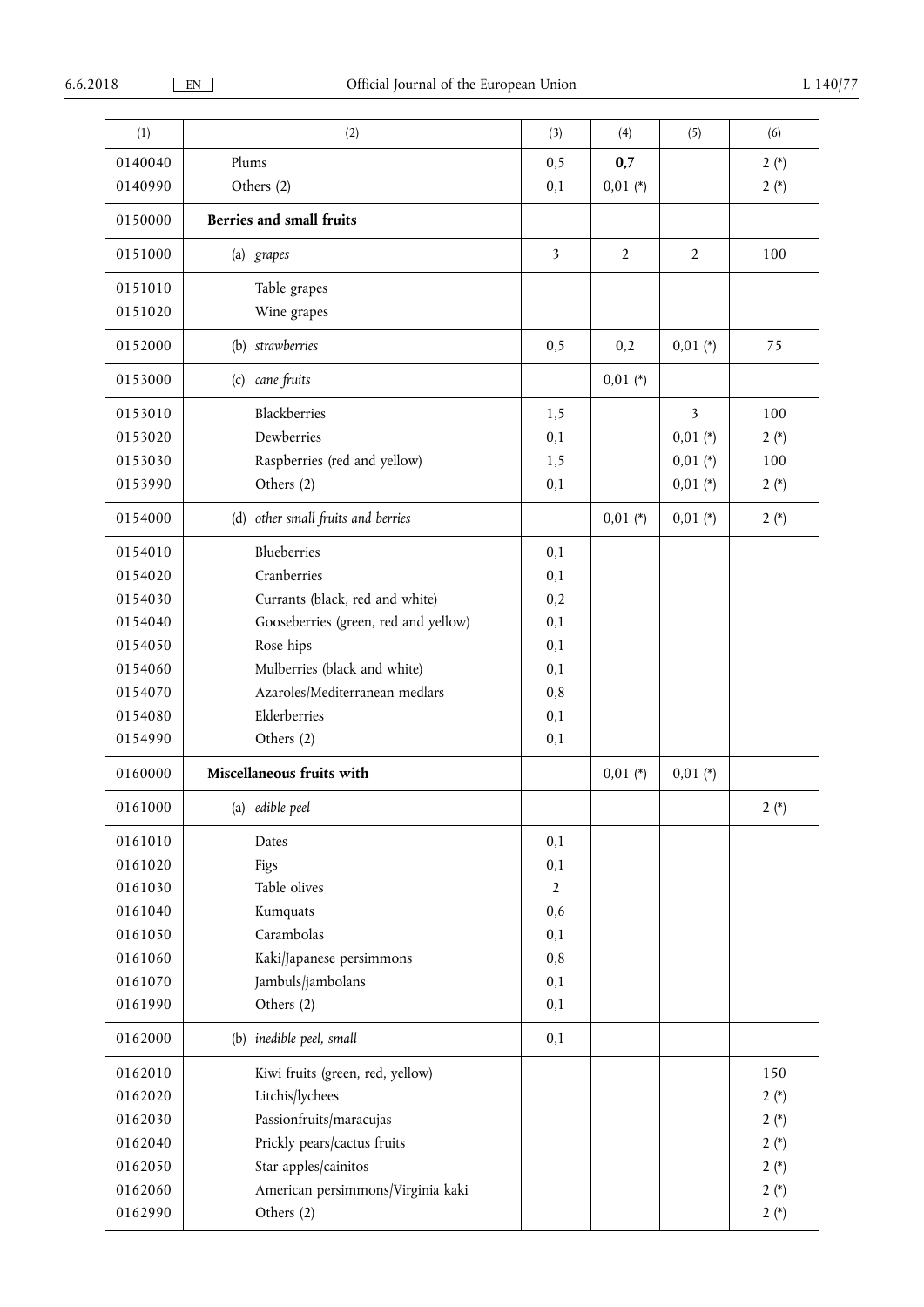| (1)     | (2)                                                       | (3)            | (4)        | (5)        | (6)    |
|---------|-----------------------------------------------------------|----------------|------------|------------|--------|
| 0163000 | (c) inedible peel, large                                  |                |            |            |        |
| 0163010 | Avocados                                                  | 0,6            |            |            | 50     |
| 0163020 | Bananas                                                   | 0,1            |            |            | $2(*)$ |
| 0163030 | Mangoes                                                   | 0,1            |            |            | $2(*)$ |
| 0163040 | Papayas                                                   | 0,2            |            |            | $2(*)$ |
| 0163050 | Granate apples/pomegranates                               | 0,1            |            |            | $2(*)$ |
| 0163060 | Cherimoyas                                                | 0,1            |            |            | $2(*)$ |
| 0163070 | Guavas                                                    | 0,1            |            |            | $2(*)$ |
| 0163080 | Pineapples                                                | 0,1            |            |            | 50     |
| 0163090 | <b>Breadfruits</b>                                        | 0,1            |            |            | $2(*)$ |
| 0163100 | Durians                                                   | 0,1            |            |            | $2(*)$ |
| 0163110 | Soursops/guanabanas                                       | 0,1            |            |            | $2(*)$ |
| 0163990 | Others (2)                                                | 0,1            |            |            | $2(*)$ |
| 0200000 | <b>VEGETABLES, FRESH or FROZEN</b>                        |                |            |            |        |
| 0210000 | Root and tuber vegetables                                 |                | $0,01$ (*) |            |        |
| 0211000 | (a) potatoes                                              | 0,1            |            | 0,03       | 40     |
| 0212000 | (b) tropical root and tuber vegetables                    | 0,1            |            | 0,01       | $2(*)$ |
| 0212010 | Cassava roots/manioc                                      |                |            |            |        |
| 0212020 | Sweet potatoes                                            |                |            |            |        |
| 0212030 | Yams                                                      |                |            |            |        |
| 0212040 | Arrowroots                                                |                |            |            |        |
| 0212990 | Others (2)                                                |                |            |            |        |
| 0213000 | (c) other root and tuber vegetables except sugar<br>beets |                |            | 0,15       |        |
| 0213010 | Beetroots                                                 | 0,4            |            |            | $2(*)$ |
| 0213020 | Carrots                                                   | 0,4            |            |            | $2(*)$ |
| 0213030 | Celeriacs/turnip rooted celeries                          | $\overline{2}$ |            |            | 8      |
| 0213040 | Horseradishes                                             | 0,4            |            |            | $2(*)$ |
| 0213050 | Jerusalem artichokes                                      | 0,4            |            |            | $2(*)$ |
| 0213060 | Parsnips                                                  | 0,4            |            |            | $2(*)$ |
| 0213070 | Parsley roots/Hamburg roots parsley                       | 0,4            |            |            | $2(*)$ |
| 0213080 | Radishes                                                  | 0,4            |            |            | 25     |
| 0213090 | Salsifies                                                 | 0,4            |            |            | $2(*)$ |
| 0213100 | Swedes/rutabagas                                          | 0,4            |            |            | $2(*)$ |
| 0213110 | Turnips                                                   | 0,4            |            |            | $2(*)$ |
| 0213990 | Others (2)                                                | 0,4            |            |            | $2(*)$ |
| 0220000 | <b>Bulb</b> vegetables                                    |                | $0,01 (*)$ |            |        |
| 0220010 | Garlic                                                    | 0,5            |            | 0,3        | $2(*)$ |
| 0220020 | Onions                                                    | 0,5            |            | 1          | 50     |
| 0220030 | Shallots                                                  | 0,5            |            | 0,3        | $2(*)$ |
| 0220040 | Spring onions/green onions and Welsh onions               | 9              |            | 10         | 30     |
| 0220990 | Others (2)                                                | 0, 5           |            | $0,01$ (*) | $2(*)$ |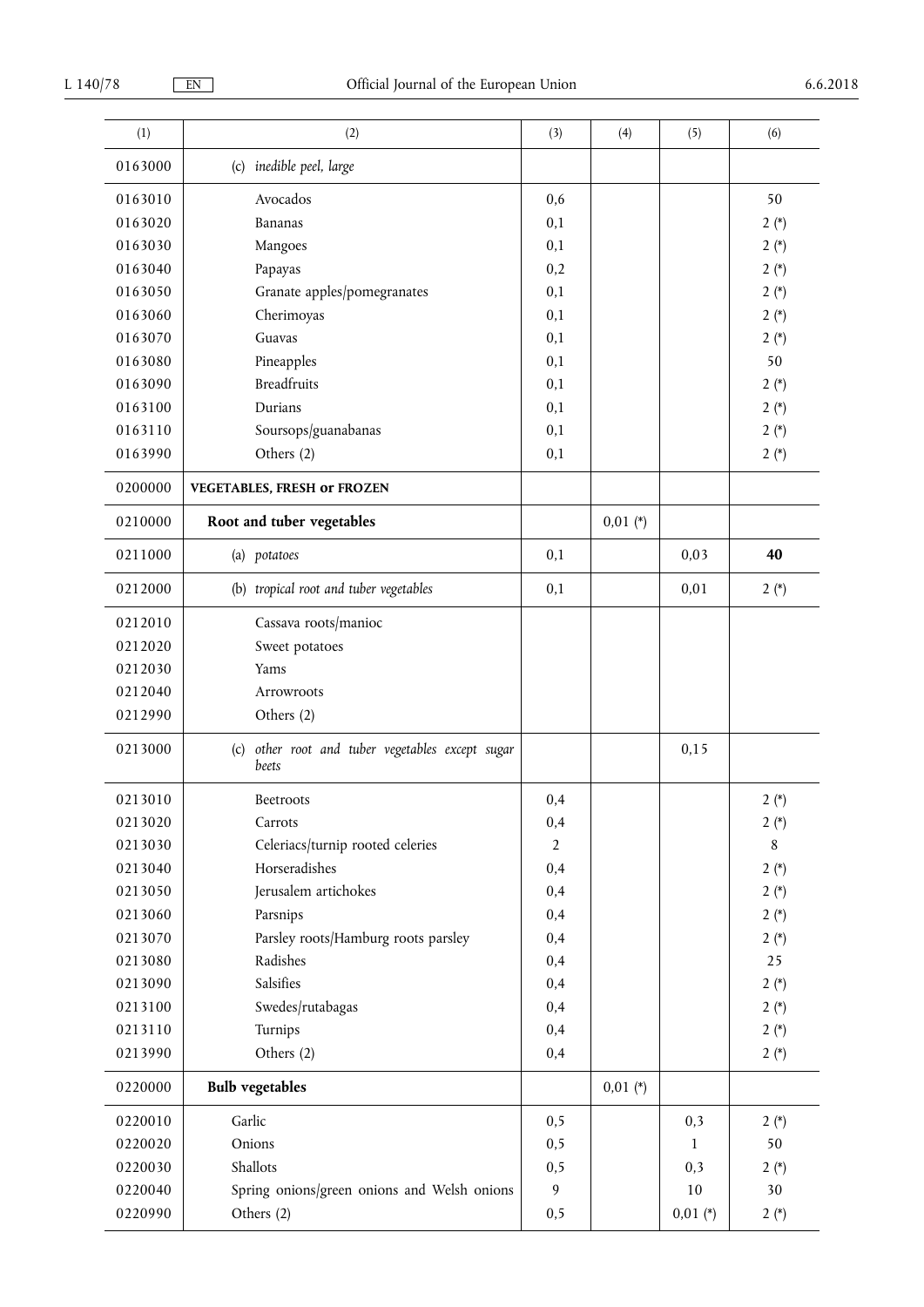| (1)     | (2)                                                                            | (3)            | (4)             | (5)               | (6)    |
|---------|--------------------------------------------------------------------------------|----------------|-----------------|-------------------|--------|
| 0230000 | <b>Fruiting vegetables</b>                                                     |                |                 |                   |        |
| 0231000 | (a) Solanaceae and Malvaceae                                                   |                |                 | $\mathbf{1}$      |        |
| 0231010 | Tomatoes                                                                       | $\overline{2}$ | 0,2             |                   | 100    |
| 0231020 | Sweet peppers/bell peppers                                                     | 0,8            | 0,2             |                   | 130    |
| 0231030 | Aubergines/eggplants                                                           | 0,6            | 0,2             |                   | 100    |
| 0231040 | Okra/lady's fingers                                                            | $0,05$ (*)     | $0,01$ (*)      |                   | $2(*)$ |
| 0231990 | Others (2)                                                                     | $0,05$ (*)     | $0,01$ (*)      |                   | $2(*)$ |
| 0232000 | (b) cucurbits with edible peel                                                 | 0,3            | 0,15            | 0, 5              | 75     |
| 0232010 | Cucumbers                                                                      |                |                 |                   |        |
| 0232020 | Gherkins                                                                       |                |                 |                   |        |
| 0232030 | Courgettes                                                                     |                |                 |                   |        |
| 0232990 | Others (2)                                                                     |                |                 |                   |        |
| 0233000 | (c) cucurbits with inedible peel                                               | 0,2            | 0,06            | 0, 5              | 75     |
| 0233010 | Melons                                                                         |                |                 |                   |        |
| 0233020 | Pumpkins                                                                       |                |                 |                   |        |
| 0233030 | Watermelons                                                                    |                |                 |                   |        |
| 0233990 | Others (2)                                                                     |                |                 |                   |        |
| 0234000 | (d) sweet corn                                                                 | $0,05$ (*)     | 0,02            | $0,01$ (*)        | 5      |
| 0239000 | (e) other fruiting vegetables                                                  | $0,05$ (*)     | $0,01$ (*)      | $0,01$ (*)        | 5      |
|         |                                                                                |                |                 |                   |        |
| 0240000 | Brassica vegetables (excluding brassica roots<br>and brassica baby leaf crops) |                |                 |                   | 10     |
| 0241000 | (a) flowering brassica                                                         |                | $0,01$ (*)      | $\overline{2}$    |        |
| 0241010 | Broccoli                                                                       | $\mathbf{1}$   |                 |                   |        |
| 0241020 | Cauliflowers                                                                   | 0,2            |                 |                   |        |
| 0241990 | Others (2)                                                                     | 0,08           |                 |                   |        |
| 0242000 | (b) head brassica                                                              |                |                 |                   |        |
| 0242010 |                                                                                |                |                 |                   |        |
| 0242020 | <b>Brussels</b> sprouts                                                        | 0,4            | $0,01$ (*)<br>4 | 0,2               |        |
| 0242990 | Head cabbages<br>Others (2)                                                    | 0,3<br>0,3     | $0,01$ (*)      | 0,2<br>$0,01$ (*) |        |
| 0243000 | (c) leafy brassica                                                             | $\overline{2}$ | $0,01 (*)$      |                   |        |
| 0243010 | Chinese cabbages/pe-tsai                                                       |                |                 | $\overline{2}$    |        |
| 0243020 | Kales                                                                          |                |                 | $\overline{2}$    |        |
| 0243990 | Others (2)                                                                     |                |                 | 0,1               |        |
| 0244000 | (d) kohlrabies                                                                 | $0,05$ (*)     | $0,01$ (*)      | 0,03              |        |
| 0250000 | Leaf vegetables, herbs and edible flowers                                      |                |                 |                   |        |
| 0251000 | (a) lettuces and salad plants                                                  |                |                 |                   | 75     |
| 0251010 | Lamb's lettuces/corn salads                                                    | 7              | $0,01$ (*)      | 9                 |        |
| 0251020 | Lettuces                                                                       | 4              | 7               | 9                 |        |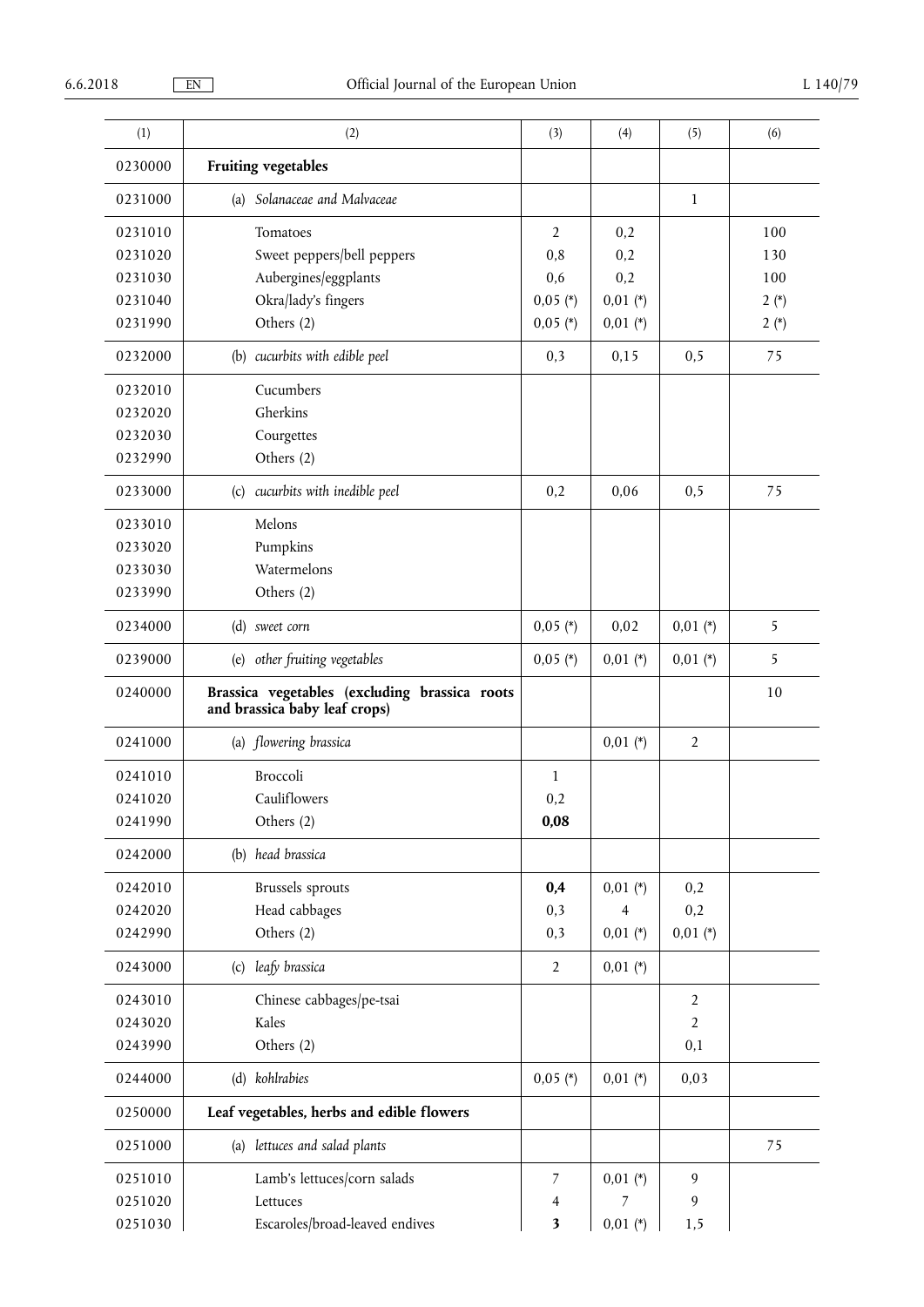| (1)     | (2)                                          | (3)                     | (4)        | (5)              | (6)    |
|---------|----------------------------------------------|-------------------------|------------|------------------|--------|
| 0251040 | Cresses and other sprouts and shoots         | 4                       | $0,01$ (*) | 9                |        |
| 0251050 | Land cresses                                 | $\overline{4}$          | $0,01$ (*) | 9                |        |
| 0251060 | Roman rocket/rucola                          | $\overline{\mathbf{3}}$ | $0,01$ (*) | 9                |        |
| 0251070 | Red mustards                                 | 4                       | $0,01$ (*) | 9                |        |
| 0251080 | Baby leaf crops (including brassica species) | $\overline{4}$          | $0,01$ (*) | 9                |        |
| 0251990 | Others (2)                                   | $\overline{4}$          | $0,01$ (*) | 9                |        |
| 0252000 | (b) spinaches and similar leaves             |                         |            | $\boldsymbol{6}$ |        |
| 0252010 | Spinaches                                    | $\overline{\mathbf{3}}$ | 10         |                  | 75     |
| 0252020 | Purslanes                                    | 3                       | $0,01$ (*) |                  | $2(*)$ |
| 0252030 | Chards/beet leaves                           | $\overline{4}$          | $0,01$ (*) |                  | 15     |
| 0252990 | Others (2)                                   | $\overline{\mathbf{3}}$ | $0,01$ (*) |                  | $2(*)$ |
| 0253000 | (c) grape leaves and similar species         | $0,05$ (*)              | $0,01 (*)$ | $0,01 (*)$       | $2(*)$ |
| 0254000 | (d) watercresses                             | 0,5                     | $0,01 (*)$ | $0,01$ (*)       | $2(*)$ |
| 0255000 | witloofs/Belgian endives<br>(e)              | $\overline{\mathbf{4}}$ | $0,01$ (*) | $0,01$ (*)       | 75     |
| 0256000 | herbs and edible flowers<br>(f)              |                         | $0,01$ (*) | 9                | 75     |
| 0256010 | Chervil                                      | 10                      |            |                  |        |
| 0256020 | Chives                                       | $\overline{4}$          |            |                  |        |
| 0256030 | Celery leaves                                | 10                      |            |                  |        |
| 0256040 | Parsley                                      | 10                      |            |                  |        |
| 0256050 | Sage                                         | $\overline{4}$          |            |                  |        |
| 0256060 | Rosemary                                     | 4                       |            |                  |        |
| 0256070 | Thyme                                        | $\overline{4}$          |            |                  |        |
| 0256080 | Basil and edible flowers                     | 10                      |            |                  |        |
| 0256090 | Laurel/bay leaves                            | 4                       |            |                  |        |
| 0256100 | Tarragon                                     | 4                       |            |                  |        |
| 0256990 | Others (2)                                   | $\overline{4}$          |            |                  |        |
| 0260000 | Legume vegetables                            |                         |            | $0,01$ (*)       | $2(*)$ |
| 0260010 | Beans (with pods)                            | 1                       | 0, 5       |                  |        |
| 0260020 | Beans (without pods)                         | $\mathbf{1}$            | 0, 5       |                  |        |
| 0260030 | Peas (with pods)                             | $\mathbf{1}$            | 1,5        |                  |        |
| 0260040 | Peas (without pods)                          | $\mathbf{1}$            | $0,01$ (*) |                  |        |
| 0260050 | Lentils                                      | $0,05$ (*)              | $0,01$ (*) |                  |        |
| 0260990 | Others (2)                                   | $0,05$ (*)              | $0,01$ (*) |                  |        |
| 0270000 | <b>Stem vegetables</b>                       |                         |            |                  |        |
| 0270010 | Asparagus                                    | $0,05$ (*)              | $0,01$ (*) | $0,01 (*)$       | $2(*)$ |
| 0270020 | Cardoons                                     | $\overline{7}$          | $0,01$ (*) | $0,01$ (*)       | $2(*)$ |
| 0270030 | Celeries                                     | $\overline{7}$          | 5          | $0,01$ (*)       | $2(*)$ |
| 0270040 | Florence fennels                             | 5                       | $0,01$ (*) | $0,01$ (*)       | $2(*)$ |
| 0270050 | Globe artichokes                             | $\mathbf{1}$            | $0,01$ (*) | $0,01$ (*)       | 50     |
| 0270060 | Leeks                                        | 0,6                     | $0,01$ (*) | 1,5              | 30     |
| 0270070 | Rhubarbs                                     | 5                       | $0,01$ (*) | $0,01 (*)$       | $2(*)$ |
|         |                                              |                         |            |                  |        |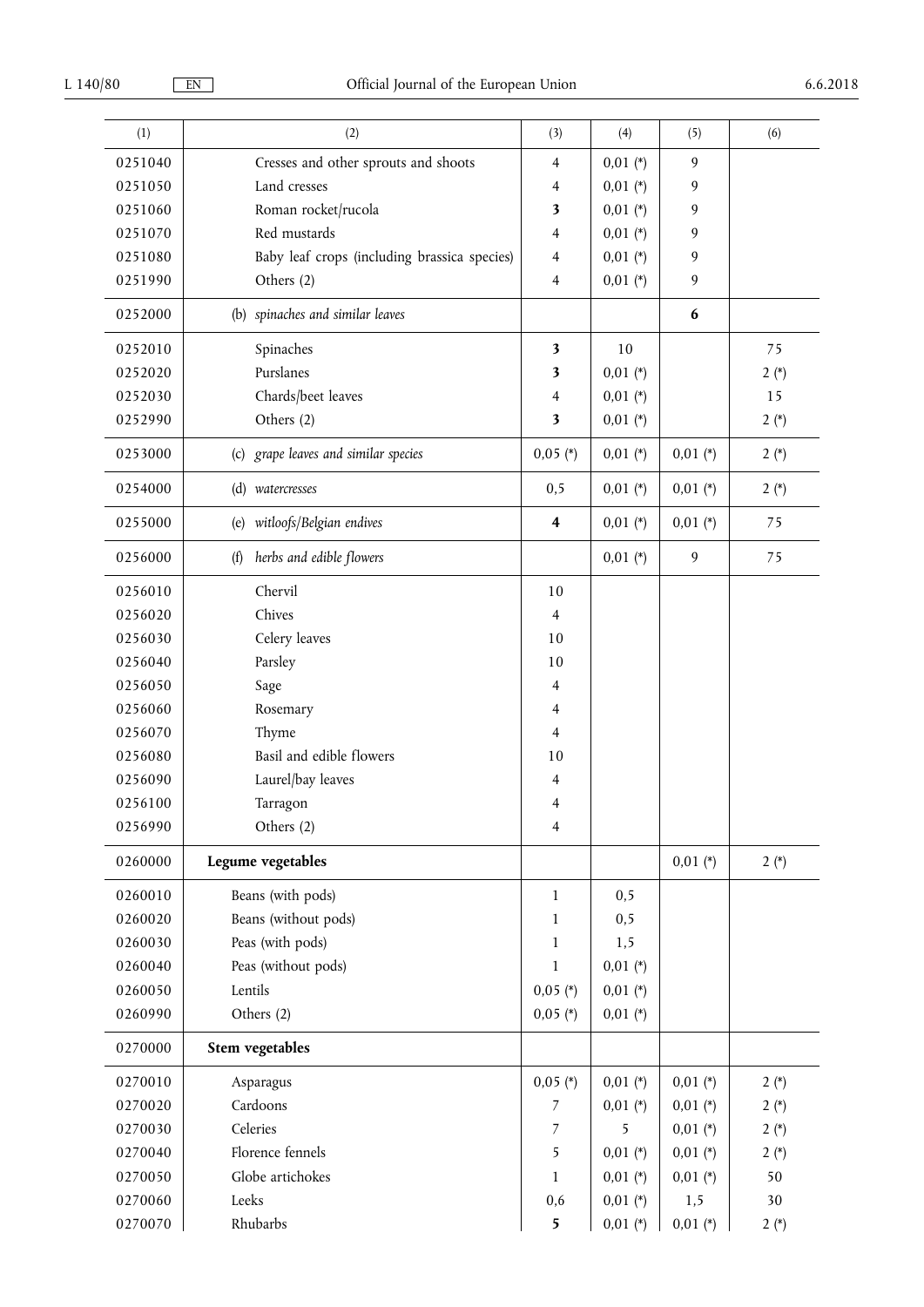| (1)     | (2)                               | (3)            | (4)          | (5)        | (6)    |
|---------|-----------------------------------|----------------|--------------|------------|--------|
| 0270080 | Bamboo shoots                     | $0,05$ (*)     | $0,01$ (*)   | $0,01$ (*) | $2(*)$ |
| 0270090 | Palm hearts                       | $0,05$ (*)     | $0,01$ (*)   | $0,01$ (*) | $2(*)$ |
| 0270990 | Others (2)                        | $0,05$ (*)     | $0,01$ (*)   | $0,01$ (*) | $2(*)$ |
| 0280000 | Fungi, mosses and lichens         | $0,05$ (*)     | $0,01$ (*)   | $0,01$ (*) | $2(*)$ |
| 0280010 | Cultivated fungi                  |                |              |            |        |
| 0280020 | Wild fungi                        |                |              |            |        |
| 0280990 | Mosses and lichens                |                |              |            |        |
| 0290000 | Algae and prokaryotes organisms   | $0,05$ (*)     | $0,01$ (*)   | $0,01$ (*) | $2(*)$ |
| 0300000 | <b>PULSES</b>                     |                | $\mathbf{1}$ | $0,01$ (*) | $2(*)$ |
| 0300010 | Beans                             | 0,06           |              |            |        |
| 0300020 | Lentils                           | 0,06           |              |            |        |
| 0300030 | Peas                              | 0,1            |              |            |        |
| 0300040 | Lupins/lupini beans               | 0,06           |              |            |        |
| 0300990 | Others (2)                        | 0,06           |              |            |        |
| 0400000 | <b>OILSEEDS AND OIL FRUITS</b>    |                |              | $0,01$ (*) | $2(*)$ |
| 0401000 | <b>Oilseeds</b>                   |                |              |            |        |
| 0401010 | Linseeds                          | 0,2            | $0,01$ (*)   |            |        |
| 0401020 | Peanuts/groundnuts                | $0,05$ (*)     | $0,01$ (*)   |            |        |
| 0401030 | Poppy seeds                       | $0,05$ (*)     | $0,01$ (*)   |            |        |
| 0401040 | Sesame seeds                      | $0,05$ (*)     | $0,01$ (*)   |            |        |
| 0401050 | Sunflower seeds                   | $0,05$ (*)     | $0,01$ (*)   |            |        |
| 0401060 | Rapeseeds/canola seeds            | 0,5            | $0,01$ (*)   |            |        |
| 0401070 | Soyabeans                         | 0,1            | 0,3          |            |        |
| 0401080 | Mustard seeds                     | 0,2            | $0,01$ (*)   |            |        |
| 0401090 | Cotton seeds                      | $0,05$ (*)     | 1,5          |            |        |
| 0401100 | Pumpkin seeds                     | $0,05$ (*)     | $0,01$ (*)   |            |        |
| 0401110 | Safflower seeds                   | $0,05$ (*)     | $0,01$ (*)   |            |        |
| 0401120 | Borage seeds                      | $0,05$ (*)     | $0,01$ (*)   |            |        |
| 0401130 | Gold of pleasure seeds            | $0,05$ (*)     | $0,01$ (*)   |            |        |
| 0401140 | Hemp seeds                        | $0,05$ (*)     | $0,01$ (*)   |            |        |
| 0401150 | Castor beans                      | $0,05$ (*)     | $0,01$ (*)   |            |        |
| 0401990 | Others (2)                        | $0,05$ (*)     | $0,01 (*)$   |            |        |
| 0402000 | Oil fruits                        |                | $0,01$ (*)   |            |        |
| 0402010 | Olives for oil production         | $\overline{2}$ |              |            |        |
| 0402020 | Oil palms kernels                 | $0,05$ (*)     |              |            |        |
| 0402030 | Oil palms fruits                  | $0,05$ (*)     |              |            |        |
| 0402040 | Kapok                             | $0,05$ (*)     |              |            |        |
| 0402990 | Others (2)                        | $0,05$ (*)     |              |            |        |
| 0500000 | <b>CEREALS</b>                    |                |              | $0,01$ (*) | $2(*)$ |
| 0500010 | Barley                            | 0,3            | $0,01$ (*)   |            |        |
| 0500020 | Buckwheat and other pseudocereals | $0,05$ (*)     | $0,01$ (*)   |            |        |
| 0500030 | Maize/corn                        | $0,05$ (*)     | 0,02         |            |        |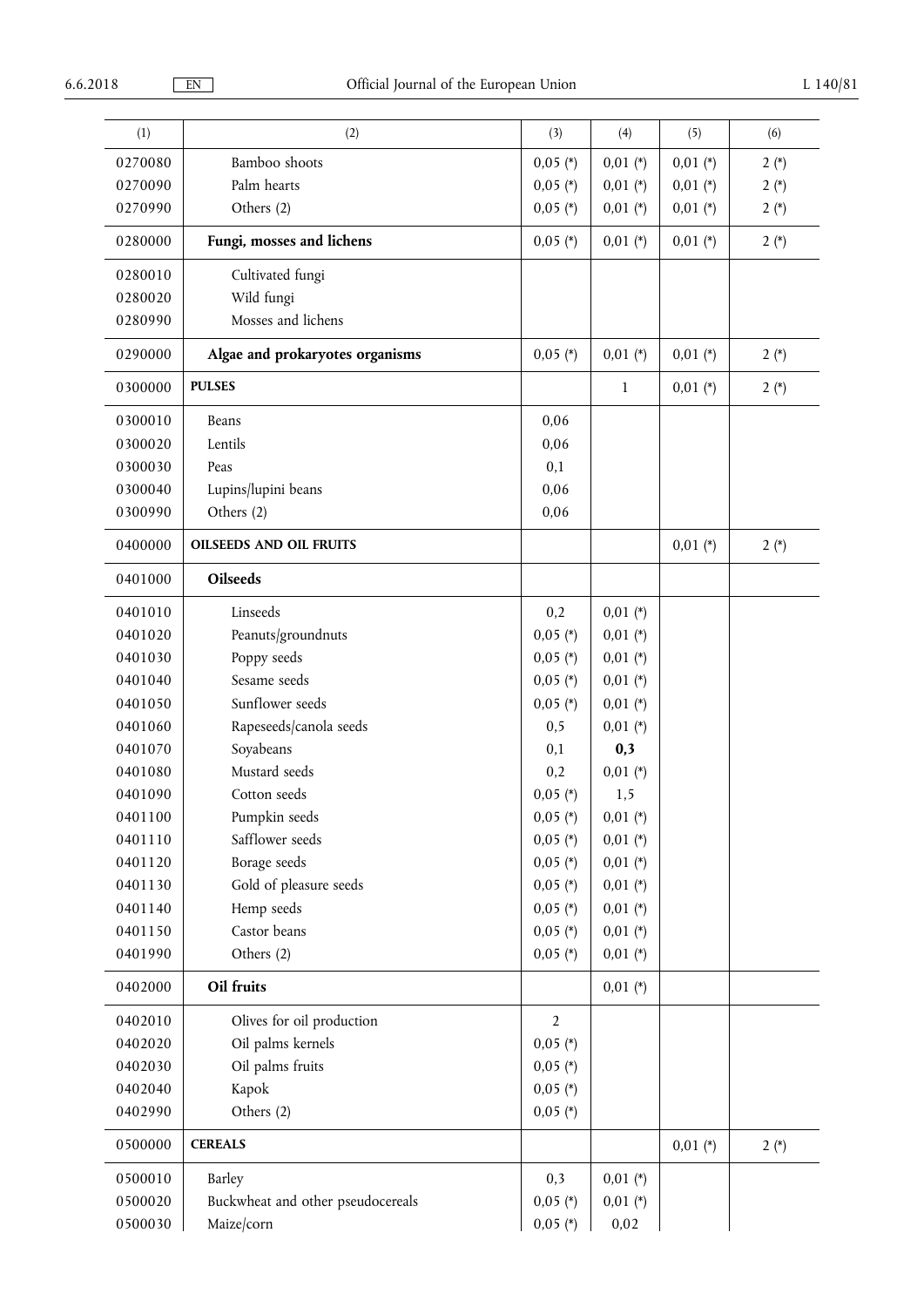| (1)                | (2)                                                        | (3)                      | (4)                      | (5)            | (6)    |
|--------------------|------------------------------------------------------------|--------------------------|--------------------------|----------------|--------|
|                    |                                                            |                          |                          |                |        |
| 0500040<br>0500050 | Common millet/proso millet<br>Oat                          | $0,05$ (*)<br>$0,05$ (*) | $0,01$ (*)<br>$0,01$ (*) |                |        |
| 0500060            | Rice                                                       | 3                        | 0,2                      |                |        |
| 0500070            | Rye                                                        | 0,1                      | $0,01$ (*)               |                |        |
| 0500080            | Sorghum                                                    | $0,05$ (*)               | $0,01$ (*)               |                |        |
| 0500090            | Wheat                                                      | 0,1                      | $0,01$ (*)               |                |        |
| 0500990            | Others (2)                                                 | $0,05$ (*)               | $0,01 (*)$               |                |        |
| 0600000            | TEAS, COFFEE, HERBAL INFUSIONS, COCOA AND<br><b>CAROBS</b> |                          | $0,02$ (*)               |                |        |
| 0610000            | <b>Teas</b>                                                | $0,05$ (*)               |                          | $0,02$ (*)     | $5(*)$ |
| 0620000            | Coffee beans                                               | $0,05$ (*)               |                          | $0,02$ (*)     | $5(*)$ |
| 0630000            | Herbal infusions from                                      | 20                       |                          |                | 500    |
| 0631000            | (a) flowers                                                |                          |                          | $0,02$ (*)     |        |
| 0631010            | Chamomile                                                  |                          |                          |                |        |
| 0631020            | Hibiscus/roselle                                           |                          |                          |                |        |
| 0631030            | Rose                                                       |                          |                          |                |        |
| 0631040            | Jasmine                                                    |                          |                          |                |        |
| 0631050            | Lime/linden                                                |                          |                          |                |        |
| 0631990            | Others (2)                                                 |                          |                          |                |        |
| 0632000            | (b) leaves and herbs                                       |                          |                          | $0,02$ (*)     |        |
| 0632010            | Strawberry                                                 |                          |                          |                |        |
| 0632020            | Rooibos                                                    |                          |                          |                |        |
| 0632030            | Mate/maté                                                  |                          |                          |                |        |
| 0632990            | Others (2)                                                 |                          |                          |                |        |
| 0633000            | (c) roots                                                  |                          |                          |                |        |
| 0633010            | Valerian                                                   |                          |                          | $\overline{7}$ |        |
| 0633020            | Ginseng                                                    |                          |                          | $0,02$ (*)     |        |
| 0633990            | Others (2)                                                 |                          |                          | $0,02$ (*)     |        |
| 0639000            | (d) any other parts of the plant                           |                          |                          | $0,02$ (*)     |        |
| 0640000            | Cocoa beans                                                | $0,05$ (*)               |                          | $0,02$ (*)     | $2(*)$ |
| 0650000            | Carobs/Saint John's breads                                 | $0,05$ (*)               |                          | $0,02$ (*)     | $2(*)$ |
| 0700000            | <b>HOPS</b>                                                | $0,05$ (*)               | $0,02 (*)$               | 0,7            | 1 500  |
| 0800000            | <b>SPICES</b>                                              |                          |                          |                |        |
| 0810000            | Seed spices                                                | 0,3                      | $0,02$ (*)               | $0,02$ (*)     | 400    |
| 0810010            | Anise/aniseed                                              |                          |                          |                |        |
| 0810020            | Black caraway/black cumin                                  |                          |                          |                |        |
| 0810030            | Celery                                                     |                          |                          |                |        |
| 0810040            | Coriander                                                  |                          |                          |                |        |
| 0810050            | Cumin                                                      |                          |                          |                |        |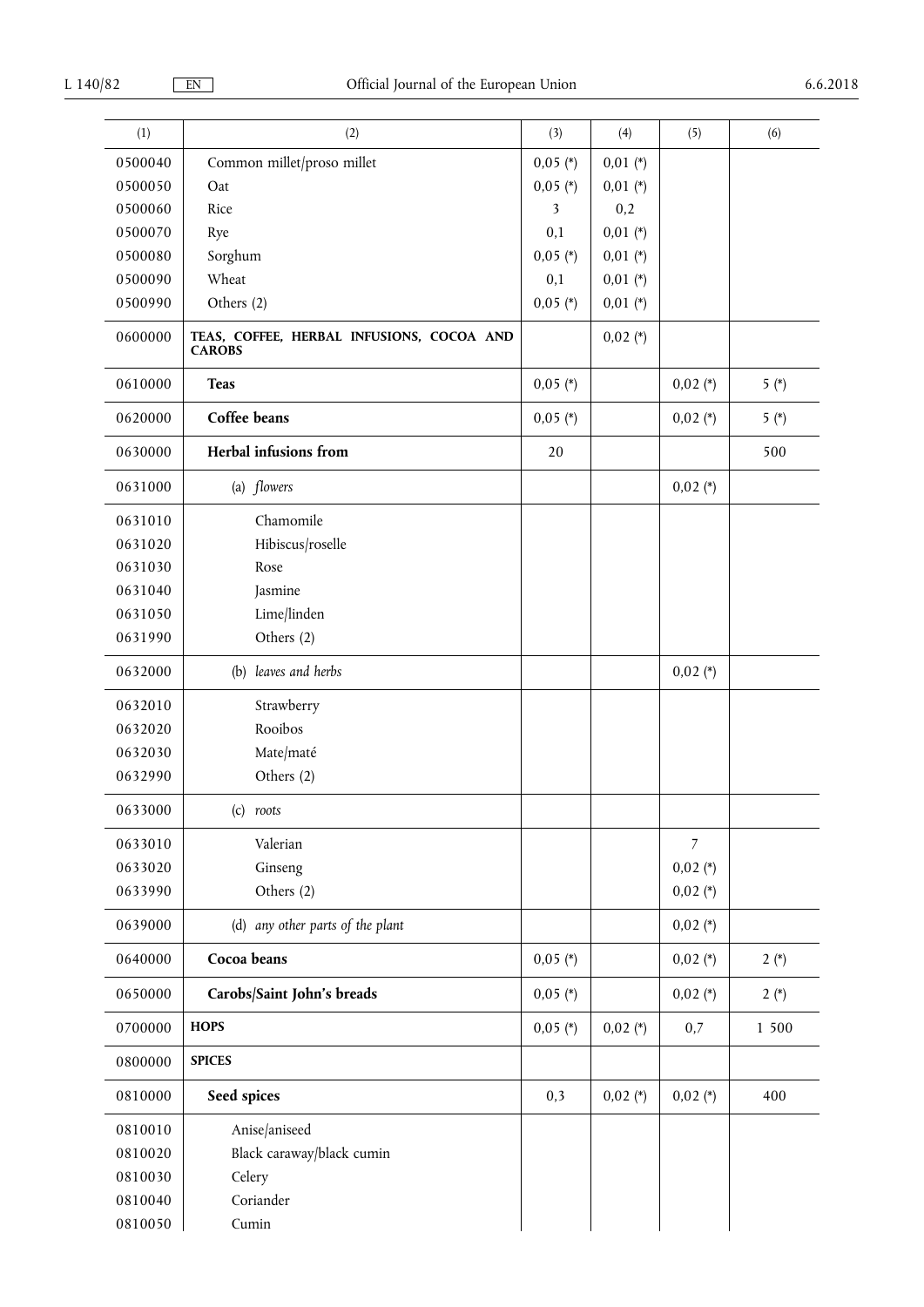| (1)     |                                     |                         |            |            | (6)      |
|---------|-------------------------------------|-------------------------|------------|------------|----------|
|         | (2)                                 | (3)                     | (4)        | (5)        |          |
| 0810060 | Dill                                |                         |            |            |          |
| 0810070 | Fennel                              |                         |            |            |          |
| 0810080 | Fenugreek                           |                         |            |            |          |
| 0810090 | Nutmeg                              |                         |            |            |          |
| 0810990 | Others (2)                          |                         |            |            |          |
| 0820000 | Fruit spices                        | 0,3                     | $0,02$ (*) | $0,02$ (*) | 400      |
| 0820010 | Allspice/pimento                    |                         |            |            |          |
| 0820020 | Sichuan pepper                      |                         |            |            |          |
| 0820030 | Caraway                             |                         |            |            |          |
| 0820040 | Cardamom                            |                         |            |            |          |
| 0820050 | Juniper berry                       |                         |            |            |          |
| 0820060 | Peppercorn (black, green and white) |                         |            |            |          |
| 0820070 | Vanilla                             |                         |            |            |          |
| 0820080 | Tamarind                            |                         |            |            |          |
| 0820990 | Others (2)                          |                         |            |            |          |
| 0830000 | <b>Bark spices</b>                  | 0,3                     | $0,02$ (*) | $0,02$ (*) | 400      |
| 0830010 | Cinnamon                            |                         |            |            |          |
| 0830990 | Others (2)                          |                         |            |            |          |
| 0840000 | Root and rhizome spices             |                         |            |            |          |
| 0840010 | Liquorice                           | 3                       | $0,02$ (*) | $0,02$ (*) | 400      |
| 0840020 | Ginger (10)                         | 3                       | $0,02$ (*) | $0,02$ (*) | 400      |
| 0840030 | Turmeric/curcuma                    | $\overline{\mathbf{3}}$ | $0,02$ (*) | $0,02 (*)$ | 400      |
| 0840040 | Horseradish (11)                    | $^{(+)}$                | $^{(+)}$   | $^{(+)}$   | $^{(+)}$ |
| 0840990 | Others (2)                          | 3                       | $0,02$ (*) | $0,02$ (*) | 400      |
| 0850000 | <b>Bud spices</b>                   | 0,3                     | $0,02 (*)$ | $0,02 (*)$ | 400      |
| 0850010 | Cloves                              |                         |            |            |          |
| 0850020 | Capers                              |                         |            |            |          |
| 0850990 | Others (2)                          |                         |            |            |          |
| 0860000 | Flower pistil spices                | 0,3                     | $0,02$ (*) | $0,02 (*)$ | 400      |
| 0860010 | Saffron                             |                         |            |            |          |
| 0860990 | Others (2)                          |                         |            |            |          |
| 0870000 | Aril spices                         | 0,3                     | $0,02$ (*) | $0,02$ (*) | 400      |
| 0870010 | Mace                                |                         |            |            |          |
| 0870990 | Others (2)                          |                         |            |            |          |
| 0900000 | <b>SUGAR PLANTS</b>                 |                         | $0,01$ (*) |            |          |
| 0900010 | Sugar beet roots                    | 0,2                     |            | 0,15       | $2(*)$   |
| 0900020 | Sugar canes                         | $0,05$ (*)              |            | $0,01$ (*) | $2(*)$   |
| 0900030 | Chicory roots                       | 0,6                     |            | $0,01$ (*) | 75       |
| 0900990 | Others (2)                          | $0,05$ (*)              |            | $0,01 (*)$ | $2(*)$   |
|         |                                     |                         |            |            |          |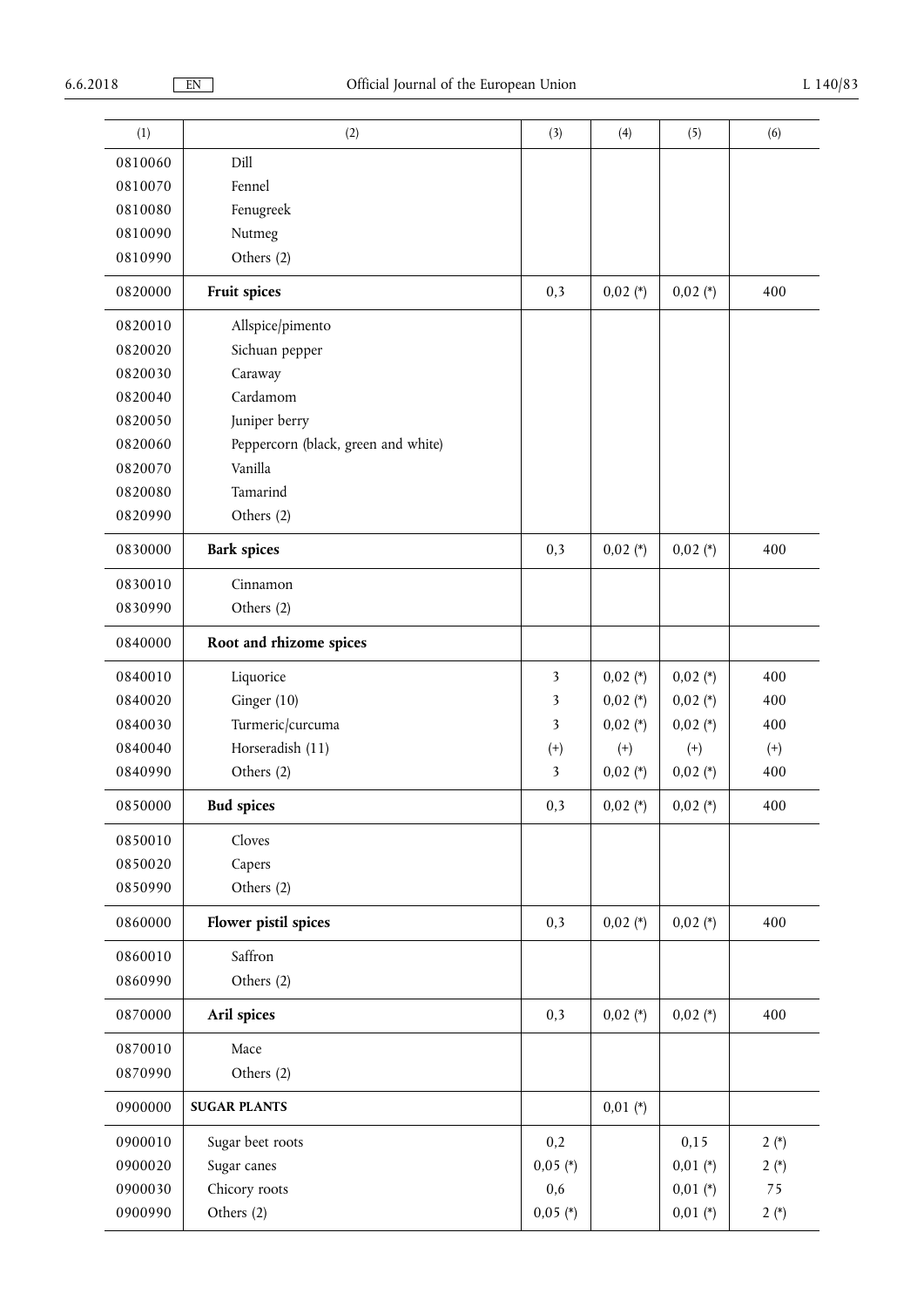| (1)     | (2)                                                        | (3)  | (4)            | (5)        | (6)      |
|---------|------------------------------------------------------------|------|----------------|------------|----------|
| 1000000 | PRODUCTS OF ANIMAL ORIGIN -TERRESTRIAL ANI-<br><b>MALS</b> |      |                |            |          |
| 1010000 | <b>Commodities from</b>                                    |      |                | $0,01 (*)$ | $0,5(*)$ |
| 1011000 | (a) swine                                                  |      |                |            |          |
| 1011010 | Muscle                                                     | 0,05 | 2              |            |          |
| 1011020 | Fat                                                        | 0,05 | $\overline{2}$ |            |          |
| 1011030 | Liver                                                      | 0,2  | 1              |            |          |
| 1011040 | Kidney                                                     | 0,2  | 1              |            |          |
| 1011050 | Edible offals (other than liver and kidney)                | 0,2  | $\mathbf{1}$   |            |          |
| 1011990 | Others (2)                                                 | 0,1  | $0,01$ (*)     |            |          |
| 1012000 | (b) bovine                                                 |      |                |            |          |
| 1012010 | Muscle                                                     | 0,05 | $\overline{2}$ |            |          |
| 1012020 | Fat                                                        | 0,05 | $\overline{2}$ |            |          |
| 1012030 | Liver                                                      | 0,2  | $\mathbf{1}$   |            |          |
| 1012040 | Kidney                                                     | 0,2  | 1              |            |          |
| 1012050 | Edible offals (other than liver and kidney)                | 0,2  | $\mathbf{1}$   |            |          |
| 1012990 | Others (2)                                                 | 0,1  | $0,01$ (*)     |            |          |
| 1013000 | (c) sheep                                                  |      |                |            |          |
| 1013010 | Muscle                                                     | 0,05 | $\overline{2}$ |            |          |
| 1013020 | Fat                                                        | 0,05 | $\overline{2}$ |            |          |
| 1013030 | Liver                                                      | 0,2  | 1              |            |          |
| 1013040 | Kidney                                                     | 0,2  | 1              |            |          |
| 1013050 | Edible offals (other than liver and kidney)                | 0,2  | 1              |            |          |
| 1013990 | Others (2)                                                 | 0,1  | $0,01 (*)$     |            |          |
| 1014000 | (d) goat                                                   |      |                |            |          |
| 1014010 | Muscle                                                     | 0,05 | $\overline{2}$ |            |          |
| 1014020 | Fat                                                        | 0,05 | $\overline{2}$ |            |          |
| 1014030 | Liver                                                      | 0,2  | $\mathbf{1}$   |            |          |
| 1014040 | Kidney                                                     | 0,2  | 1              |            |          |
| 1014050 | Edible offals (other than liver and kidney)                | 0,2  | $\mathbf{1}$   |            |          |
| 1014990 | Others (2)                                                 | 0,1  | $0,01 (*)$     |            |          |
| 1015000 | (e) equine                                                 |      |                |            |          |
| 1015010 | Muscle                                                     | 0,05 | $\overline{2}$ |            |          |
| 1015020 | Fat                                                        | 0,05 | $\overline{2}$ |            |          |
| 1015030 | Liver                                                      | 0,2  | 1              |            |          |
| 1015040 | Kidney                                                     | 0,2  | 1              |            |          |
| 1015050 | Edible offals (other than liver and kidney)                | 0,2  | $\mathbf{1}$   |            |          |
| 1015990 | Others (2)                                                 | 0,1  | $0,01 (*)$     |            |          |
| 1016000 | (f) poultry                                                | 0,1  | $0,01$ (*)     |            |          |
| 1016010 | Muscle                                                     |      |                |            |          |
| 1016020 | Fat                                                        |      |                |            |          |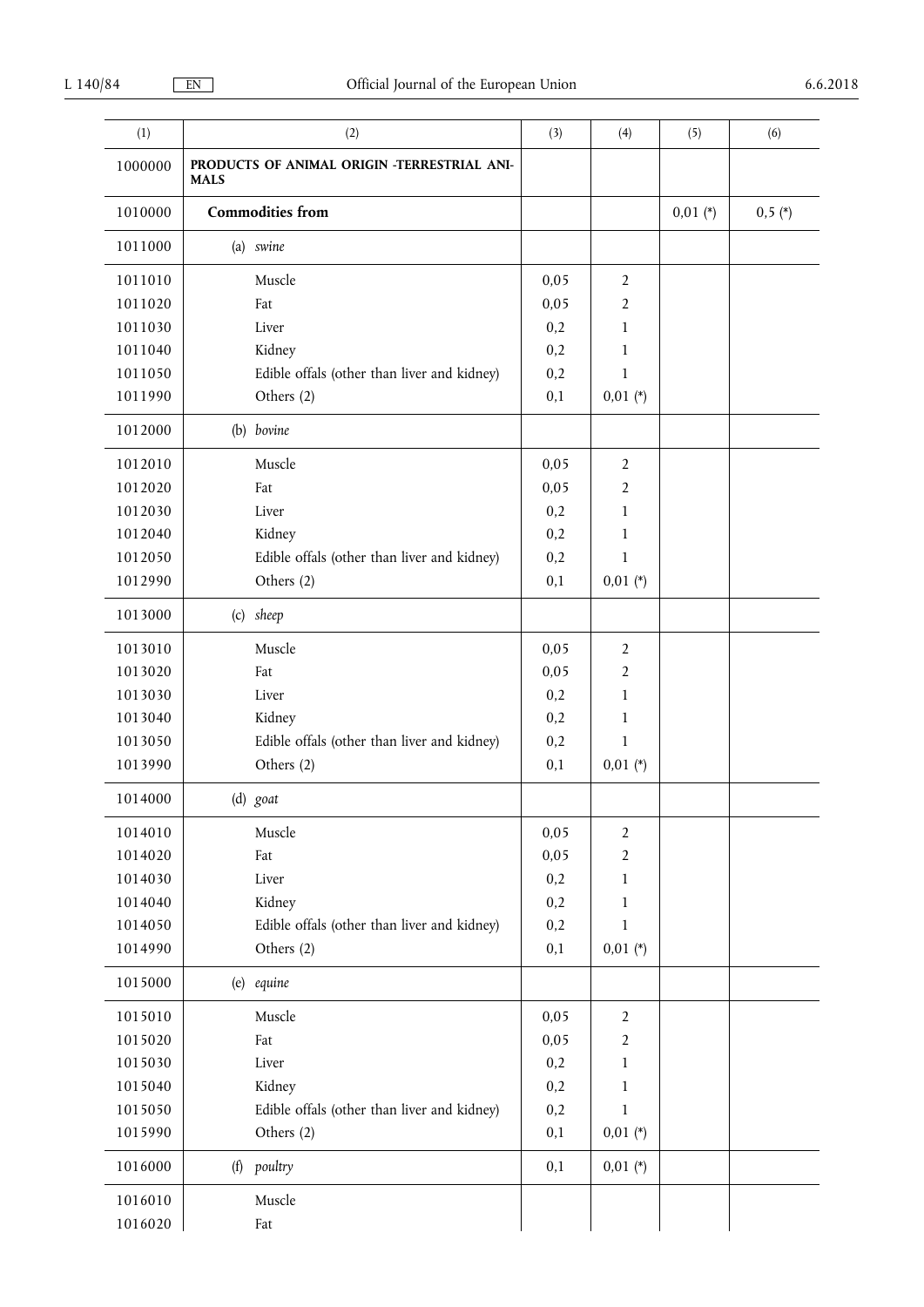| (1)     | (2)                                                                                                                   | (3)         | (4)            | (5)        | (6)      |
|---------|-----------------------------------------------------------------------------------------------------------------------|-------------|----------------|------------|----------|
| 1016030 | Liver                                                                                                                 |             |                |            |          |
| 1016040 | Kidney                                                                                                                |             |                |            |          |
| 1016050 | Edible offals (other than liver and kidney)                                                                           |             |                |            |          |
| 1016990 | Others (2)                                                                                                            |             |                |            |          |
| 1017000 | other farmed terrestrial animals<br>$\left( \mathbf{g} \right)$                                                       |             |                |            |          |
| 1017010 | Muscle                                                                                                                | 0,1         | $\overline{2}$ |            |          |
| 1017020 | Fat                                                                                                                   | 0,1         | $\overline{2}$ |            |          |
| 1017030 | Liver                                                                                                                 | 0,2         | 1              |            |          |
| 1017040 | Kidney                                                                                                                | 0,2         | 1              |            |          |
| 1017050 | Edible offals (other than liver and kidney)                                                                           | 0,2         | $\mathbf{1}$   |            |          |
| 1017990 | Others (2)                                                                                                            | 0,1         | $0,01 (*)$     |            |          |
| 1020000 | Milk                                                                                                                  | $0,005$ (*) | 0,1            | 0,02       | $0,1(*)$ |
| 1020010 | Cattle                                                                                                                |             |                |            |          |
| 1020020 | Sheep                                                                                                                 |             |                |            |          |
| 1020030 | Goat                                                                                                                  |             |                |            |          |
| 1020040 | Horse                                                                                                                 |             |                |            |          |
| 1020990 | Others (2)                                                                                                            |             |                |            |          |
| 1030000 | <b>Birds</b> eggs                                                                                                     | $0,05$ (*)  | $0,01$ (*)     | $0,01$ (*) | $0,1(*)$ |
| 1030010 | Chicken                                                                                                               |             |                |            |          |
| 1030020 | Duck                                                                                                                  |             |                |            |          |
| 1030030 | Geese                                                                                                                 |             |                |            |          |
| 1030040 | Quail                                                                                                                 |             |                |            |          |
| 1030990 | Others (2)                                                                                                            |             |                |            |          |
| 1040000 | Honey and other apiculture products (7)                                                                               | $0,05$ (*)  | $0,05$ (*)     | $0,05$ (*) | $0,5(*)$ |
| 1050000 | <b>Amphibians and Reptiles</b>                                                                                        | $0,05$ (*)  | $0,01 (*)$     | $0,01$ (*) | $0,5(*)$ |
| 1060000 | Terrestrial invertebrate animals                                                                                      | $0,05$ (*)  | $0,01$ (*)     | $0,01$ (*) | $0,5(*)$ |
| 1070000 | Wild terrestrial vertebrate animals                                                                                   | $0,05$ (*)  | $0,01 (*)$     | $0,01$ (*) | $0,5(*)$ |
| 1100000 | PRODUCTS OF ANIMAL ORIGIN - FISH, FISH-<br>PRODUCTS AND ANY OTHER MARINE AND FRESH-<br><b>WATER FOOD PRODUCTS (8)</b> |             |                |            |          |
| 1200000 | PRODUCTS OR PART OF PRODUCTS EXCLUSIVELY<br><b>USED FOR ANIMAL FEED PRODUCTION (8)</b>                                |             |                |            |          |
| 1300000 | PROCESSED FOOD PRODUCTS (9)                                                                                           |             |                |            |          |

(\*) Limit of analytical determination

( a ) For the complete list of products of plant and animal origin to which MRLs apply, reference should be made to Annex I.

## **Difenoconazole**

(+) The applicable maximum residue level for horseradish (Armoracia rusticana) in the spice group (code 0840040) is the one set for horseradish (Armoracia rusticana) in the Vegetables category, root and tuber vegetables group (code 0213040) taking into account changes in the levels by processing (drying) according to Art. 20 (1) of Regulation (EC) No 396/2005.

**0840040 Horseradish (11)**